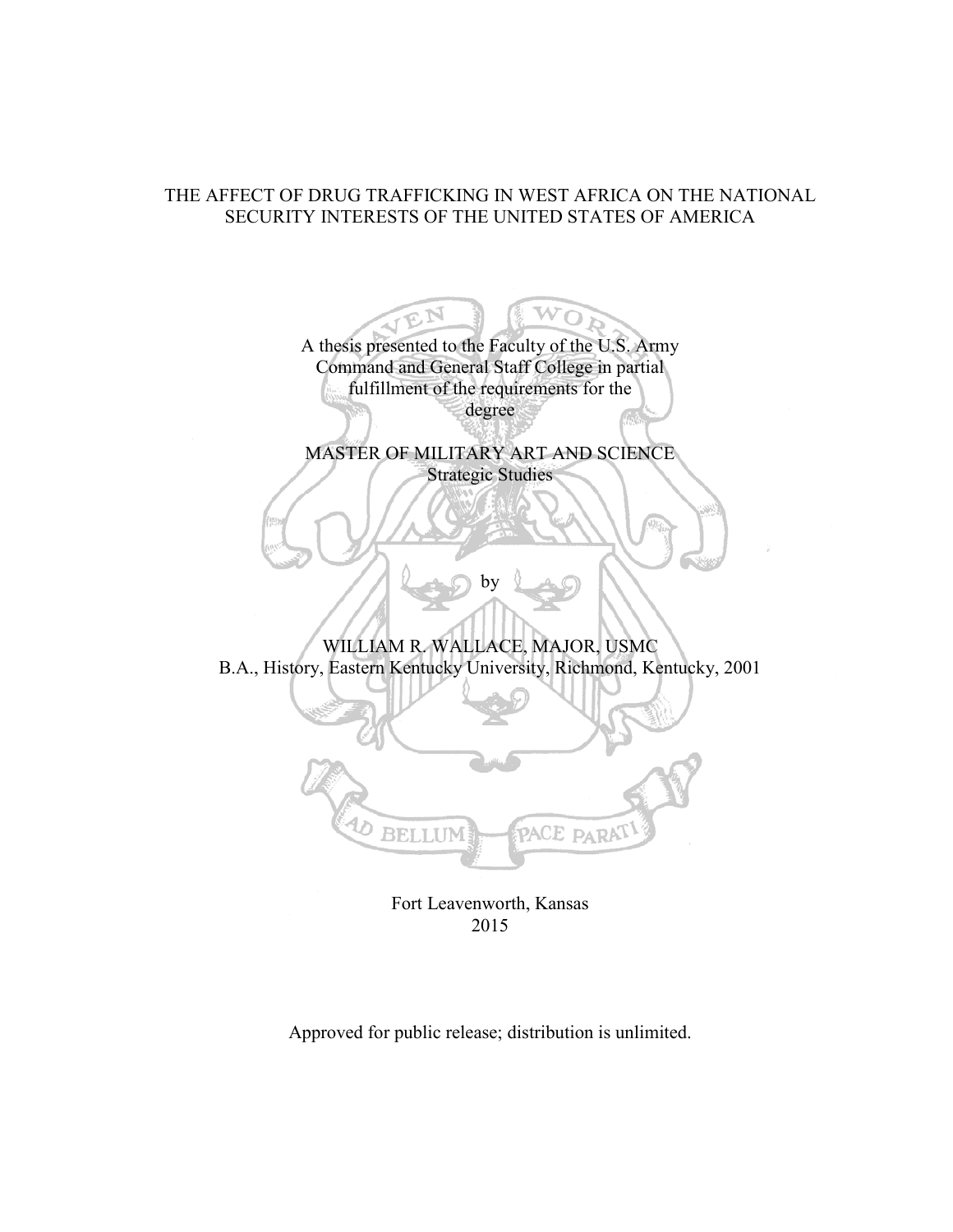| <b>REPORT DOCUMENTATION PAGE</b>                                                                                                                                                                                                                                                                                                                                                                                                                                                                                                                                                                                                                                                                                                                                                                                                                                                                                                                               |                                                                                                            |              |                                                           |                        | Form Approved<br>OMB No. 0704-0188                      |  |
|----------------------------------------------------------------------------------------------------------------------------------------------------------------------------------------------------------------------------------------------------------------------------------------------------------------------------------------------------------------------------------------------------------------------------------------------------------------------------------------------------------------------------------------------------------------------------------------------------------------------------------------------------------------------------------------------------------------------------------------------------------------------------------------------------------------------------------------------------------------------------------------------------------------------------------------------------------------|------------------------------------------------------------------------------------------------------------|--------------|-----------------------------------------------------------|------------------------|---------------------------------------------------------|--|
| Public reporting burden for this collection of information is estimated to average 1 hour per response, including the time for reviewing instructions, searching existing data sources, gathering and maintaining the<br>data needed, and completing and reviewing this collection of information. Send comments regarding this burden estimate or any other aspect of this collection of information, including suggestions for reducing this<br>burden to Department of Defense, Washington Headquarters Services, Directorate for Information Operations and Reports (0704-0188), 1215 Jefferson Davis Highway, Suite 1204, Arlington, VA 22202-4302.<br>Respondents should be aware that notwithstanding any other provision of law, no person shall be subject to any penalty for failing to comply with a collection of information if it does not display a currently valid<br>OMB control number. PLEASE DO NOT RETURN YOUR FORM TO THE ABOVE ADDRESS. |                                                                                                            |              |                                                           |                        |                                                         |  |
|                                                                                                                                                                                                                                                                                                                                                                                                                                                                                                                                                                                                                                                                                                                                                                                                                                                                                                                                                                | 1. REPORT DATE (DD-MM-YYYY)                                                                                |              | <b>2. REPORT TYPE</b>                                     |                        | 3. DATES COVERED (From - To)                            |  |
| 12-06-2015                                                                                                                                                                                                                                                                                                                                                                                                                                                                                                                                                                                                                                                                                                                                                                                                                                                                                                                                                     |                                                                                                            |              | Master's Thesis                                           |                        | AUG 2014 - JUN 2015                                     |  |
| <b>4. TITLE AND SUBTITLE</b>                                                                                                                                                                                                                                                                                                                                                                                                                                                                                                                                                                                                                                                                                                                                                                                                                                                                                                                                   |                                                                                                            |              |                                                           |                        | <b>5a. CONTRACT NUMBER</b>                              |  |
|                                                                                                                                                                                                                                                                                                                                                                                                                                                                                                                                                                                                                                                                                                                                                                                                                                                                                                                                                                |                                                                                                            |              |                                                           |                        |                                                         |  |
| The Affect of Drug Trafficking in West Africa on the National<br>Security Interests of the United States of America                                                                                                                                                                                                                                                                                                                                                                                                                                                                                                                                                                                                                                                                                                                                                                                                                                            |                                                                                                            |              |                                                           |                        | <b>5b. GRANT NUMBER</b>                                 |  |
|                                                                                                                                                                                                                                                                                                                                                                                                                                                                                                                                                                                                                                                                                                                                                                                                                                                                                                                                                                |                                                                                                            |              |                                                           |                        | <b>5c. PROGRAM ELEMENT NUMBER</b>                       |  |
| 6. AUTHOR(S)                                                                                                                                                                                                                                                                                                                                                                                                                                                                                                                                                                                                                                                                                                                                                                                                                                                                                                                                                   |                                                                                                            |              |                                                           |                        | <b>5d. PROJECT NUMBER</b>                               |  |
| William R. Wallace                                                                                                                                                                                                                                                                                                                                                                                                                                                                                                                                                                                                                                                                                                                                                                                                                                                                                                                                             |                                                                                                            |              |                                                           |                        | <b>5e. TASK NUMBER</b>                                  |  |
|                                                                                                                                                                                                                                                                                                                                                                                                                                                                                                                                                                                                                                                                                                                                                                                                                                                                                                                                                                |                                                                                                            |              |                                                           |                        | <b>5f. WORK UNIT NUMBER</b>                             |  |
| 7. PERFORMING ORGANIZATION NAME(S) AND ADDRESS(ES)<br>U.S. Army Command and General Staff College<br>ATTN: ATZL-SWD-GD<br>Fort Leavenworth, KS 66027-2301                                                                                                                                                                                                                                                                                                                                                                                                                                                                                                                                                                                                                                                                                                                                                                                                      |                                                                                                            |              |                                                           |                        | 8. PERFORMING ORG REPORT<br><b>NUMBER</b>               |  |
|                                                                                                                                                                                                                                                                                                                                                                                                                                                                                                                                                                                                                                                                                                                                                                                                                                                                                                                                                                |                                                                                                            |              |                                                           |                        |                                                         |  |
|                                                                                                                                                                                                                                                                                                                                                                                                                                                                                                                                                                                                                                                                                                                                                                                                                                                                                                                                                                |                                                                                                            |              | 9. SPONSORING / MONITORING AGENCY NAME(S) AND ADDRESS(ES) |                        | <b>10. SPONSOR/MONITOR'S</b><br><b>ACRONYM(S)</b>       |  |
|                                                                                                                                                                                                                                                                                                                                                                                                                                                                                                                                                                                                                                                                                                                                                                                                                                                                                                                                                                |                                                                                                            |              |                                                           |                        | <b>11. SPONSOR/MONITOR'S REPORT</b><br><b>NUMBER(S)</b> |  |
|                                                                                                                                                                                                                                                                                                                                                                                                                                                                                                                                                                                                                                                                                                                                                                                                                                                                                                                                                                | <b>12. DISTRIBUTION / AVAILABILITY STATEMENT</b><br>Approved for Public Release; Distribution is Unlimited |              |                                                           |                        |                                                         |  |
|                                                                                                                                                                                                                                                                                                                                                                                                                                                                                                                                                                                                                                                                                                                                                                                                                                                                                                                                                                | <b>13. SUPPLEMENTARY NOTES</b>                                                                             |              |                                                           |                        |                                                         |  |
| <b>14. ABSTRACT</b>                                                                                                                                                                                                                                                                                                                                                                                                                                                                                                                                                                                                                                                                                                                                                                                                                                                                                                                                            |                                                                                                            |              |                                                           |                        |                                                         |  |
| West Africa has become a global hub for illegal drugs transiting from both Latin America and Asia to end users in<br>North America, Europe, the Middle East, and Asia. The type of illegal substances has expanded from cocaine and<br>heroin to amphetamine-type stimulants. West Africa is particularly susceptible to influence by transnational<br>criminal organizations (TCOs) due to endemic corruption, minimal border security, regional geographic location,<br>and poor resource management.                                                                                                                                                                                                                                                                                                                                                                                                                                                        |                                                                                                            |              |                                                           |                        |                                                         |  |
| This thesis determines the impact of drug trafficking in West Africa on the national security interests of the United<br>States. The U.S. strategy derived from the National Security Strategy, as well as the National Strategy to Combat<br>Transnational Organized Crime. This study reports the conditions that exist and are exploited by TCOs in an<br>effort to conduct illegal activities and undermine the security of West African countries and the national security<br>interests of the United States. The significance of this study is that it provides further guidance and research<br>opportunities for scholars and government officals to continue to analyze how the United States addresses the<br>potential of a destabilized West Africa from affecting the national security interests of the United States of<br>America.                                                                                                            |                                                                                                            |              |                                                           |                        |                                                         |  |
| <b>15. SUBJECT TERMS</b><br>Drug Trafficking, West Africa, Transnational Organized Crime, Cocaine, Heroin, amphetamine-type stimulants                                                                                                                                                                                                                                                                                                                                                                                                                                                                                                                                                                                                                                                                                                                                                                                                                         |                                                                                                            |              |                                                           |                        |                                                         |  |
|                                                                                                                                                                                                                                                                                                                                                                                                                                                                                                                                                                                                                                                                                                                                                                                                                                                                                                                                                                |                                                                                                            |              |                                                           |                        |                                                         |  |
| <b>16. SECURITY CLASSIFICATION OF:</b>                                                                                                                                                                                                                                                                                                                                                                                                                                                                                                                                                                                                                                                                                                                                                                                                                                                                                                                         |                                                                                                            |              | <b>17. LIMITATION</b><br>OF ABSTRACT                      | 18. NUMBER<br>OF PAGES | 19a. NAME OF RESPONSIBLE PERSON                         |  |
| a. REPORT                                                                                                                                                                                                                                                                                                                                                                                                                                                                                                                                                                                                                                                                                                                                                                                                                                                                                                                                                      | <b>b. ABSTRACT</b>                                                                                         | c. THIS PAGE |                                                           |                        | 19b. PHONE NUMBER (include area code)                   |  |
| (U)                                                                                                                                                                                                                                                                                                                                                                                                                                                                                                                                                                                                                                                                                                                                                                                                                                                                                                                                                            | (U)                                                                                                        | (U)          | (U)                                                       | 84                     |                                                         |  |
|                                                                                                                                                                                                                                                                                                                                                                                                                                                                                                                                                                                                                                                                                                                                                                                                                                                                                                                                                                |                                                                                                            |              |                                                           |                        | Standard Form 298 (Rev. 8-98)                           |  |

**Standard Form 298 (Rev. 8-98) Prescribed by ANSI Std. Z39.18**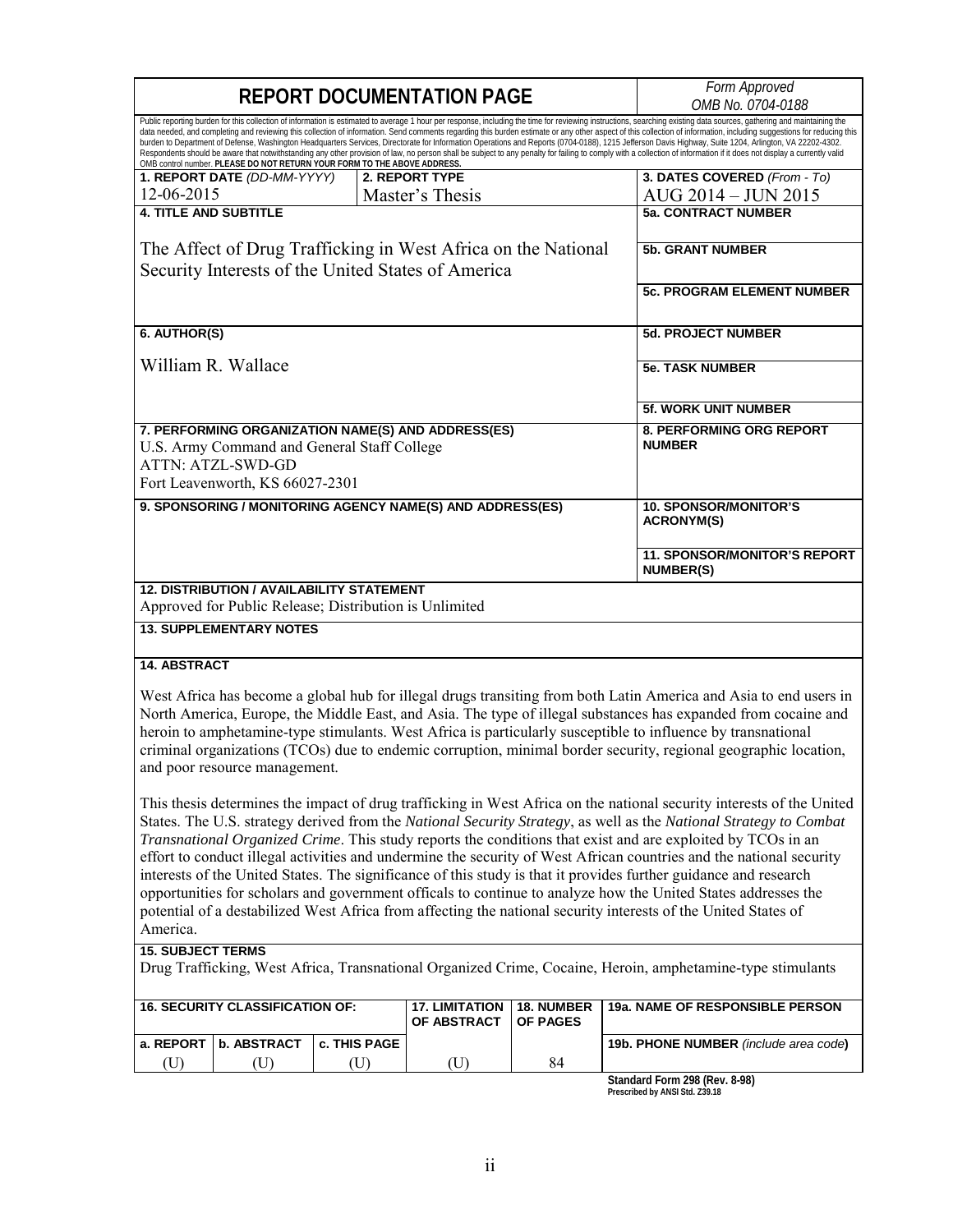# MASTER OF MILITARY ART AND SCIENCE

# THESIS APPROVAL PAGE

Name of Candidate: Major William R. Wallace

Thesis Title: The Affect of Drug Trafficking in West Africa on the National Security Interests of the United States of America

Approved by:

, Thesis Committee Chair Stephen E. Brown, M.S.

, Member Timothy R. Hentschel, Ph.D.

Wilburn E. Meador, Jr, M.A.

Accepted this 12th day of June 2015 by:

, Director, Graduate Degree Programs Robert F. Baumann, Ph.D.

Member

The opinions and conclusions expressed herein are those of the student author and do not necessarily represent the views of the U.S. Army Command and General Staff College or any other governmental agency. (References to this study should include the foregoing statement.)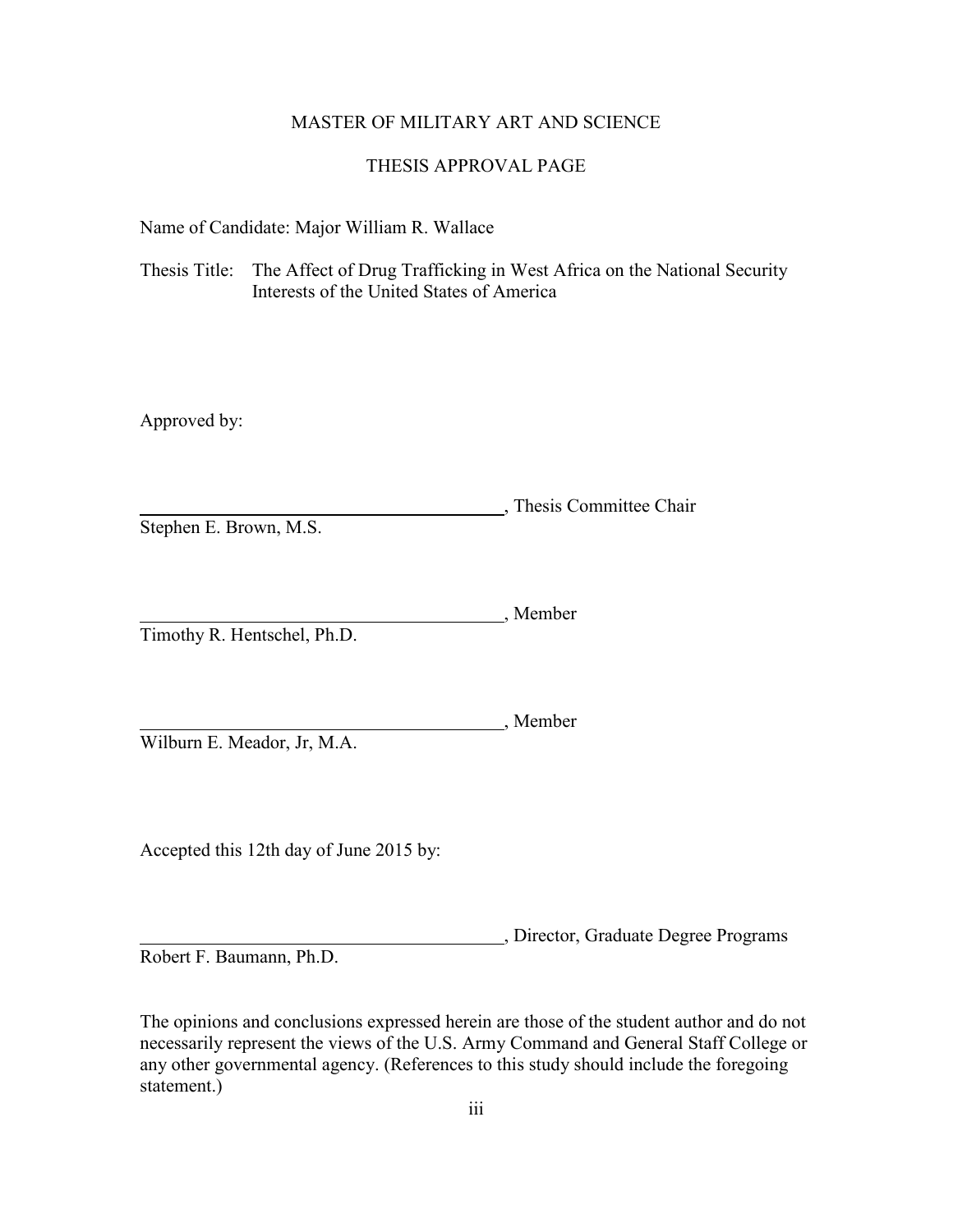# ABSTRACT

# THE AFFECT OF DRUG TRAFFICKING IN WEST AFRICA ON THE NATIONAL SECURITY INTERESTS OF THE UNITED STATES OF AMERICA, by William R. Wallace, 84 pages.

West Africa has become a global hub for illegal drugs transiting from both Latin America and Asia to end users in North America, Europe, the Middle East, and Asia. The type of illegal substances has expanded from cocaine and heroin to amphetamine-type stimulants. West Africa is particularly susceptible to influence by transnational criminal organizations (TCOs) due to endemic corruption, minimal border security, regional geographic location, and poor resource management.

This thesis determines the impact of drug trafficking in West Africa on the national security interests of the United States. The U.S. strategy derived from the *National Security Strategy*, as well as the *National Strategy to Combat Transnational Organized Crime*. This study reports the conditions that exist and are exploited by TCOs in an effort to conduct illegal activities and undermine the security of West African countries and the national security interests of the United States. The significance of this study is that it provides further guidance and research opportunities for scholars and government officals to continue to analyze how the United States addresses the potential of a destabilized West Africa from affecting the national security interests of the United States of America.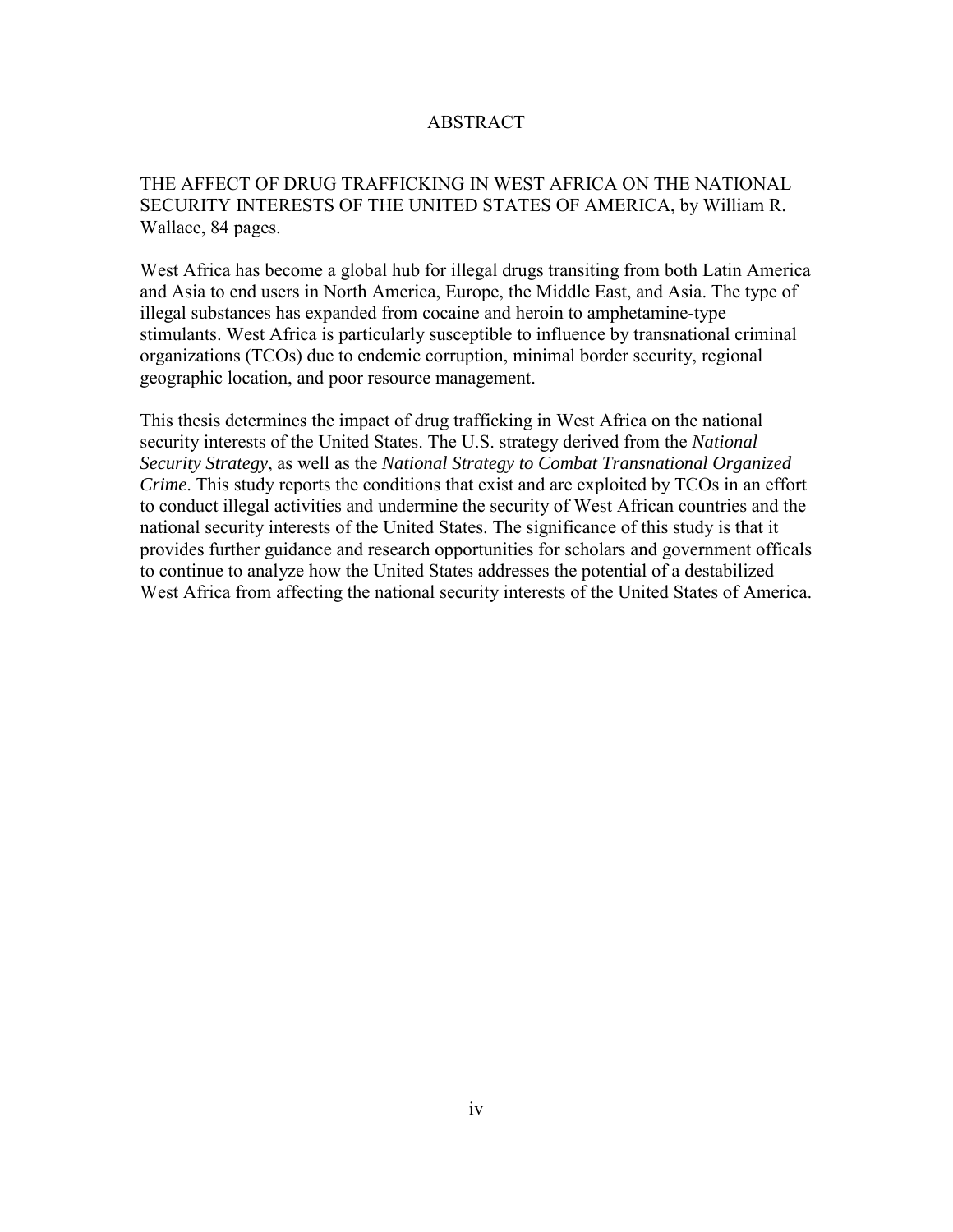#### ACKNOWLEDGMENTS

The completion of this thesis is a direct reflection of the support and guidance I received throughout the year from my committee members, the faculty of the Command and General Staff College, and my family.

I would like to express my profound gratitude to Mr. Stephen Brown for his superb guidance and mentoring through this process. I would like to thank Dr. Timothy Hentschel for his no nonsense approach to research and writing. I would also like to thank Mr. Wilburn Meador for his hands off approach in my accomplishing this project.

I would like to extend my gratitude to the faculty and staff of the Command and General Staff College. Specifically, the faculty of Section 10 provided the environment for personal and professional growth over the past year. Dr. Bradbeer, Dr. Stephenson, Mr. Rowe, LTC Lapreze, LTC Shaner, and MAJ Heinonen all had critical roles in my success during CGSOC 2015. Additionally, I would like to thank Dr. Jack Kem for allowing me to participate in the Liberia Strategic Studies group, which was the inspiration behind the subject of this thesis.

Most importantly, I would like to thank my wife, Holly Wallace. I often overlooked and underappreciated her efforts in managing two young daughters while I spent extra time researching and writing this thesis. It is not an exaggeration to say that without her efforts at home, I would not have completed this undertaking.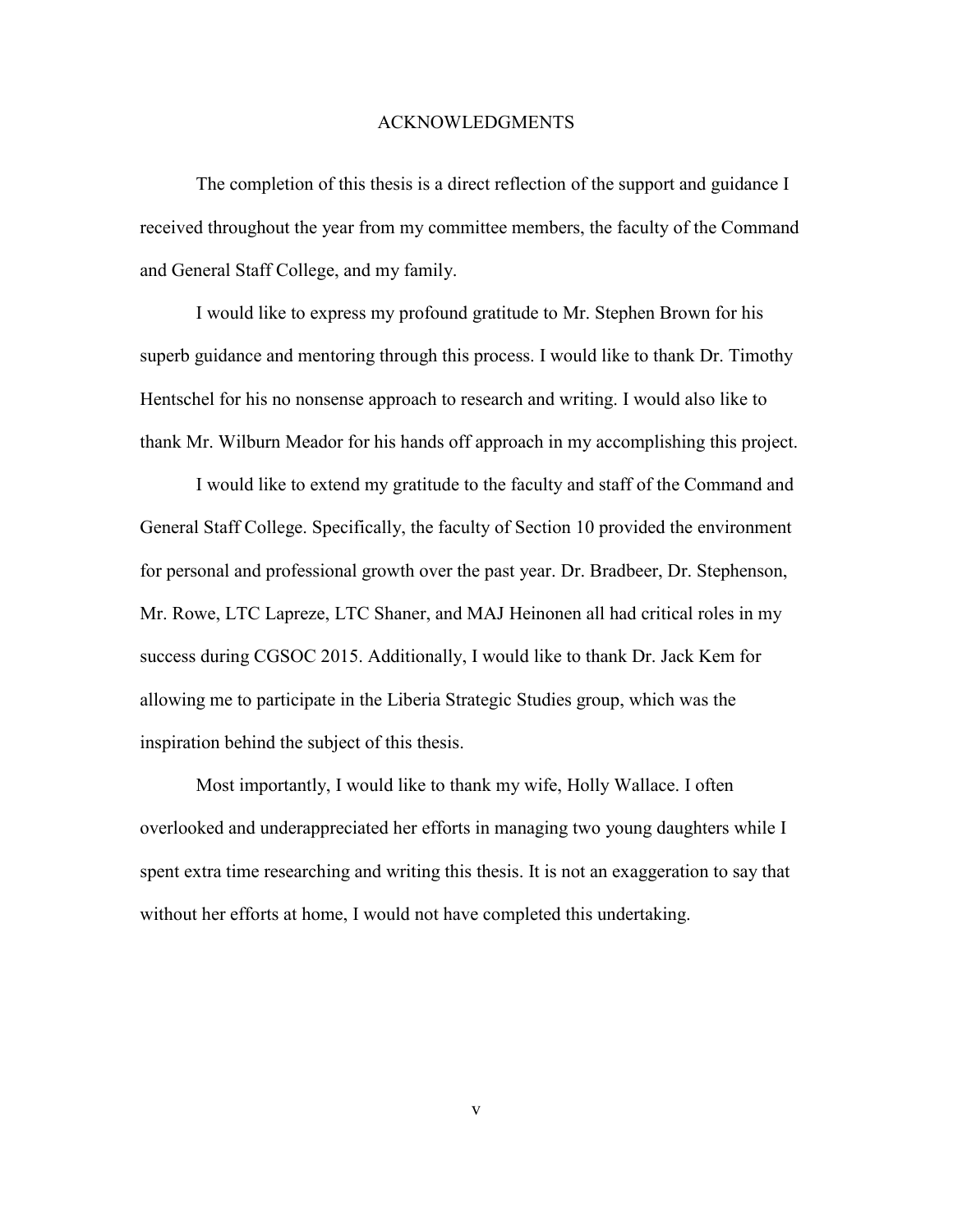# **TABLE OF CONTENTS**

|                                                                                 | Page |
|---------------------------------------------------------------------------------|------|
| MASTER OF MILITARY ART AND SCIENCE THESIS APPROVAL PAGE  iii                    |      |
|                                                                                 |      |
|                                                                                 |      |
|                                                                                 |      |
|                                                                                 |      |
|                                                                                 |      |
|                                                                                 |      |
|                                                                                 |      |
|                                                                                 |      |
|                                                                                 |      |
|                                                                                 |      |
|                                                                                 |      |
| Section 2: Current National Security Strategy Relating to Drug Trafficking and  |      |
| Section 3: Congressional Testimonies and Research Relating to West African Drug |      |
|                                                                                 |      |
|                                                                                 |      |
|                                                                                 |      |
|                                                                                 |      |
|                                                                                 |      |
|                                                                                 |      |
|                                                                                 |      |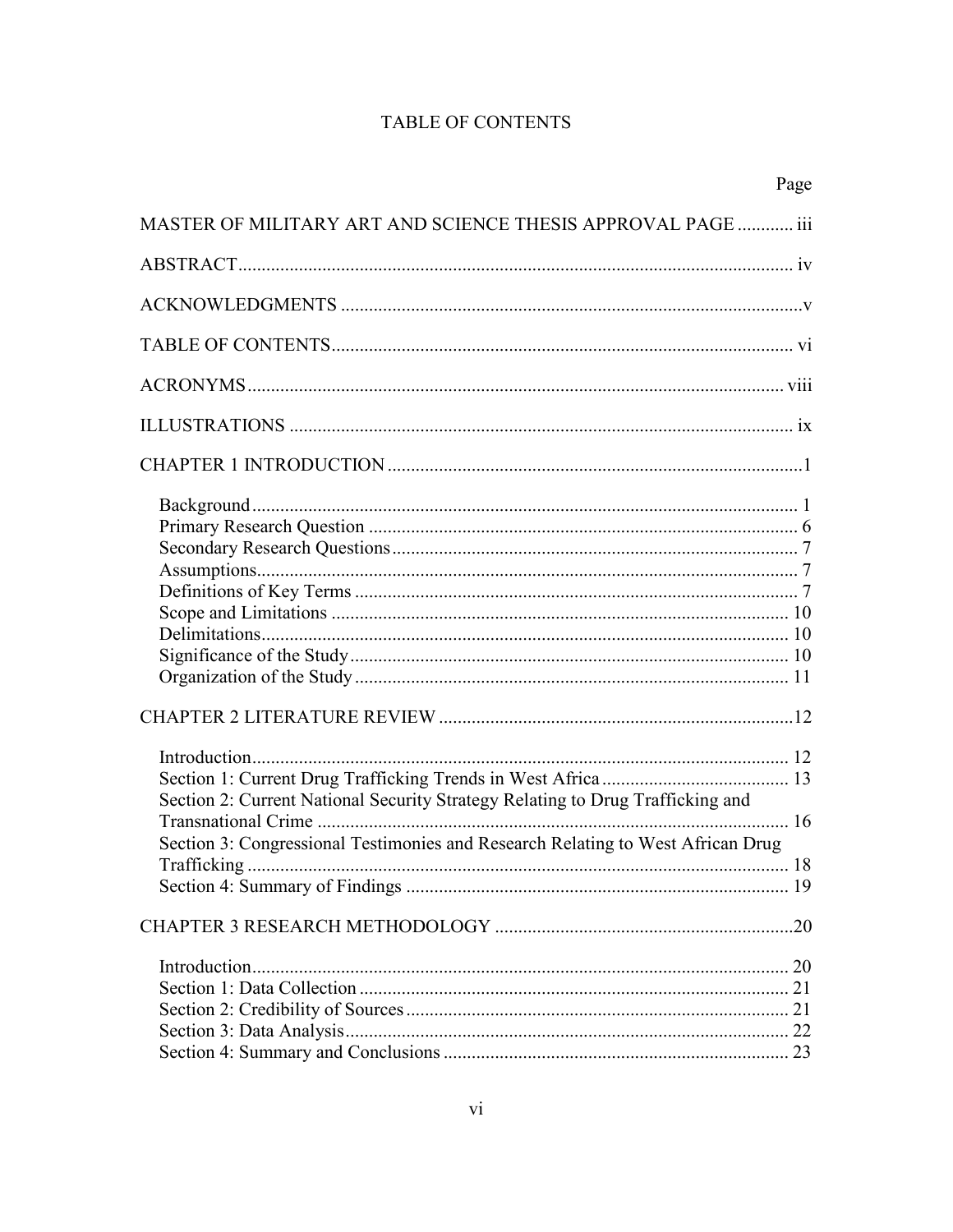| Section 1: Overview of Transnational Crime and Drug Trafficking Trends 25 |  |
|---------------------------------------------------------------------------|--|
|                                                                           |  |
|                                                                           |  |
|                                                                           |  |
|                                                                           |  |
|                                                                           |  |
|                                                                           |  |
|                                                                           |  |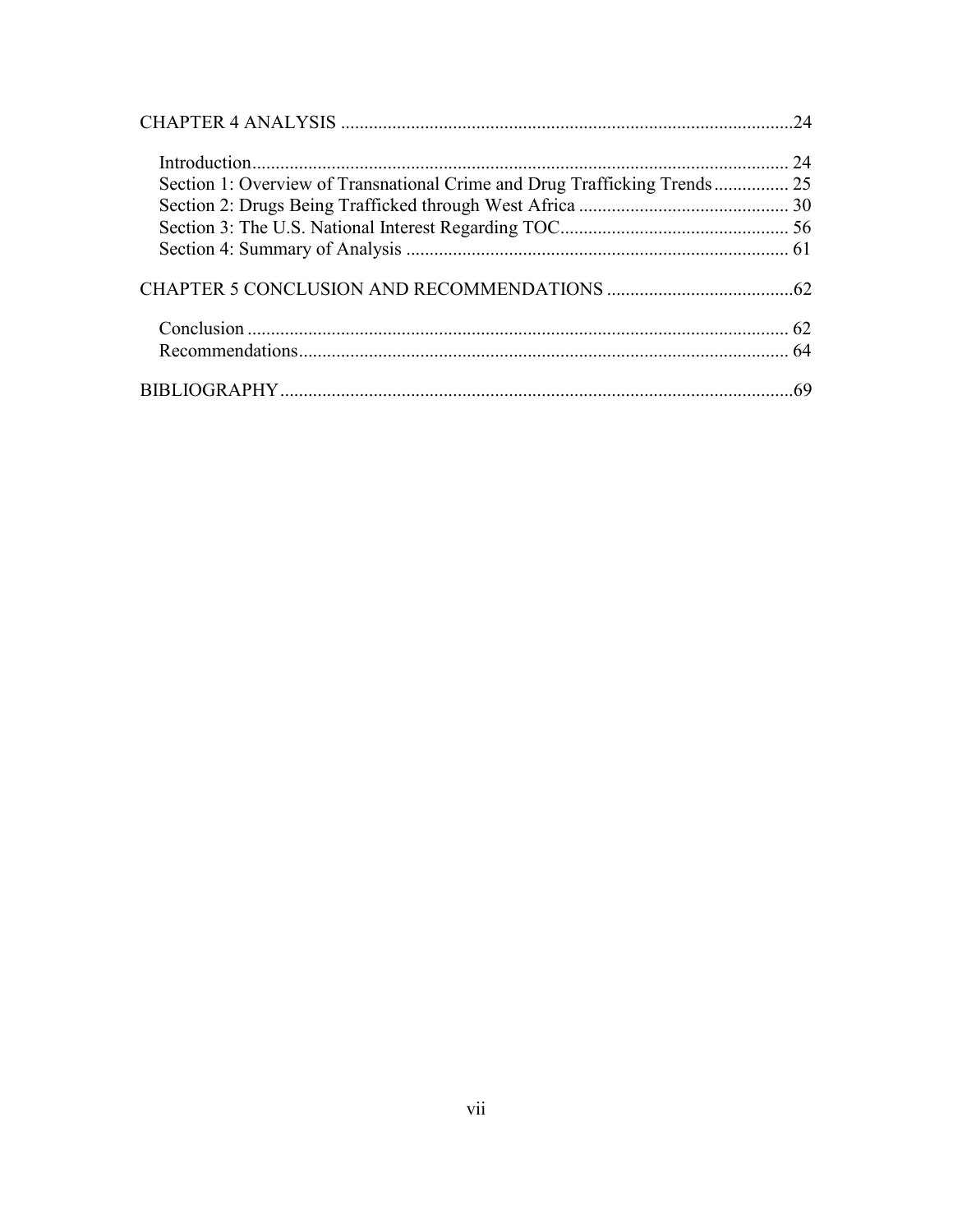# ACRONYMS

| <b>AFRICOM</b> | United States Africa Command                                                            |
|----------------|-----------------------------------------------------------------------------------------|
| <b>AQIM</b>    | Al Qaida in the Islamic Maghreb                                                         |
| <b>ATS</b>     | Amphetamine-type Stimulants                                                             |
| AU             | African Union                                                                           |
| <b>DTO</b>     | Drug Trafficking Organization                                                           |
| <b>ECOWAS</b>  | Economic Community of West African States                                               |
| EU             | European Union                                                                          |
| FARC           | Fuerzas Armada Revolucionarias de Colombia [Revolutionary Armed]<br>Forces of Columbia] |
| <b>TCO</b>     | <b>Transnational Criminal Organization</b>                                              |
| <b>TOC</b>     | <b>Transnational Organized Crime</b>                                                    |
| <b>UN</b>      | <b>United Nations</b>                                                                   |
| <b>UNODC</b>   | United Nations Office on Drugs and Crime                                                |
| U.S.           | <b>United States</b>                                                                    |
| <b>WACSI</b>   | West Africa Cooperative Security Initiative                                             |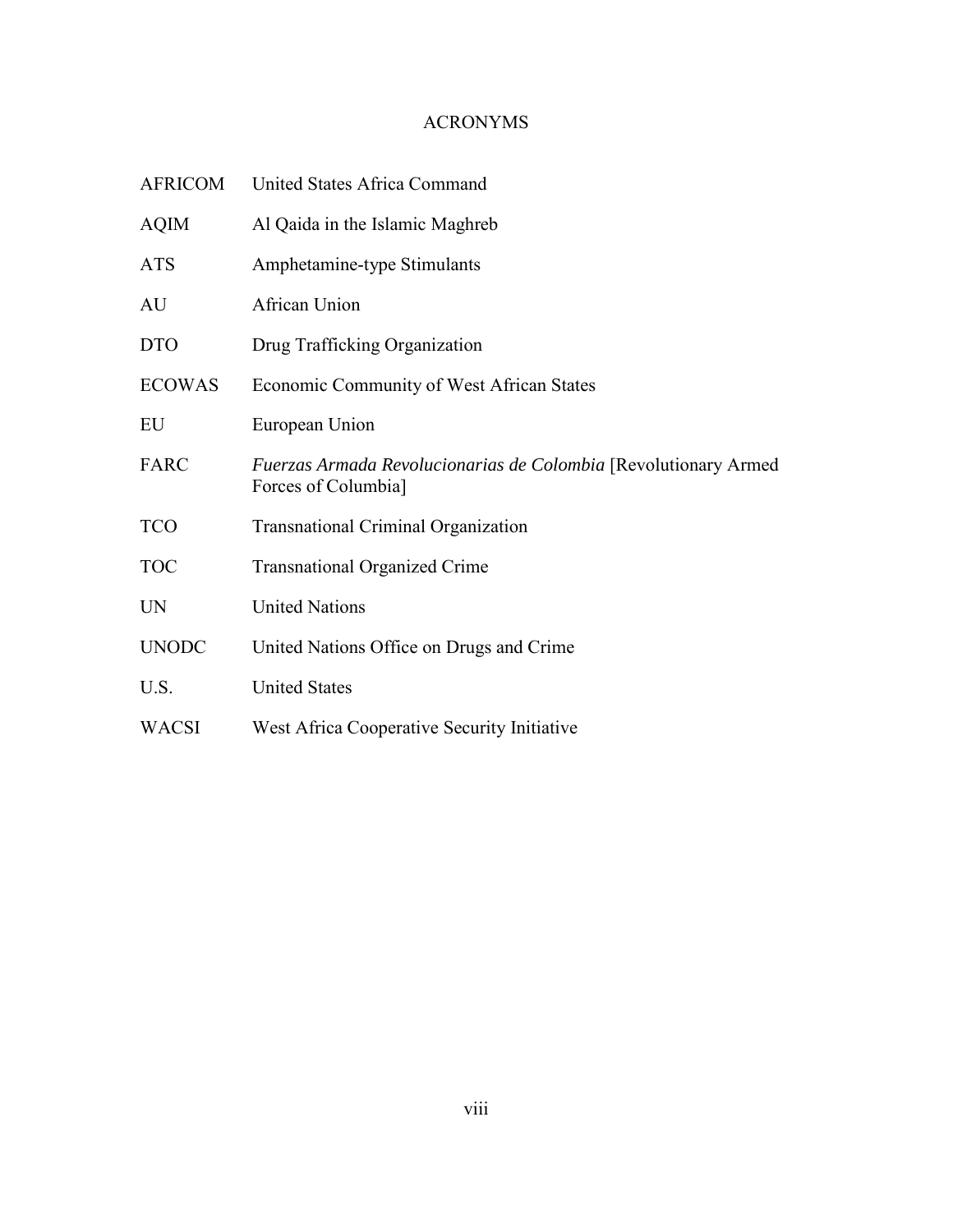# ILLUSTRATIONS

|           |                                                                                  | Page |
|-----------|----------------------------------------------------------------------------------|------|
| Figure 1. |                                                                                  |      |
| Figure 2. |                                                                                  |      |
| Figure 3. | Positive Urine Tests for Cocaine among the U.S. Workforce, 2004-201035           |      |
| Figure 4. | Annual Prevalence of Cocaine Use among European Union and European               |      |
| Figure 5. |                                                                                  |      |
| Figure 6. | Boeing 727 Suspected of Carrying Cocaine after Crash in Malian Desert39          |      |
| Figure 7. |                                                                                  |      |
| Figure 8. | Trafficking Routes for Afghan Heroin to Western and Central Europe43             |      |
| Figure 9. | Distribution of Drug Trafficking Arrests in Pakistan by Country of               |      |
|           | Figure 10. Organized Crime Groups Benefiting from the Afghan Opiate Trade,       |      |
|           | Figure 11. Reported Destinations of ATS Seized at Western European and Japanese  |      |
|           | Figure 12. Malaysia: Nigerian Couriers Arrested for Methamphetamine Trafficking, |      |
|           | Figure 13. ATS Flows in and from Africa as Perceived by Recipient Countries,     |      |
|           |                                                                                  |      |
|           | Figure 15. Other West African Countries: Methamphetamine Trafficking Routes55    |      |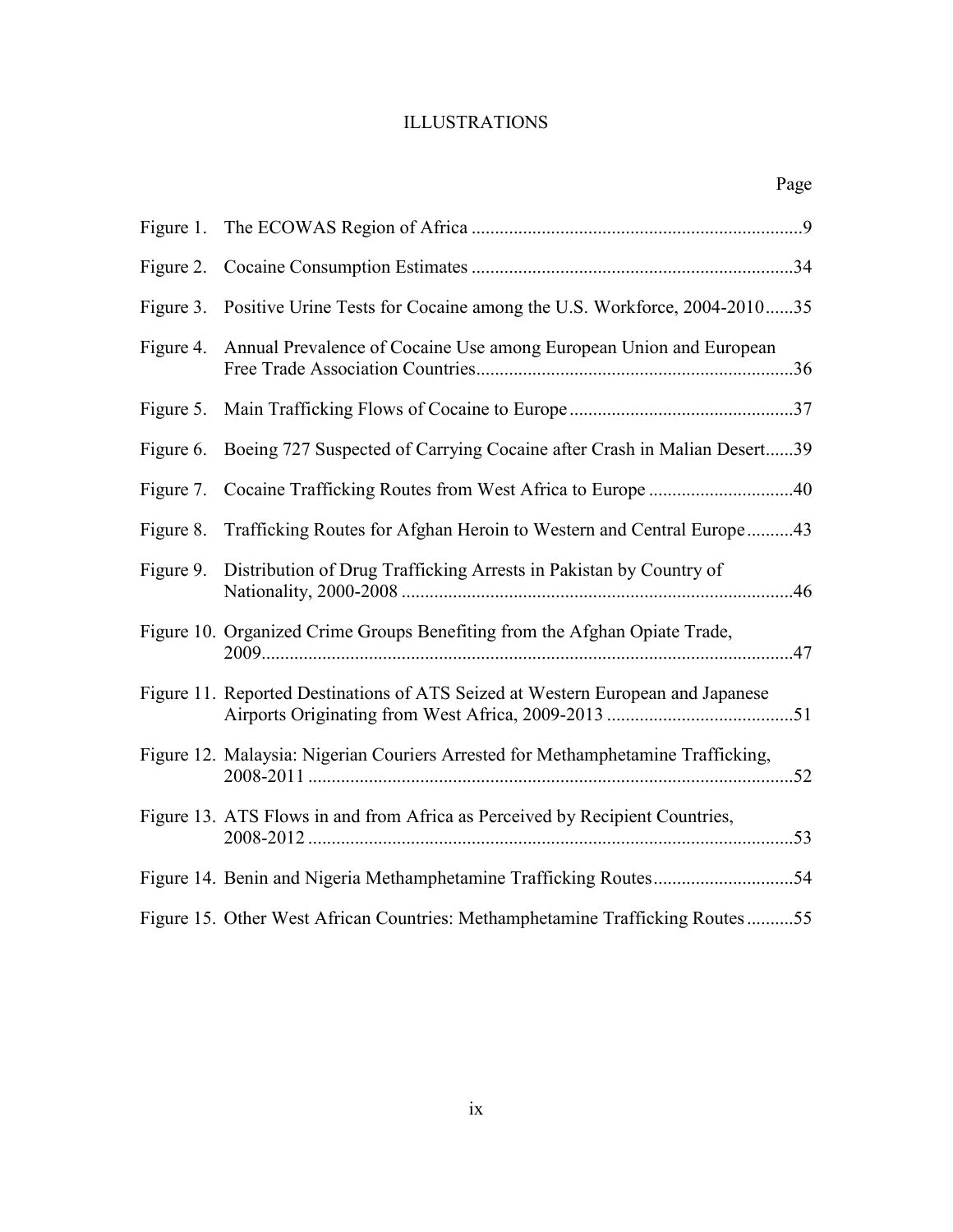# CHAPTER 1

#### INTRODUCTION

## Background

Transnational organized crime, including drug trafficking, affects peace, security, and stability wherever it occurs. It undermines the authority and effectiveness of State institutions, erodes the rule of law, and weakens law enforcement structures. ―Ban Ki-Moon, UN Secretary General, "Remarks to Security Council Meeting"

Drug smuggling through West Africa is not a new revelation in world affairs. The region has centuries of history being involved in the sale and distribution of illegal substances. However, within the past decade an increase in cocaine and heroin smuggling bound for European markets has significantly increased in both volume and in the means with which the drugs enter the market. In recent history, West Africa has become a global hub for illegal drugs transiting from both Latin America and Asia to end users in North America, Europe, the Middle East, and Asia.<sup>[1](#page-9-0)</sup> The type of illegal substances has grown from cocaine and heroin to the locally manufactured amphetamine-type stimulants  $(ATS)$ .<sup>[2](#page-9-1)</sup> The West African region is particularly susceptible to influence by transnational criminal organizations (TCOs) for a myriad of reasons. Among those, are the corruption

<span id="page-9-0"></span><sup>&</sup>lt;sup>1</sup> Africa Economic Development Institute, "West Africa and Drug Trafficking," accessed April 11, 2015, www.africaecon.org/index.php/africa\_business\_reports/read/70.

<span id="page-9-1"></span><sup>2</sup> West Africa Commission on Drugs, "Not Just in Transit, Drugs the State and Society in West Africa" (West Africa Commission on Drugs, Geneva, Africa, 2014), 12.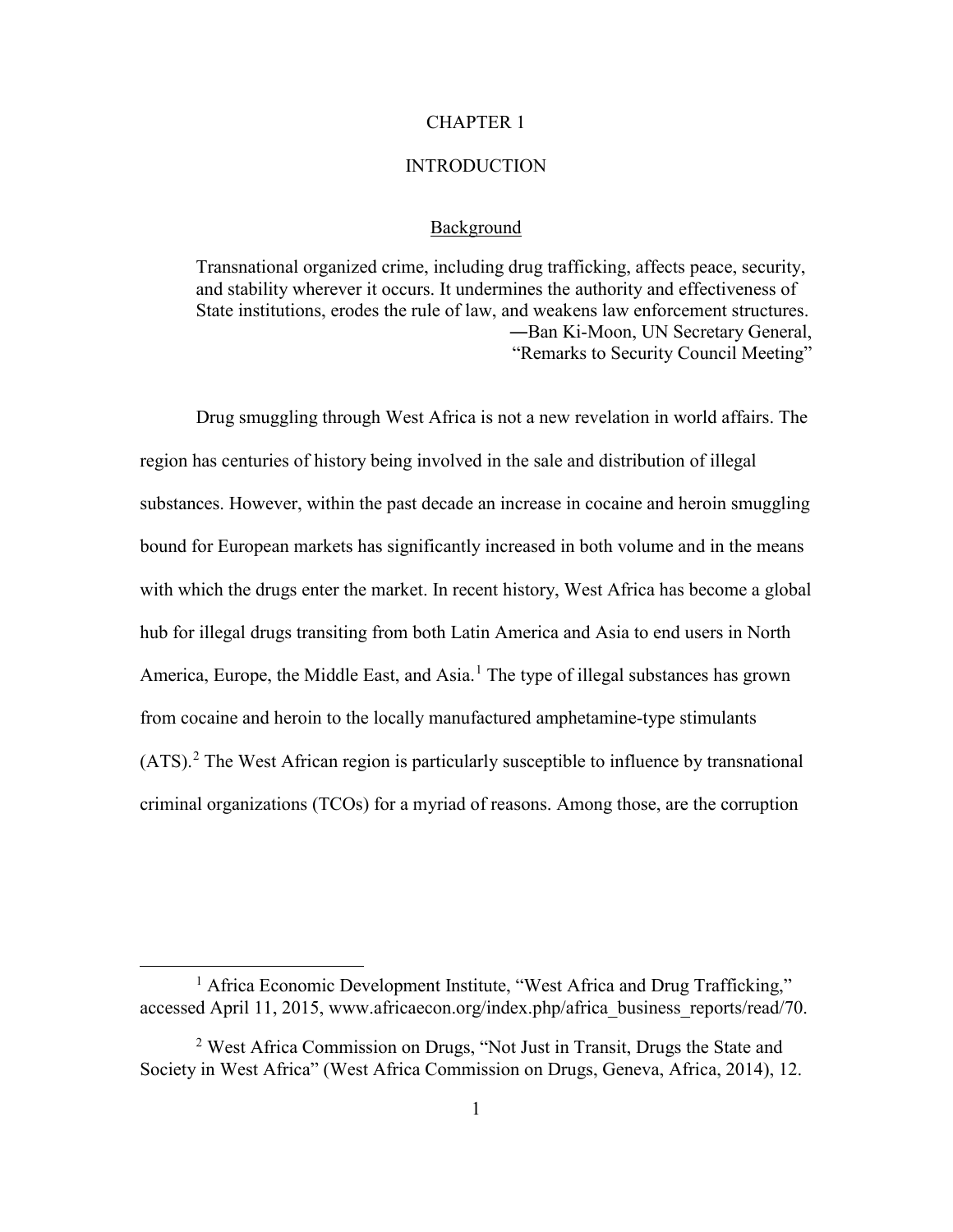of government officials, porous borders, and West Africa's geographic location between the South American and European continents.<sup>[3](#page-10-0)</sup>

Guinea-Bissau is often referred to as Africa's first narco-state.<sup>[4](#page-10-1)</sup> The rampant corruption within the country permits TCOs and Drug Trafficking Organizations (DTOs) the latitude to operate unhindered without fear of reprisal from the local government or in many instances with the complicit involvement of local government officials. In the case of Guinea-Bissau, the corruption stems from a confrontational power struggle between the president, the parliament, and the military. The president often over rules parliament but does not fully control the nation's military apparatus. The militaries within West Africa will often depose the president when the military elite feel the presidency has gained too much power or no longer operates within their interests. There are no viable checks and balances in Guinea-Bissau, which has led to rampant corruption.<sup>[5](#page-10-2)</sup>

Poverty is the key enabler to this rampant corruption. Two-thirds of the population in Guinea-Bissau lives below the U.S. poverty level. It lacks any real industrial base and the only agricultural crop of significance is that of cashews. Due to the absence of a diverse economy, the government and society have grown to rely on a

<span id="page-10-0"></span> $\overline{\phantom{a}}$  3 U.S. Congress, Senate, *Confronting Drug Trafficking in West Africa: Hearing before the Subcommittee on African Affairs of the Committee on Foreign Relations*, 111th Cong., 1st sess., June 23, 2009, 6.

<span id="page-10-1"></span><sup>&</sup>lt;sup>4</sup> Alexander Smoltczyk, "Africa's Cocaine Hub: Guinea Bissau a 'Drug Trafficker's Dream'," Spiegel Online International, accessed April 11, 2015, http://www.spiegel.de/international/world/violence-plagues-african-hub-of-cocainetrafficking-a-887306.html.

<span id="page-10-2"></span><sup>&</sup>lt;sup>5</sup> Colonel Stephen Van Riper, "Tackling Africa's First Narco-State: Guinea-Bissau in West Africa" (Monograph, U.S. Army War College, Carlisle Barracks, PA, 2014), 20.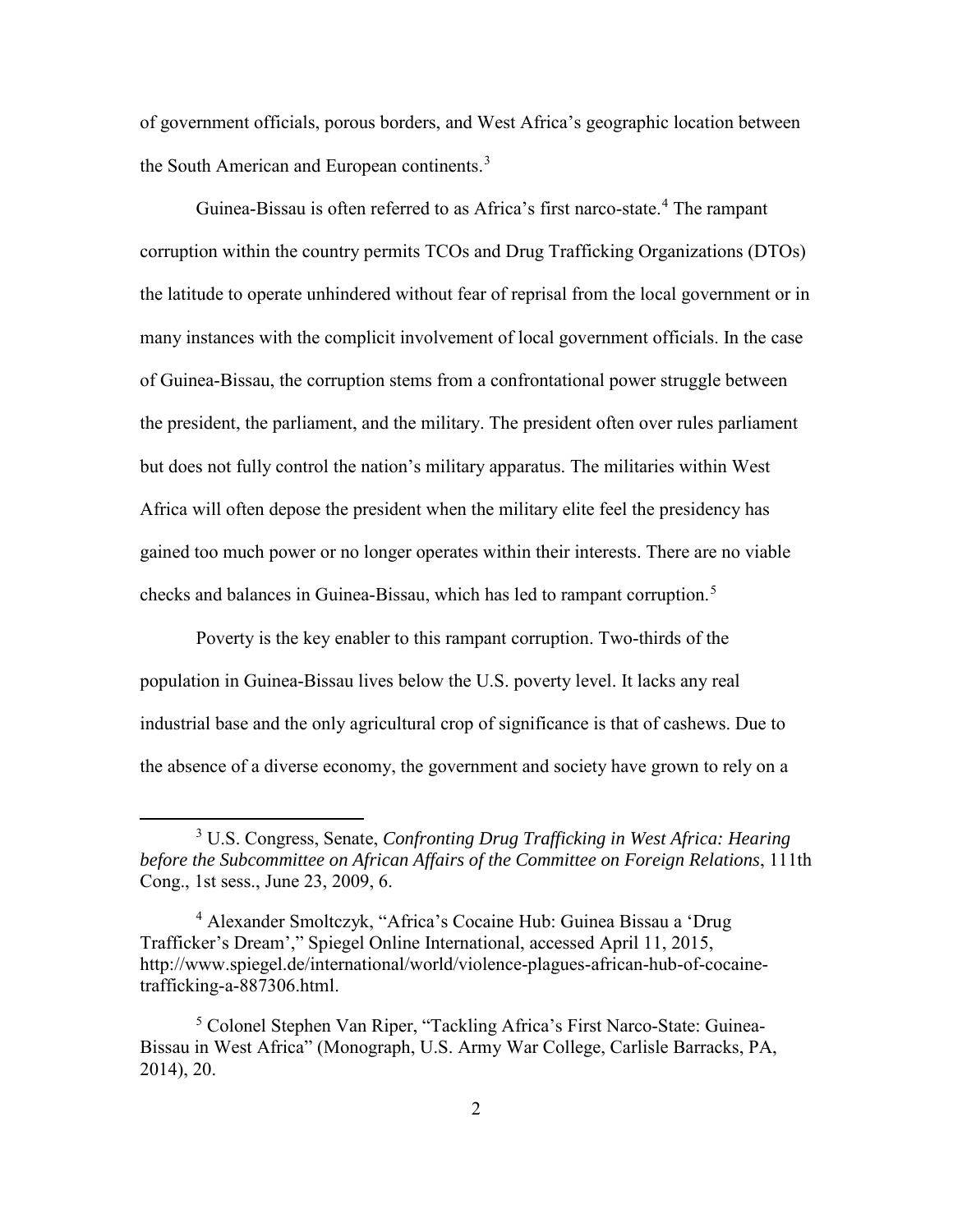robust underground economy. The United Nations Office on Drugs and Crime (UNODC) estimates the total value to drugs passing through Guinea-Bissau is approximately two billion dollars. This staggering figure represents an amount four times Guinea-Bissau's Gross Domestic Product.<sup>[6](#page-11-0)</sup> The poverty that results from an economy based largely on the underground market guarantees an environment that is attractive to DTOs. Regarding the Latin American DTOs taking advantage of the economic climate in Guinea-Bissau, in March 2014 the Department of State noted, "The complicity of government officials at all levels in this criminal activity inhibits a complete assessment and resolution of the problem. Guinea-Bissau's political systems remain susceptible to and under the influence of narcotics traffickers."[7](#page-11-1)

The Economic Community of West African States (ECOWAS) formalizes the association between countries of West Africa. ECOWAS has significant trouble monitoring and policing the porous borders between the fifteen member states of the community. ECOWAS is attempting to control and dissuade drug trafficking among its member states. It has established a Drug Control unit in the region, which provides technical support and expertise to member states seeking to combat the drug trade in their countries.<sup>[8](#page-11-2)</sup> Further, as the UNODC's most important counterpart in the region, ECOWAS developed a Regional Action Plan and corresponding Operational Plan that aimed to

<span id="page-11-0"></span> <sup>6</sup>  $6$  Van Riper, 12.

<span id="page-11-1"></span><sup>&</sup>lt;sup>7</sup> U.S. Department of State Bureau for International Narcotics and Law Enforcement Affairs, *International Narcotics Control Reports–Volume I (Drug and Chemical Control)* (Washington, DC: Government Printing Office, 2014), 183.

<span id="page-11-2"></span><sup>8</sup> Prosper Addo, Paper no. 12, "Cross-Border Criminal Activities in West Africa: Options for Effective Responses" (Kofi Annan International Peace Keeping Training Centre, Accra, Ghana, May 2006), 13.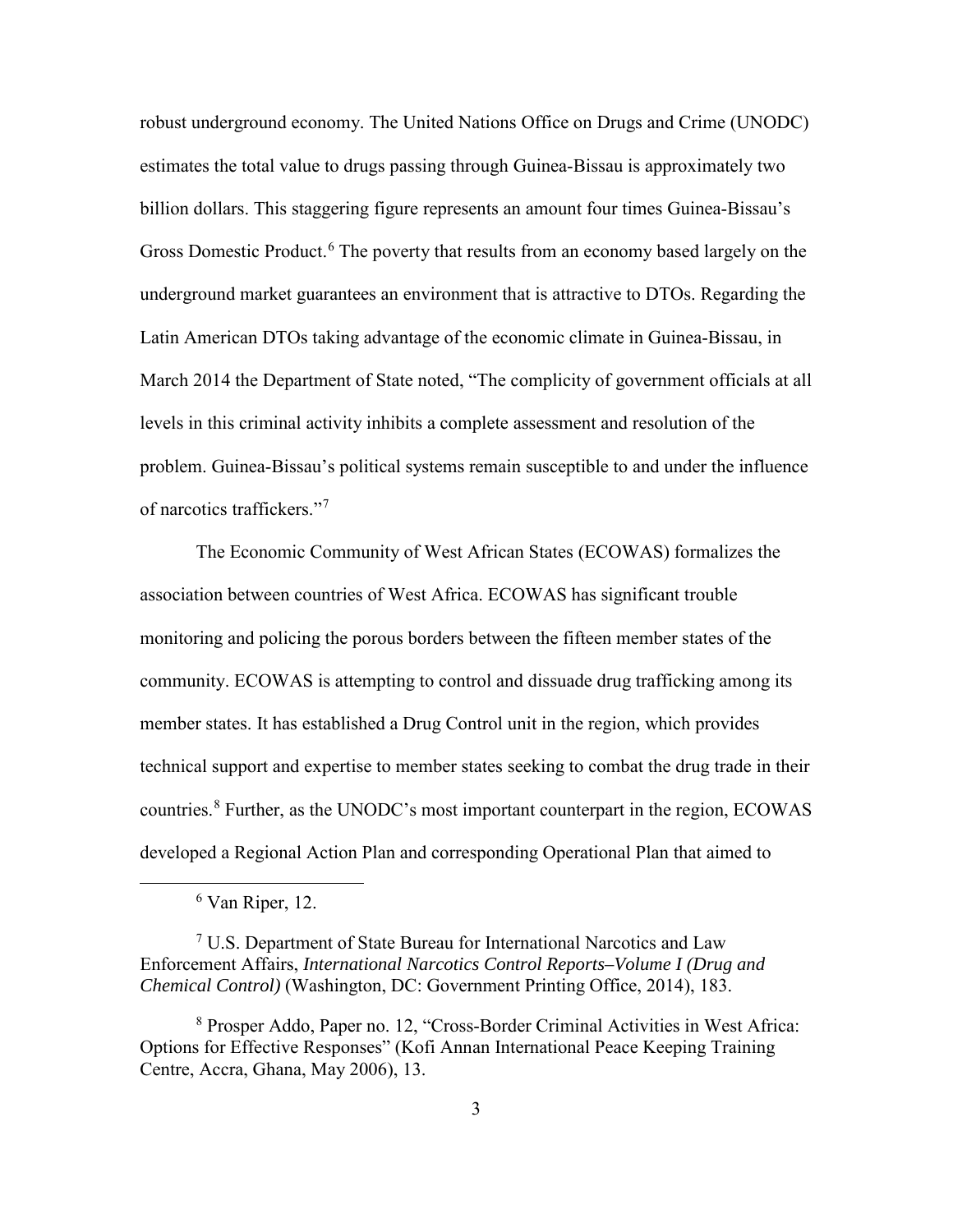build the region's capacity at both the regional and national levels to counter the influence of TCOs in a comprehensive manner.<sup>[9](#page-12-0)</sup>

The geographic location of West Africa also makes the region susceptible to outside interference from both TCOs as well as DTOs. Dakar, Senegal is 700 miles closer to Recife, Brazil than it is to Paris, France.<sup>[10](#page-12-1)</sup> Importantly, the drug trade routes often link former colonial powers where familiar customs, language, and business relationships exisit. The former Portugese colonies of Brazil, Guinea-Bissau, and Cape Verde are an example of attractive locations for TCOs to facilitate the transit of narcotics due to the standing language and cultural ties. $11$ 

The focus of this research paper will be on three illegal substances that are trafficked through West Africa. The trafficking of cocaine, heroin, and ATS all either transit through the region or are locally manufactured, in the case of ATS. Cocaine trafficking connects West African criminal elements to TCOs from South America and Europe. Heroin trafficking connects West Africa to the Middle East, Europe, and North America. Lastly, ATS production links West Africa with Asia, Europe, and the Middle East.

West African countries' economies suffer from the impact of cocaine trafficking because it often dwarfs the states legitimate sources of revenue. During an incident in

<span id="page-12-0"></span> <sup>9</sup> <sup>9</sup> United Nations Office on Drugs and Crime, "The Problem of Drug and Organized Crime in West and Central Africa," United Nations, accessed April 11, 2015, www.unodc.org/wesandcentralafrica/en/regional-programme.

<sup>10</sup> U.S. Congress, Senate, *Confronting Drug Trafficking in West Africa*, 6.

<span id="page-12-2"></span><span id="page-12-1"></span><sup>11</sup> United Nations Office on Drugs and Crime, *The Transatlantic Cocaine Market* (New York: United Nations, 2011), 28.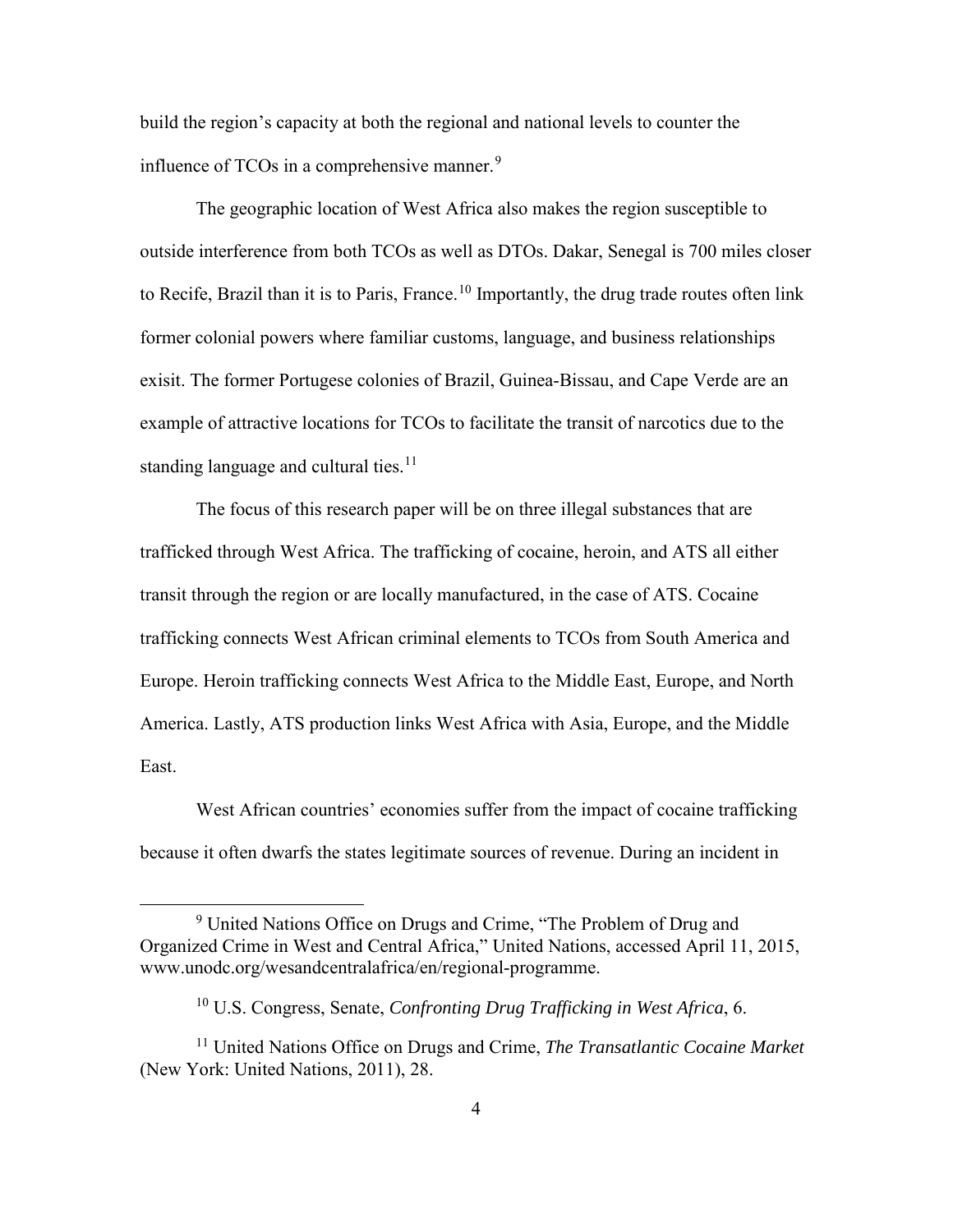January 2008, Malian security officials seized 750 kilograms of cocaine. This one shipment of cocaine transiting through Mali represented more than a third of Mali's defense expenditures the year prior. Similarly, government officials in Benin seized 350 kilograms in August of 2007. This seizure represented the annual per capita income of  $31,000$  Beninois.<sup>[12](#page-13-0)</sup>

Heroin trafficking has expanded into West Africa as routes through Asia and the Middle East become more restrictive. The number of seizures of heroin from Afghanistan have increased. The analysis of the networks involved indicate that West African criminal networks are transporting heroin from Pakistan into East Africa for onward shipment and distribution in European and other markets. The estimated earnings of the Afghan drug traffickers is approximately \$2.2 billion in 2009. This is in contrast to the other beneficiaries which include the Taliban, who earn \$155 million and the local farmers, who earned \$440 million from the sale and distribution of opium.<sup>[13](#page-13-1)</sup>

ATS illegally trafficked through West Africa are often unnoticed due the much larger impact that cocaine and heroin have on the region. However, since 2008 criminal elements within West Africa have produced more ATS and distributed them from West Africa to consumers around the globe. The primary consumers of this facet of the illegal

<span id="page-13-0"></span><sup>&</sup>lt;sup>12</sup> David O'Regan, Africa Security Brief, no. 5, "Cocaine and Instability in Africa: Lessons from Latin America and the Caribbean" (Africa Center for Strategic Studies, Washington, DC, July 2010), 2.

<span id="page-13-1"></span> $13$  Sylvia Westall, "Africa Reemerging as Heroin Trafficking Hub: U.N.," *Reuters*, July 30, 2011, accessed April 15, 2015, http://www.reuters.com/article/ 2011/07/30/us-un-drugs-idUSTRE76T0PH20110730.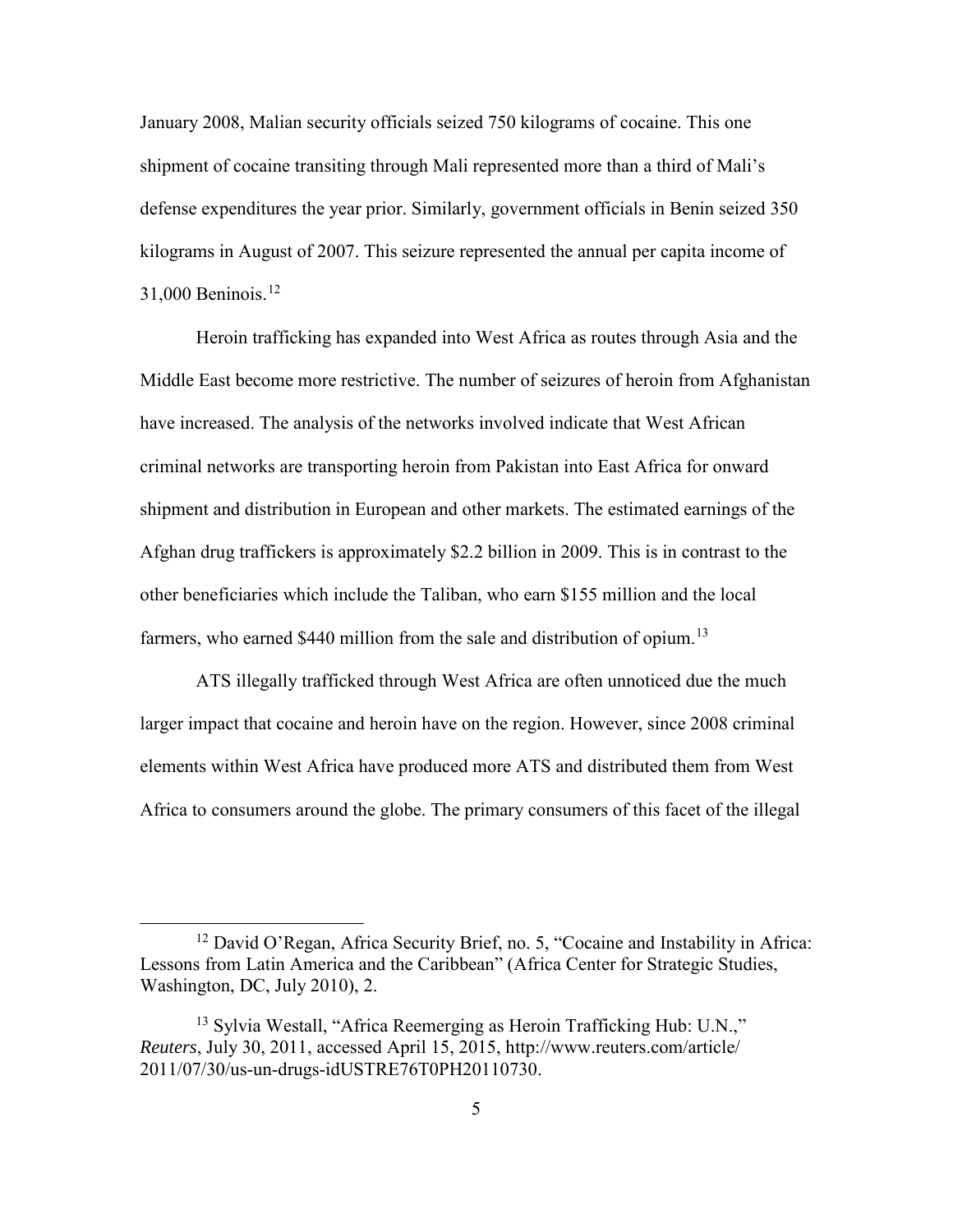drug trade reside in Japan, the Republic of Korea, Malaysia, and Thailand.[14](#page-14-0) Although indications exist that the production and distribution of ATS has grown in West Africa, Nigeria was the first country to report illicit methamphetamine manufacture. Nigerian government officials seized a methamphetamine laboratory with a manufacturing capacity between 25 to 50 kilograms per cycle near Nigeria's largest city of Lagos.<sup>[15](#page-14-1)</sup> There is evidence that Mexican drug cartels are attempting to gain influence in West Africa to exploit the growing ATS trade and its twenty-one million consumers in East and South East Asia. According to the U.S. Drug Enforcement Agency, Mexican drug traffickers are used as experts in drug trafficking and as chemists in the manufacture of methamphetamines.<sup>[16](#page-14-2)</sup>

This paper will analyze the link between drug trafficking in West Africa and its impact on the national security interests of the United States. The U.S. national security interests are derived from the U.S. *National Security Strategy*, the U.S. national *Strategy to Combat Transnational Crime: Addressing Converging Threats to National Security* as well as Congressional hearings and research.

### Primary Research Question

How does transnational drug trafficking in West Africa impact the national security interests of the United States?

<span id="page-14-2"></span><span id="page-14-1"></span><span id="page-14-0"></span> <sup>14</sup> United Nations Office on Drugs and Crime, *West Africa 2012 ATS Situation Report* (New York: United Nations, 2012), 8.

 $15$  Ibid., 11.

 $16$  Ibid., 12.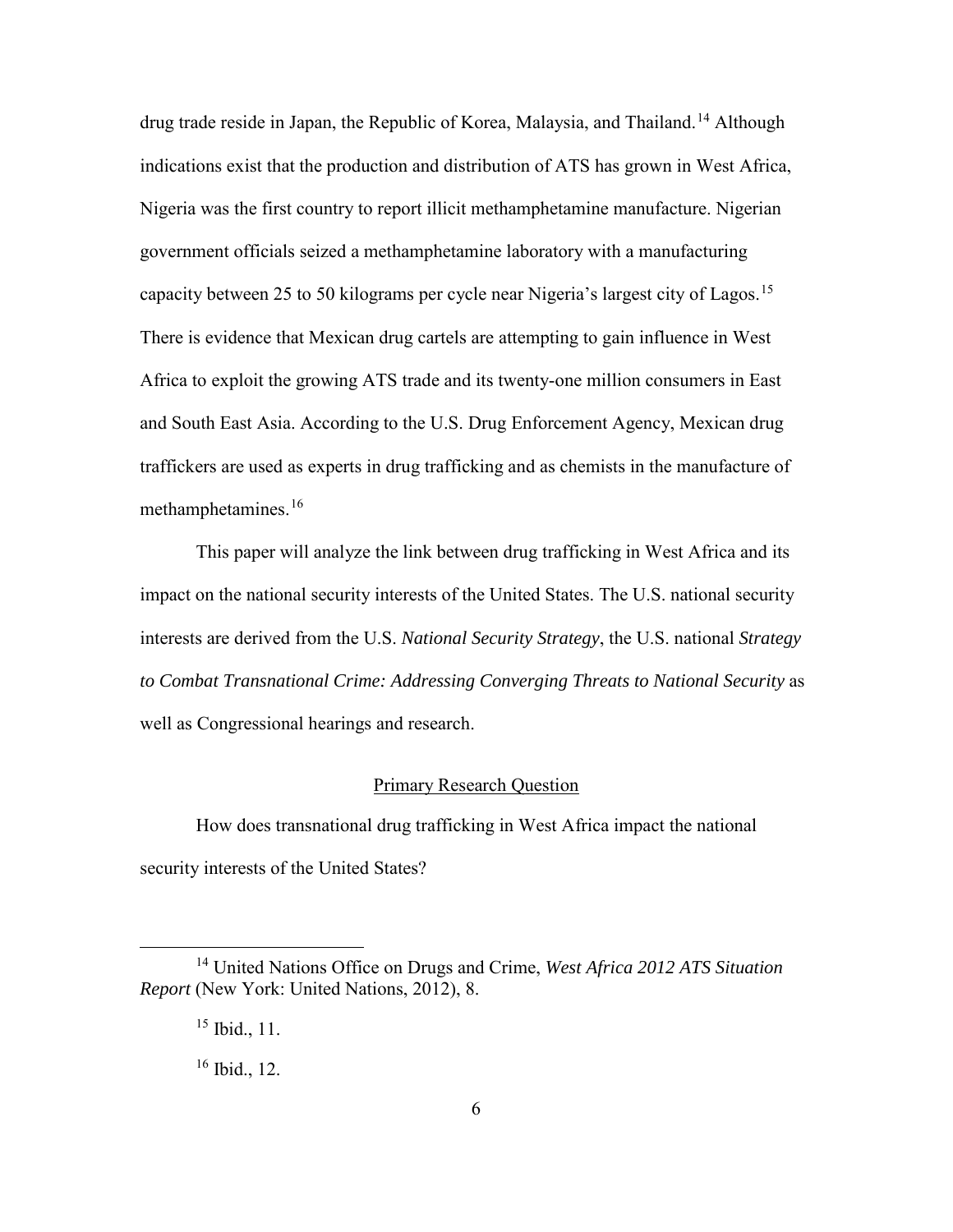#### Secondary Research Questions

1. What is the impact of South American drug trafficking in West Africa?

2. What other drugs and narcotics are funneled through West Africa in order to penetrate Western European and other drug markets?

3. How does the United States protect its national interests in the region against the destabilizing effects of drug trafficking?

## Assumptions

The relevancy of this thesis is based on several assumptions. First, West Africa is defined as the member states of the ECOWAS. Second, the demand for illegal drugs in Europe, the Middle East, Asia, and North America will continue for the foreseeable future. Additionally, West African countries will continue to have weak governemental sturctures, limited resources, and an inability to monitor or enforce the borders within its members states. Lastly, the facts and sources used in this thesis will remain valid and accurate for the forseeable future.

# Definitions of Key Terms

Amphetamine-type Stimulants: ATS are a group of substances comprised of synthetic stimulants including amphetamine, methamphetamine, methcathinone, and ecstacy-group substances (for example, methylene-dioxy-meth-amphetamine and its analogues).<sup>[17](#page-15-0)</sup>

<span id="page-15-0"></span> <sup>17</sup> United Nations Office on Drugs and Crime, *West Africa 2012 ATS Situation Report*, 6.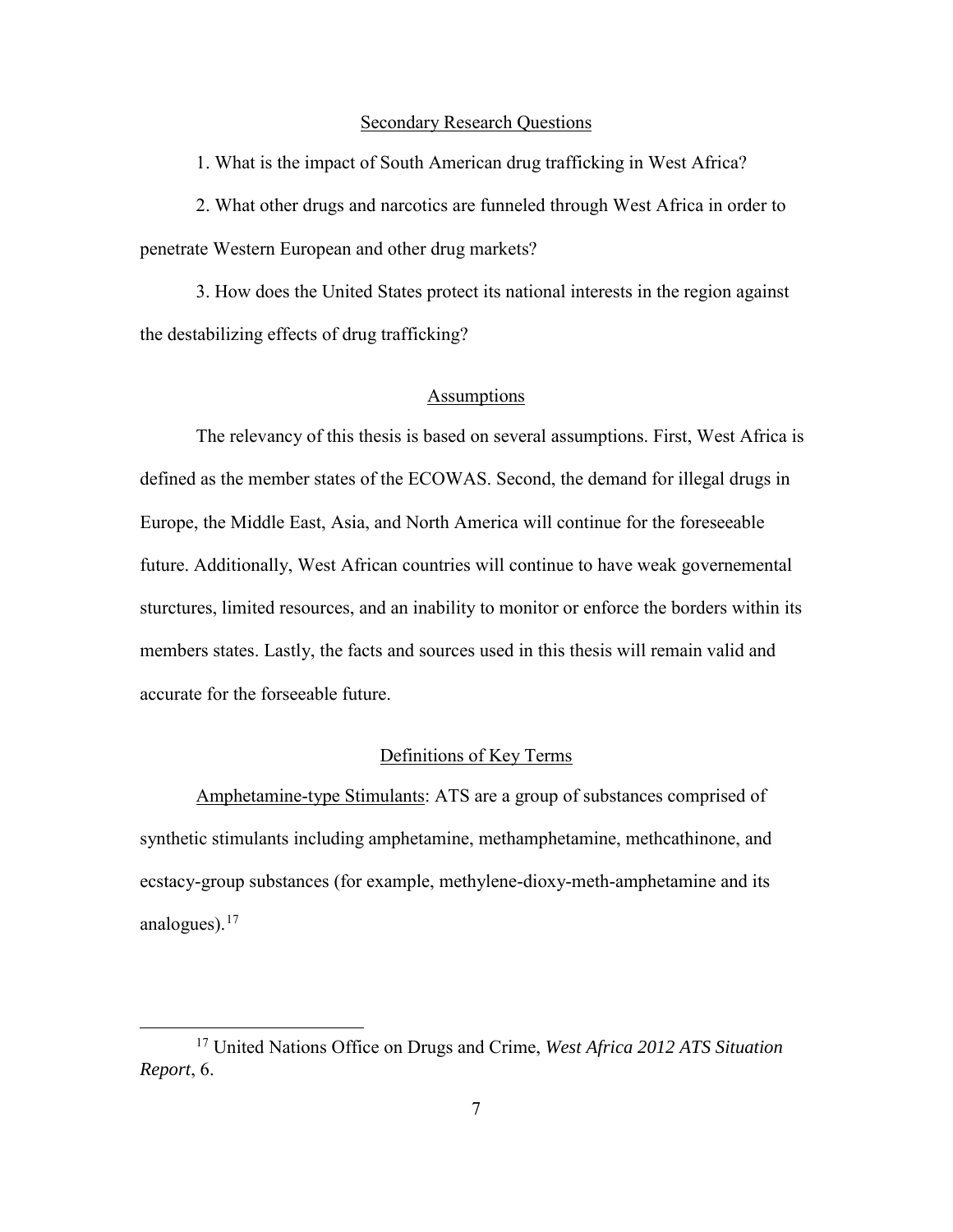Drug Cartels: Drug cartels are large, highly sophisticated organizations composed of multiple DTOs and cells with specific assignments such as drug transportation, security/enforcement, or money laundering. Drug cartel command and control structures are based outside the United States; however, they produce, transport, and distribute illicit drugs domestically with the assistance of DTOs that are either a part of or in alliance with the cartel.<sup>[18](#page-16-0)</sup>

Drug Trafficking Organization: DTOs are complex organizations with highly defined command and control structures that produce, transport, and/or distribute large quantities of one or more illicit drugs.<sup>[19](#page-16-1)</sup>

Economic Community of West African States: The ECOWAS was founded in May 1975 in Lagos, Nigeria. The member countries include Benin, Burkina Faso, Ivory Coast, Gambia, Guniea, Guinea-Bissau, Liberia, Mali, Nigeria, Senegal, Sierra Leone, Togo, and Cape Verde. In 2000, Mauritania withdrew its membership. The goal of ECOWAS is to promote economic integration and cooperation in West Africa with the aim of raising the living standard of the people, increase economic stability, strengthen relations between the member states, and contribute to the advancement of the African continent.<sup>[20](#page-16-2)</sup>

<span id="page-16-0"></span><sup>&</sup>lt;sup>18</sup> National Drug Intelligence Center, "National Drug Threat Assessment 2010," U.S. Department of Justice, accessed April 11, 2015, www.justice.gov/archive/ndic/ pubs38/38661/dtos.htm.

 $19$  Ibid.

<span id="page-16-2"></span><span id="page-16-1"></span><sup>&</sup>lt;sup>20</sup> United Nations Economic Commission for Africa, "ECOWAS-ECOWAS," United Nations, accessed April 11, 2015, www.uneca.org/oria/pages/ecowas-economiccommunity-west-african-states-0.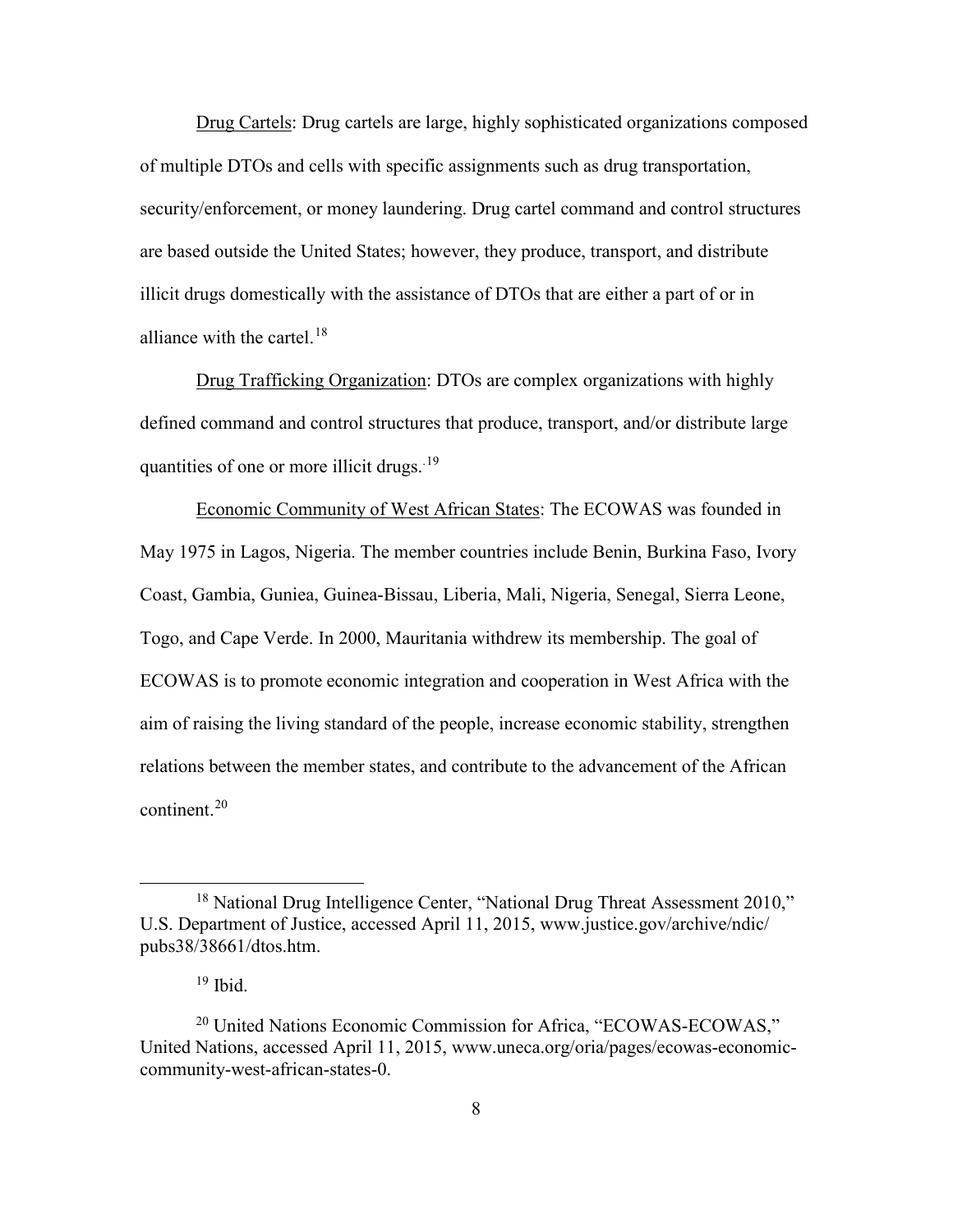

Figure 1. The ECOWAS Region of Africa

*Source:* Francis Crupi, "Why the United States Should Support Pan-African Organizations," *Parameters* 35, no. 4 (Winter 2005): 108.

Transnational Organized Crime: TOC refers to those self-perpetuating associations of individuals who operate transnationally for the purpose of obtaining power, influence, monetary, and/or commercial gains, wholly or in part by illegal means, while protecting their activities through a pattern of corruption and/or violence, or while protecting their illegal activities through a transnational organizational structure and the exploitation of transnational commerce or communication mechanisms.<sup>[21](#page-17-0)</sup>

<span id="page-17-0"></span> <sup>21</sup> U.S. President, *Strategy to Combat Transnational Organized Crime: Addressing Converging Threats to National Security* (Washington, DC: The White House, 2011), 2.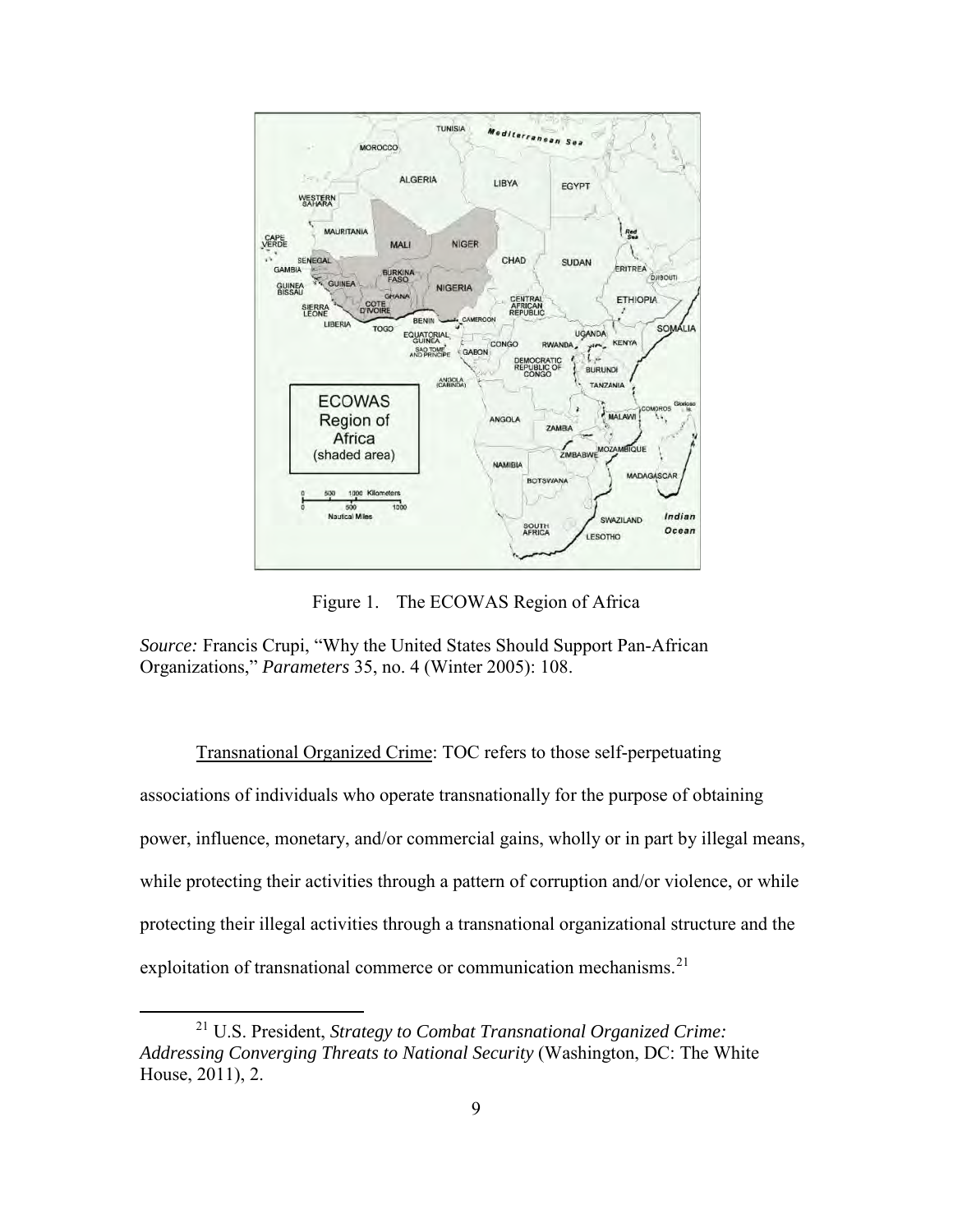#### Scope and Limitations

This paper must be complete by May 2015. As such, time is the limiting factor for research, writing, and editing.

## Delimitations

This paper focus on those countries within the ECOWAS. The similar and often interlocking drug trafficking trends that exist in East Africa or South Africa will not be addressed within the scope of this research paper, unless they are tangentially mentioned to demonstrate the overall drug trafficking network that exists within West Africa. Additionally, this paper will be derived from unclassified material less than ten years old. Upon publication it will remain an unclassified document. The author will relegate the research of the drugs being trafficked to cocaine, heroin, and ATS. Lastly, the impact on the U.S. national strategy will be determined by focusing on published national strategies for the Barack Obama Administration.

# Significance of the Study

By researching the destabilizing effect the drug trade has on the region of West Africa, this study will report the conditions that exist and are exploited by TCOs in an effort to conduct illegal activities and undermine the security of not only West African countries by also the national security interests of the United States of America. This significance of this study is that it will provide further guidance and research opportunities for scholars and government officals to continue to analyze how the United States continues to address the potential of a destabilized West Africa from impacting the national security interests of the United States of America.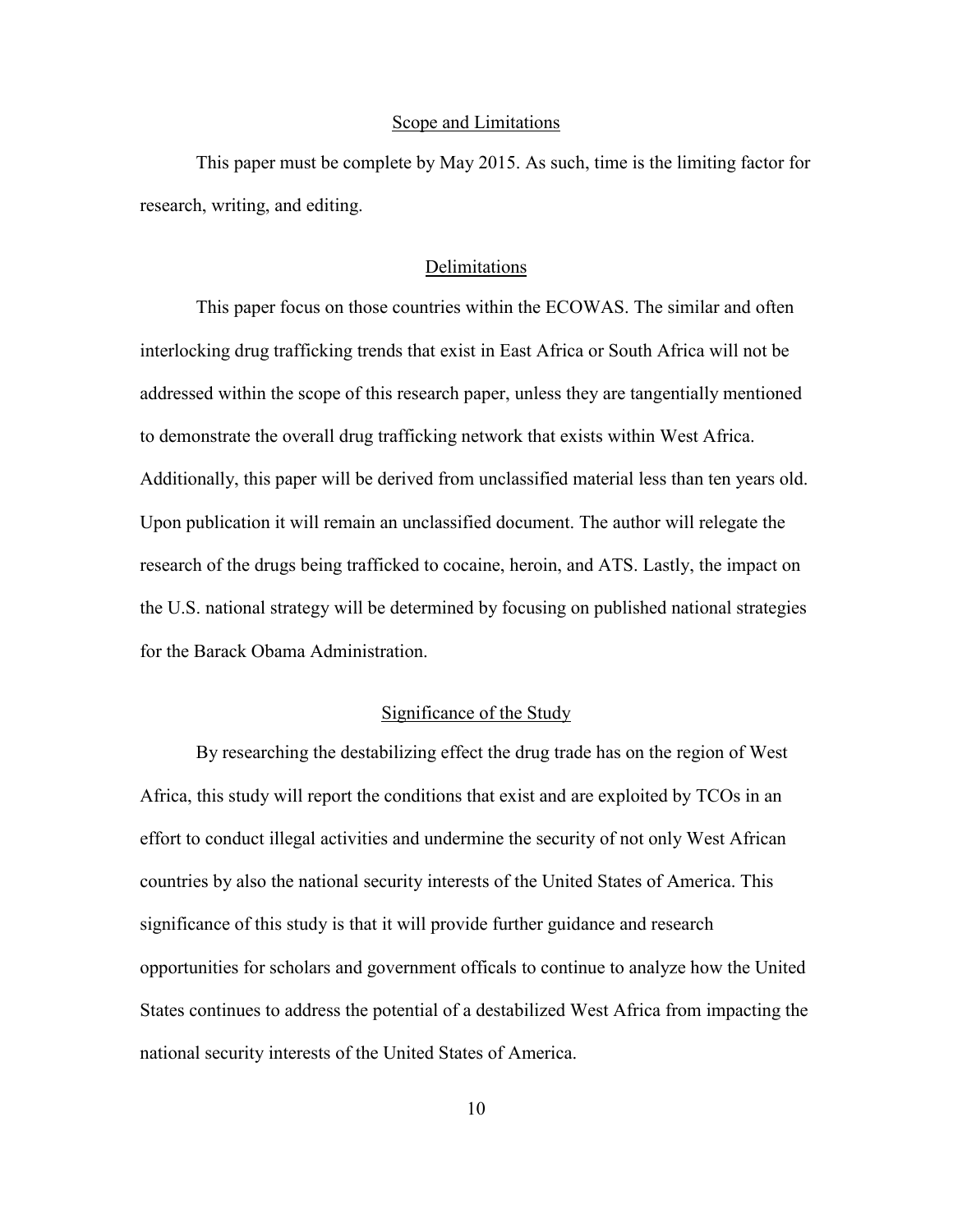# Organization of the Study

Chapter 1 is an overview of the area of research. It also includes the primary and secondary research questions, key definitions and terms, assumtions, limitations and delimitations, and the significance of the study. Chapter 2 reviews the literature used as references for this research paper. Chapter 3 is a detailed analysis of the methodology used in order to research, write, and edit this paper. Chapter 4 will present the research conducted that analysis the type of drug trafficking that exists in West Africa and it impacts on the national security interests of the United States of America. Chapter 5 presents a summary of the findings and conclusions to the primary and secondary research questions. Lastly, it will provide recommended topics for follow on research.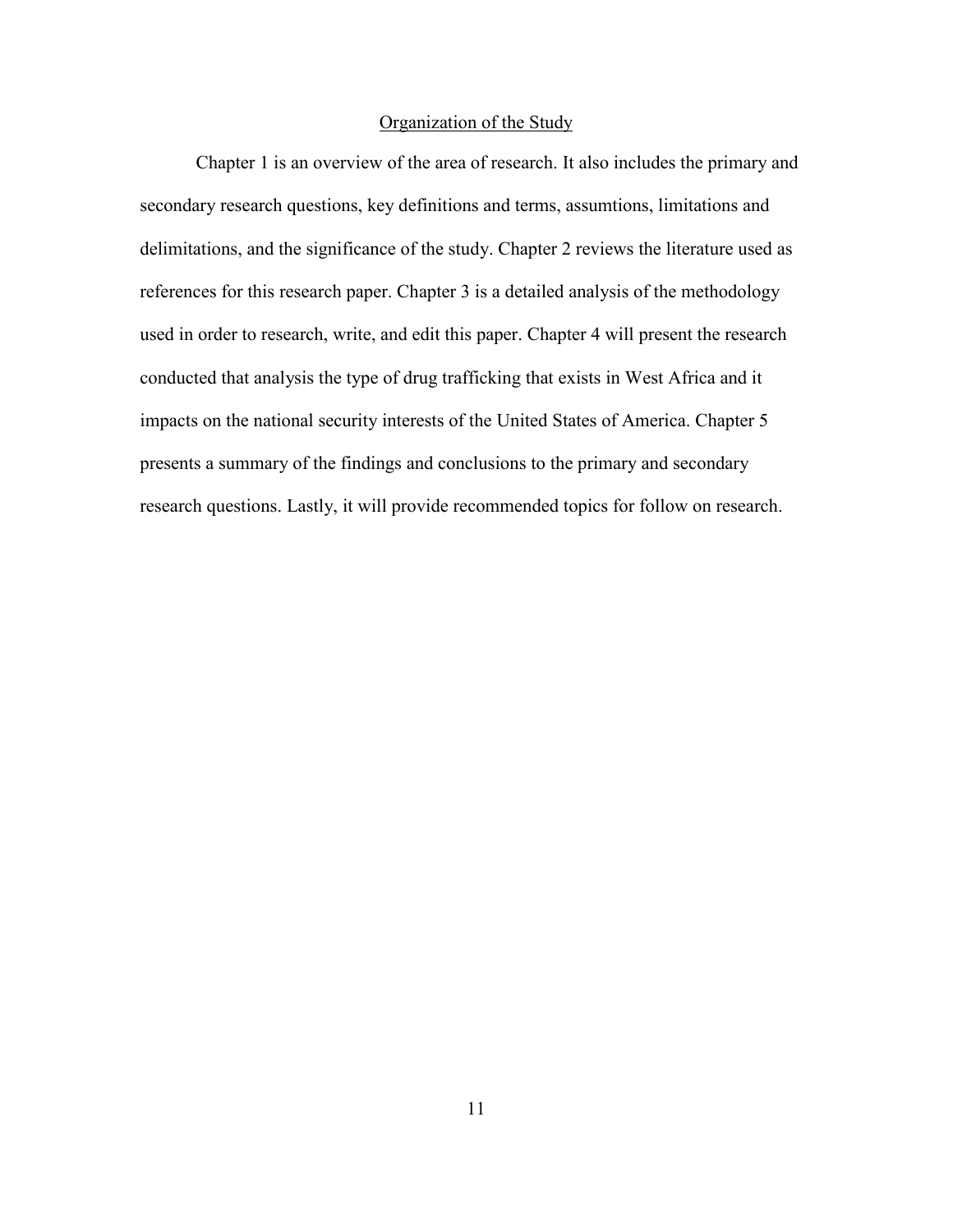## CHAPTER 2

#### LITERATURE REVIEW

### Introduction

This study gathers the relevant data that describes the characteristics unique to the cocaine, heroin, and ATS trafficking phenomenon that exists within West Africa. Additionally, the study analyzes the U.S. strategies relating to national security, and countering TCOs. Finally, this study reviews congressional hearings and research that detail the impact of West African drug trafficking on the policies of the United States of America.

The primary research question is: How does transnational drug trafficking in West Africa affect the national security interests of the United States?

The Secondary Research Questions are:

1. What is the impact of South American drug trafficking in West Africa?

2. What other drugs and narcotics are funneled through West Africa in order to penetrate Western European and other drug markets?

3. How does the United States protect its national interests in the region against the destabilizing effects of drug trafficking?

This chapter reviews the general themes and key points of current literature related to the trafficking of cocaine, heroin, and ATS within the ECOWAS region of West Africa. This chapter also reviews the National Security Strategies that are associated with the U.S. national interests in the West African region as well as congressional testimonies and congressional research related to drug trafficking within the region. The literature review is organized in four sections. The first section reviews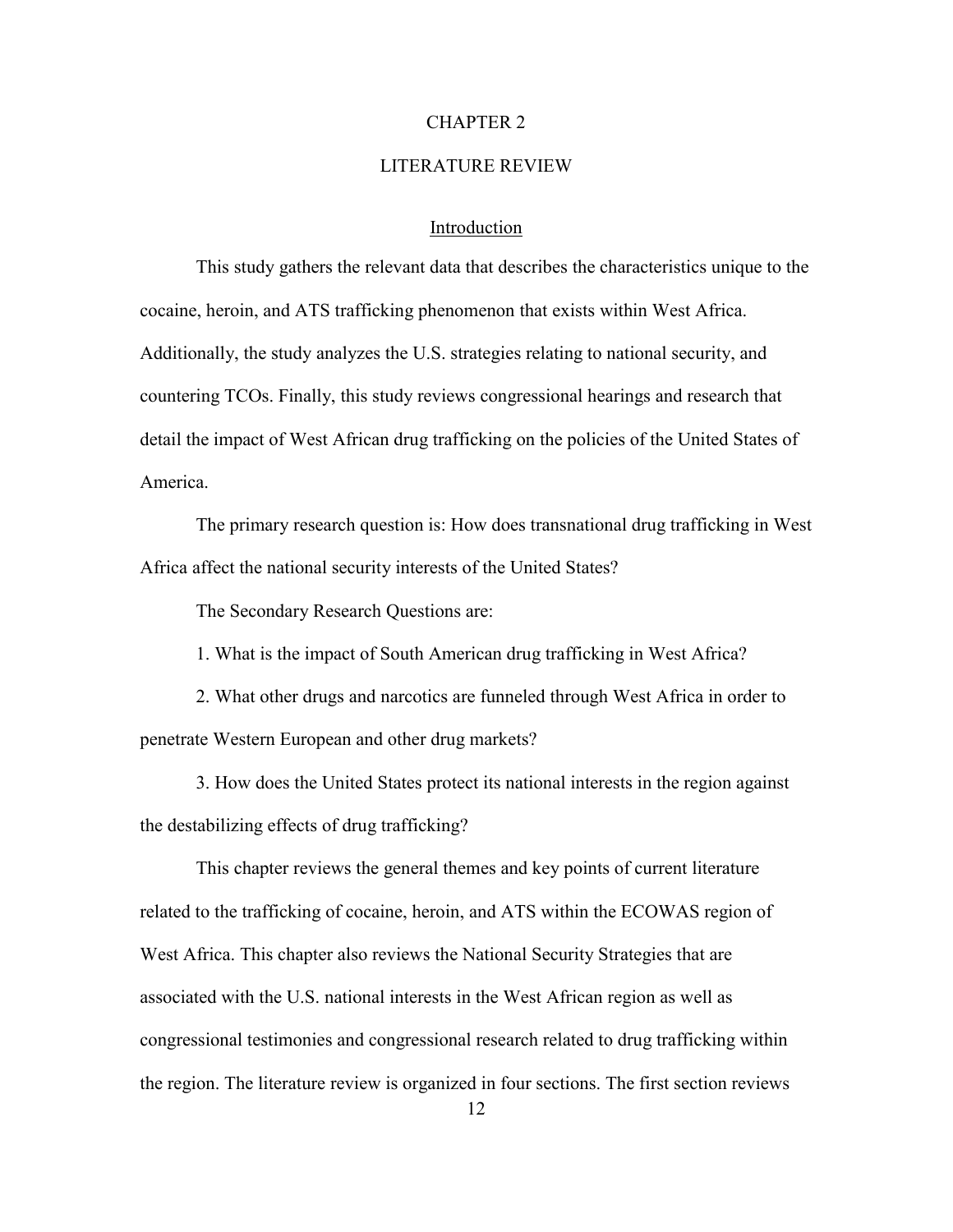the literature that describes the drug trafficking trends that exist within West Africa. Specifically, it focuses on cocaine, heroin, and ATS drug trafficking. The second section reviews the current U.S. *National Security Strategy* as well as the U.S. *Strategy to Combat Transnational Criminal Organizations.* The third section reviews congressional testimonies and congressional research that describes the impact of drug trafficking in West Africa on the policies of the United States of America. The final section presents a summary of findings from the preceding three sections and provides the foundation of research design presented in chapter 3.

#### Section 1: Current Drug Trafficking Trends in West Africa

The UNODC has documented the trafficking of narcotics through West Africa. The UNODC annually produces the *World Drug Report*. The edition used for this thesis is the *World Drug Report 2014*. This report specifically shows the decline of the average heroin production in Afghanistan as well as a corresponding rise in heroin seizures in Pakistan. This is relevant to this study because the report annotates that West Africa, among other countries, is tied to heroin transiting through West Africa for local markets as well as markets in Europe.<sup>[22](#page-21-0)</sup> The *World Drug Report 2014* also describes that although the amount of cocaine seizures in West Africa are currently less than the peak levels several years ago, it is assessed that the cocaine trafficking between South America and Europe via West Africa is still occurring.[23](#page-21-1) Finally, the *World Drug Report 2014* details the growing markets for ATS. The report notes that it is difficult to quantify the global

<span id="page-21-1"></span><span id="page-21-0"></span> <sup>22</sup> United Nations Office on Drugs and Crime, *World Drug Report 2014* (New York: United Nations, 2014), 25.

 $23$  Ibid., 38.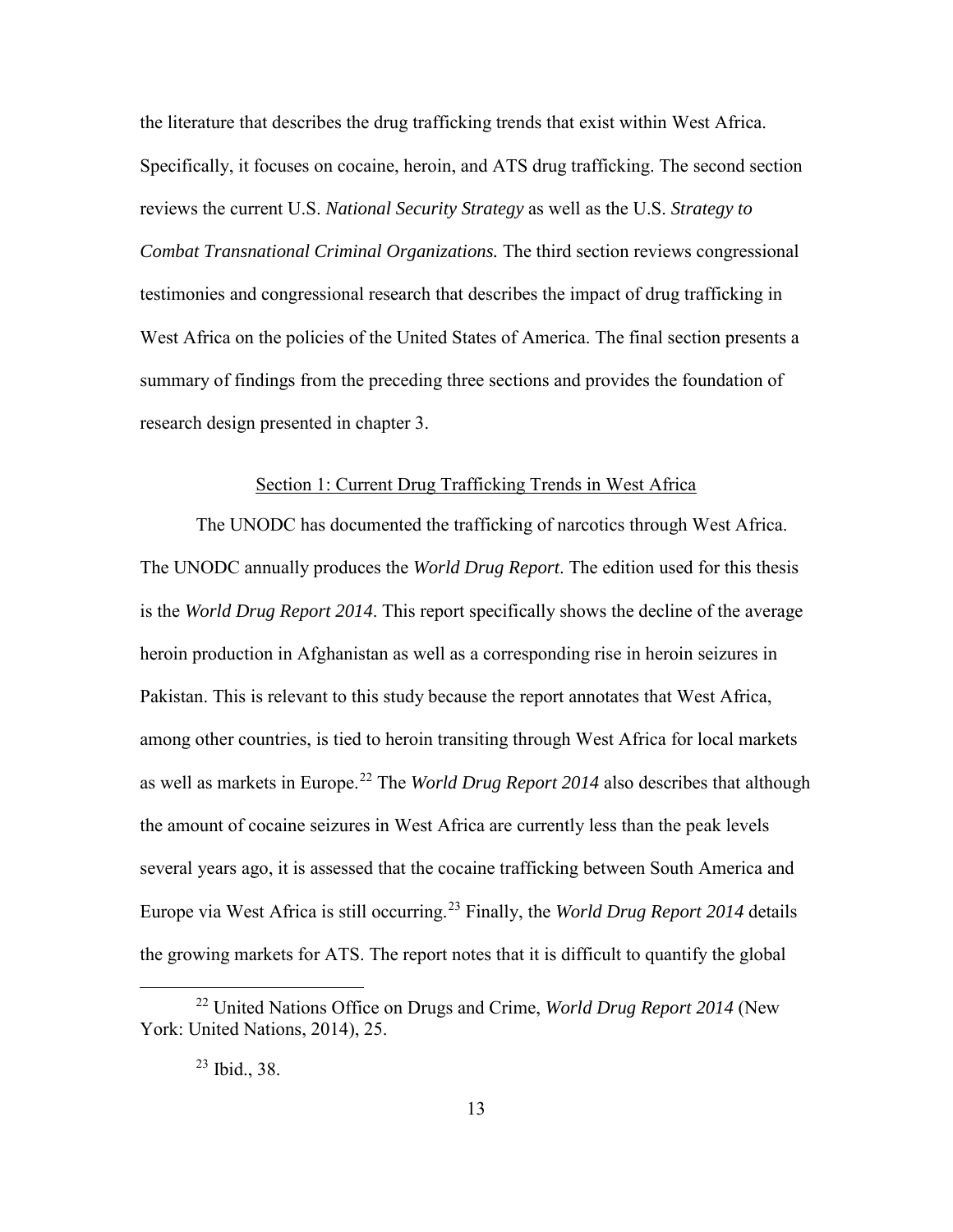production of ATS. However, globally the number of ATS laboratories that were discovered and rendered inoperable increased from12,571 in 2011 to 14,322 in 2012. Worldwide seizures of ATS reached an all-time high of 144 tons, which is a 15 percent increase from  $2011^{24}$  $2011^{24}$  $2011^{24}$ 

The UNODCs *World Drug Report* gives the reader a broad overview of worldwide trends in drug manufacturing, trafficking, and use. However, it lacks the specific detail required to address the specific issues within the scope of this study. The UNODC also produces studies that are much narrower in scope but does not produce them annually. An example is the UNODC's 2007 *Cocaine Trafficking in Western Africa Situation Repor*t. This study is a good primer on the rapid increase of cocaine trafficking through West Africa from 1998 to 2007. It concludes that in 2007 West Africa was emerging as an important transshipment point for South American cocaine that was en route to Europe.<sup>[25](#page-22-1)</sup>

The UNODC produced another study titled, *Drug Trafficking as a Security Threat in West Africa*. This study not only addresses cocaine trafficking, but also heroin trafficking. The period studied under this document indicates a continuing rise of cocaine seizures within West Africa that shows that in 2008, cocaine trafficking in West Africa was still on the rise. In particular, it notes that Nigeria, Senegal, Mali, and Guinea are the most prolific in terms of drug seizures. Accordingly, Nigerians citizens were the most

 <sup>24</sup> United Nations Office on Drugs and Crime, *World Drug Report 2014*, 46.

<span id="page-22-1"></span><span id="page-22-0"></span><sup>25</sup> United Nations Office on Drugs and Crime, *Cocaine Trafficking in Western Africa Situation Report* (New York: United Nations, 2007), 14.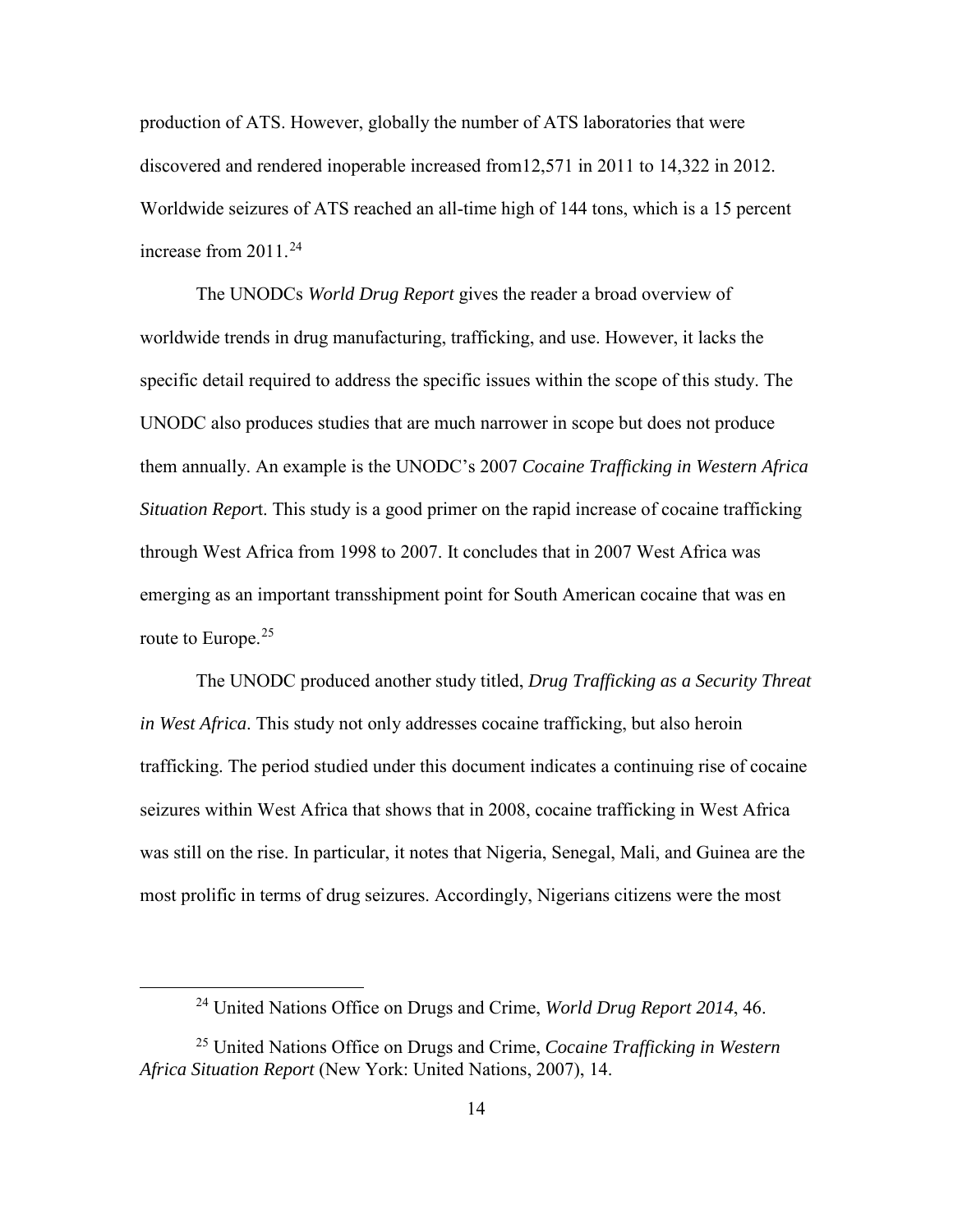detected nationality among arrestees and nearly half of the cocaine detected on commercial flights was destined for Spanish and British cocaine markets.<sup>[26](#page-23-0)</sup>

This report also details the emergence of heroin trafficking through West Africa. Although West Africa does not have the geographic advantages presented in the cocaine market, the heroin market is nevertheless present in the region. The report indicates that West African criminal networks and their associated heroin curriers are operating in Pakistan, Thailand, Europe, and the United States. Like cocaine, those arrested are most often Nigerian.[27](#page-23-1)

The aforementioned reports detailed the historic rise of cocaine and heroin trafficking in West Africa. The UNODC's *West Africa 2012 ATS Situation Report* indicates the burgeoning ATS market within West Africa. The report suggests a dramatic rise in ATS production throughout the entire region by West African criminal organizations.[28](#page-23-2) More recently, UNODC produced the 2014 *Global Synthetic Drugs Assessment* that indicates that the South Africa is still the largest producer of ATS on the continent; however, ATS production in Nigeria and other West African countries has proved to be an increasing phenomenon for both local consumption and export to Southeast Asian markets.<sup>[29](#page-23-3)</sup>

<span id="page-23-0"></span> <sup>26</sup> United Nations Office on Drugs and Crime, *Drug Trafficking as a Security Threat in West Africa* (New York: United Nations, 2008), 3.

 $27$  Ibid., 29.

<span id="page-23-2"></span><span id="page-23-1"></span><sup>28</sup> United Nations Office on Drugs and Crime, *West Africa 2012 ATS Situation Report*, 11.

<span id="page-23-3"></span><sup>29</sup> United Nations Office on Drugs and Crime, *Global Synthetic Drugs Assessment* (New York: United Nations, 2014), 13.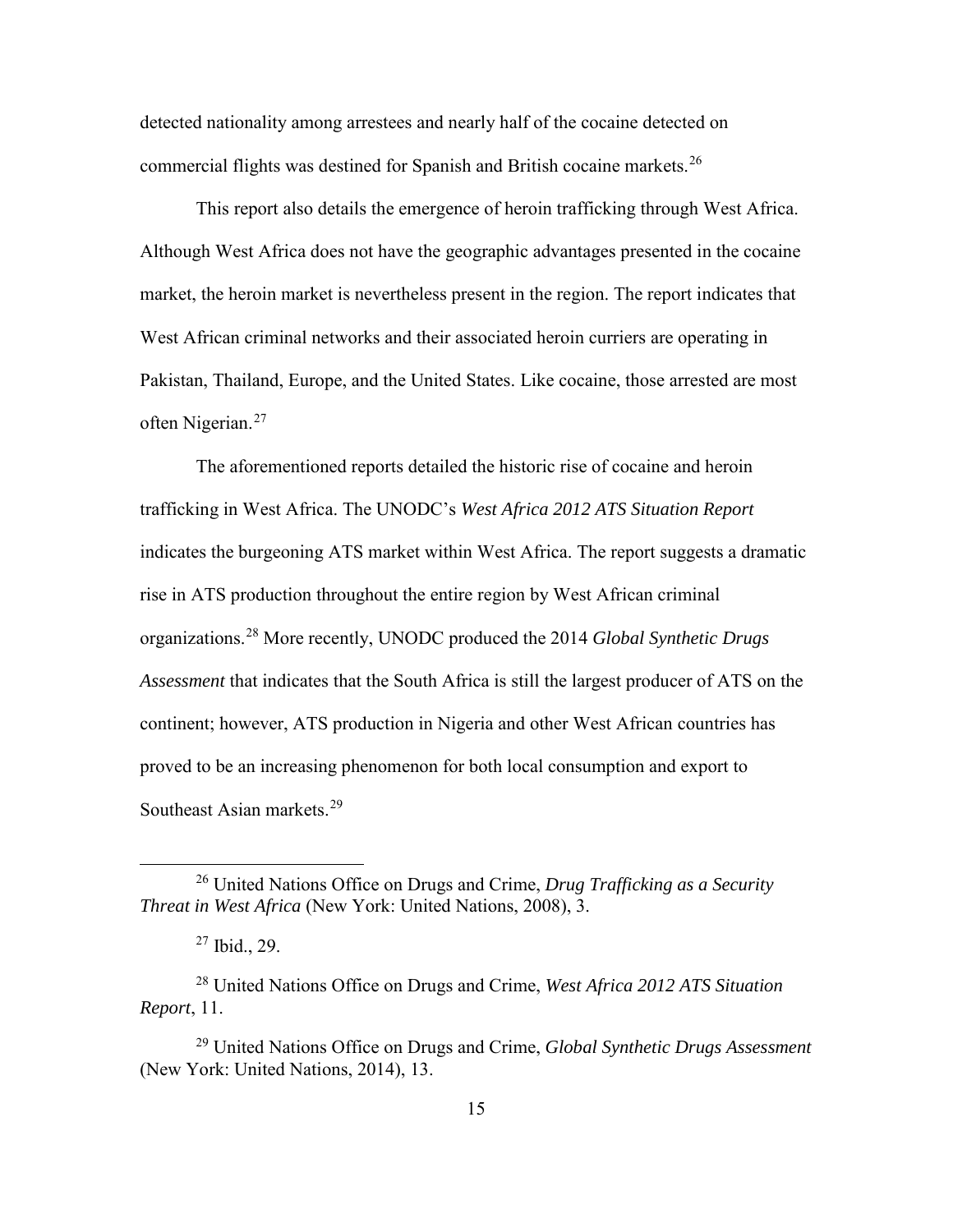The UNODC publications used for this study proved invaluable to not only gain a broad perspective of narcotic trafficking trends worldwide, but also specific look at drug trafficking in West Africa. The UNODC website also contains countless articles and bulletins regarding transnational crime and drug trafficking in the ECOWAS region.

# Section 2: Current National Security Strategy Relating to Drug Trafficking and Transnational Crime

The Obama Administration published the *National Security Strategy 2015* during the conduct of this study. These documents address the broad themes of combating transnational crime and developing African prosperity. The *National Security Strategy 2010* details that the United States must lead in facilitating an international order that facilitates the collective action to confront common challenges. The *Strategy* argues that without this international order, transnational crime will continue to persist.<sup>30</sup> The  $2010$ *Strategy* notes the concern of the "crime-terror" nexus that terrorist organizations and criminal organizations may utilize logistical and funding operations to continue their ventures.[31](#page-24-1) The former *National Security Strategy* focused on the development of the continent of Africa and facilitating the economic capacity and integration of the countries therein while at the same time reinforcing democratic institutions.<sup>[32](#page-24-2)</sup>

The February 2015 *National Security Strategy* is much more direct in addressing the threats of TOC. The *Strategy* discusses the significant security consequences

<span id="page-24-2"></span><span id="page-24-1"></span><span id="page-24-0"></span> <sup>30</sup> U.S. President, *National Security Strategy 2010* (Washington, DC: The White House, May 2010), 40.

 $31$  Ibid., 49.

 $32$  Ibid., 45.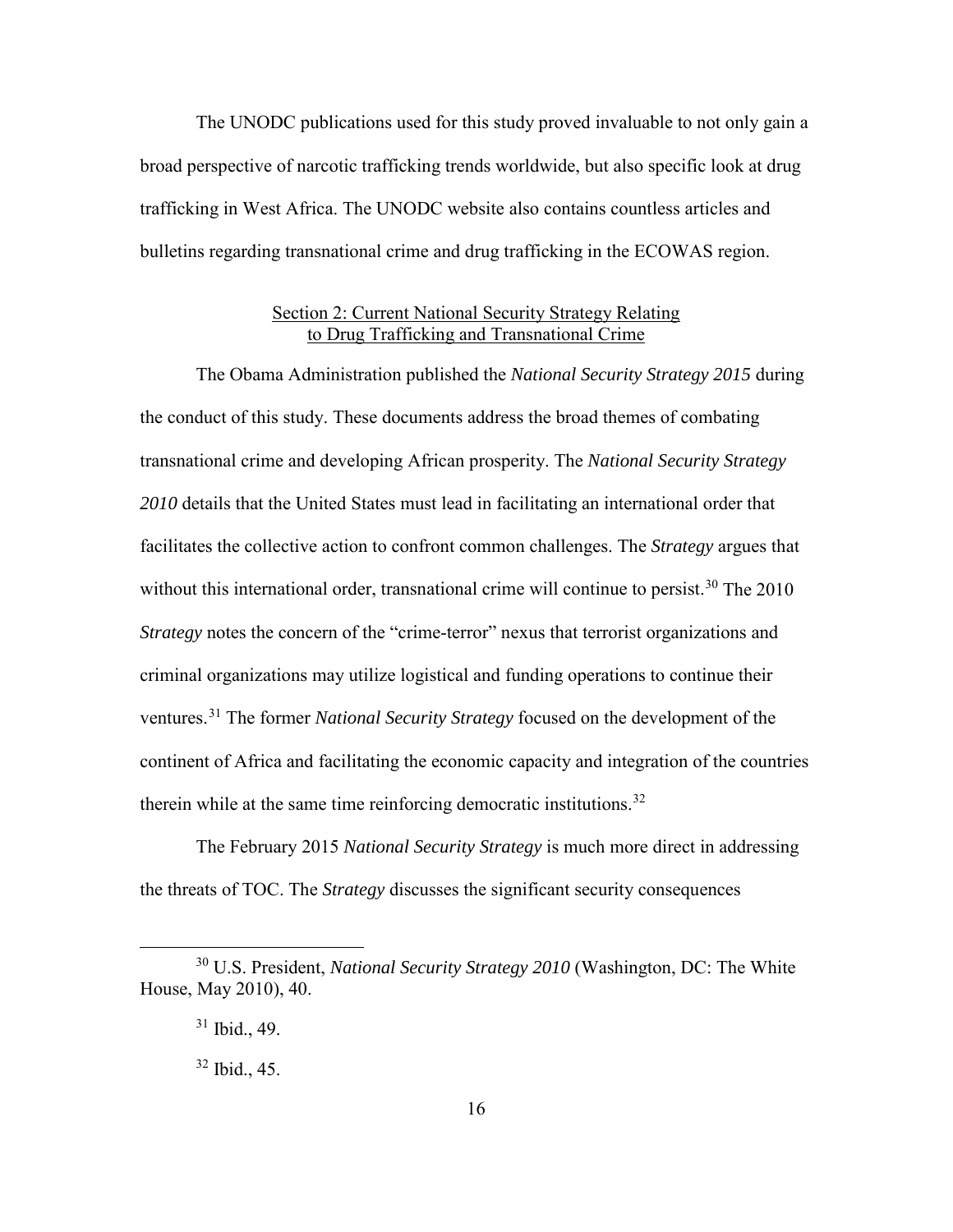associated with weak or failing states that are enabled by  $TCOs.<sup>33</sup>$  $TCOs.<sup>33</sup>$  $TCOs.<sup>33</sup>$  Additionally, the *Strategy* notes the rapid pace of technological development facilitates the networking of multiple groups that are threats to the national security of the United States.<sup>[34](#page-25-1)</sup> The president makes an argument that in order to collaborate with fragile states with a commitment to forming a legitimate government, the United States will aid in building partner capacity, to include fighting TOC. [35](#page-25-2) The *National Security Strategy 2015*, like the *National Security Strategy 2010* is consistent in building partner capacity with countries on the African continent by reducing insecurity, famine, and disease. The means with which the 2015 *Strategy* employ is based much more on economic development as well as future African leader development.<sup>[36](#page-25-3)</sup>

Both documents referenced during this study broadly reflect the national security interests of the United States as well as the national policies oriented toward Africa and against TCOs. The notable difference as it relates to this study between the two documents in the increased focus on combating TOC across the globe.

In 2011, the Barack Obama Administration released the *Strategy to Combat Transnational Organized Crime.* This document distills the *National Security Strategy* into a focused strategy against a "significant and growing threat to national and

<span id="page-25-2"></span><span id="page-25-1"></span><span id="page-25-0"></span> <sup>33</sup> U.S. President, *National Security Strategy 2015* (Washington, DC: The White House, February 2015), 2.

 $34$  Ibid., 4.

<sup>35</sup> Ibid., 10.

<span id="page-25-3"></span><sup>36</sup> Ibid., 27.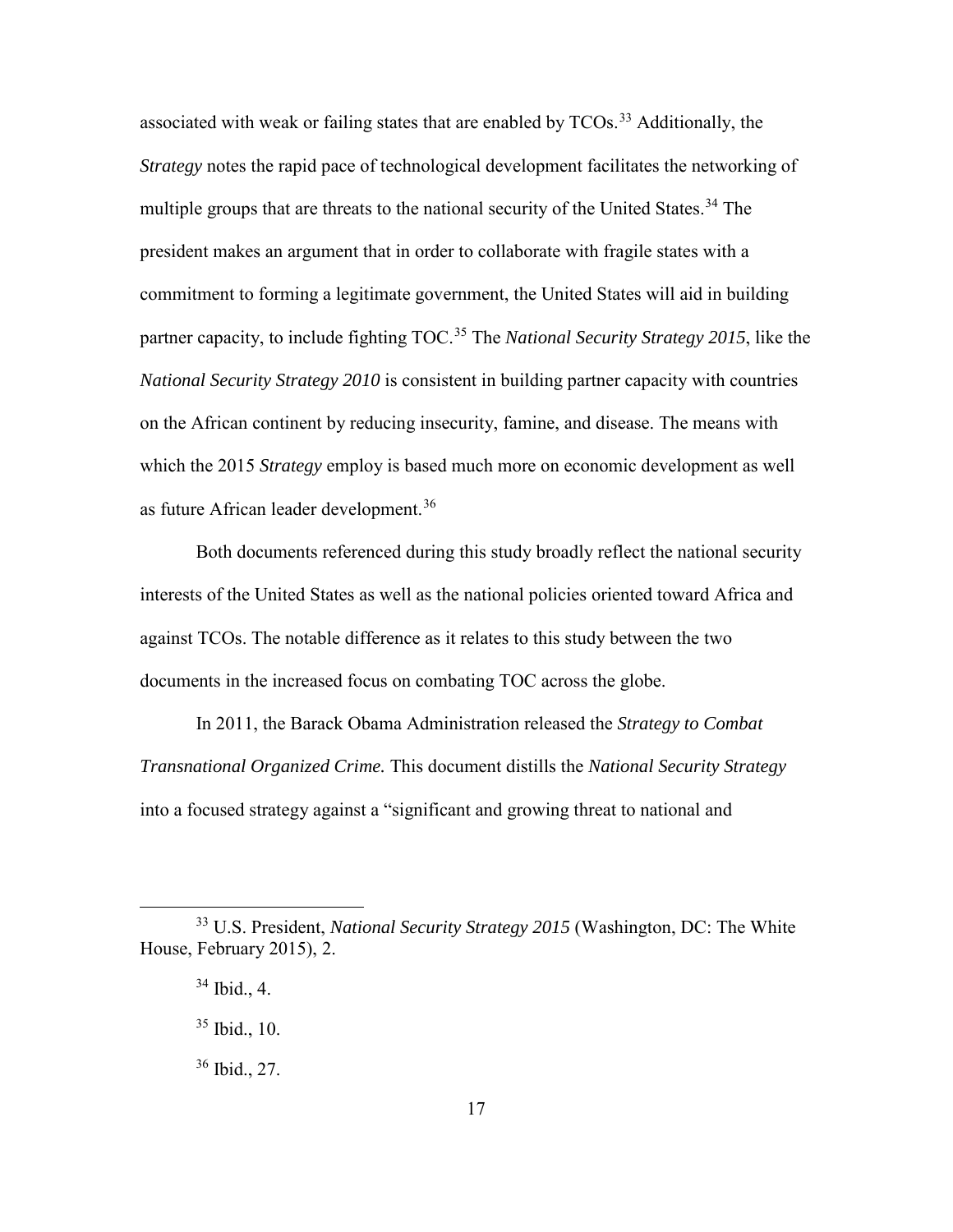international security."[37](#page-26-0) This strategy document discusses in further detail the crime-terror-insurgency nexus as well as the expansion of drug trafficking.<sup>[38](#page-26-1)</sup> While this study's focus is on West Africa, it touches on many criminal networks that become intermingled in the region to include DTOs from Southwest Asia, Latin America, Europe, and the United States. This *Strategy* also sets out the five policy objectives contained within the vision and priorities of the *National Security Strategy*. [39](#page-26-2)

The *Strategy to Combat Transnational Organized Crime* was a useful document in determining U.S. policies and interests in West Africa as it relates to drug trafficking. Although this strategy is nested with the National Security Strategy 2010, the ideas and policies are consistent with the National Security Strategy 2015 and as such will be relied upon in throughout the study in determining the impact of drug trafficking in West Africa on U.S. national security interests.

# Section 3: Congressional Testimonies and Research Relating to West African Drug Trafficking

Congress has had numerous hearings and research papers that address the linkage between terrorist organizations and West African criminal networks. Specifically, the linkage between Hezbollah, South American drug kingpins, and West African syndicates is annotated in detail.<sup>[40](#page-26-3)</sup> This paper also describes the lack of linkage between Al Qaeda

 $38$  Ibid., 6.

39 Ibid., 13.

 <sup>37</sup> U.S. President, *Strategy to Combat Transnational Organized Crime,* 5.

<span id="page-26-3"></span><span id="page-26-2"></span><span id="page-26-1"></span><span id="page-26-0"></span><sup>40</sup> John Rollins and Liana Sun Wyler, Congressional Research Service Report for Congress R41004, *Terrorism and Transnational Crime: Foreign Policy Issues for Congress* (Washington, DC: Library of Congress, June 11, 2013), 14.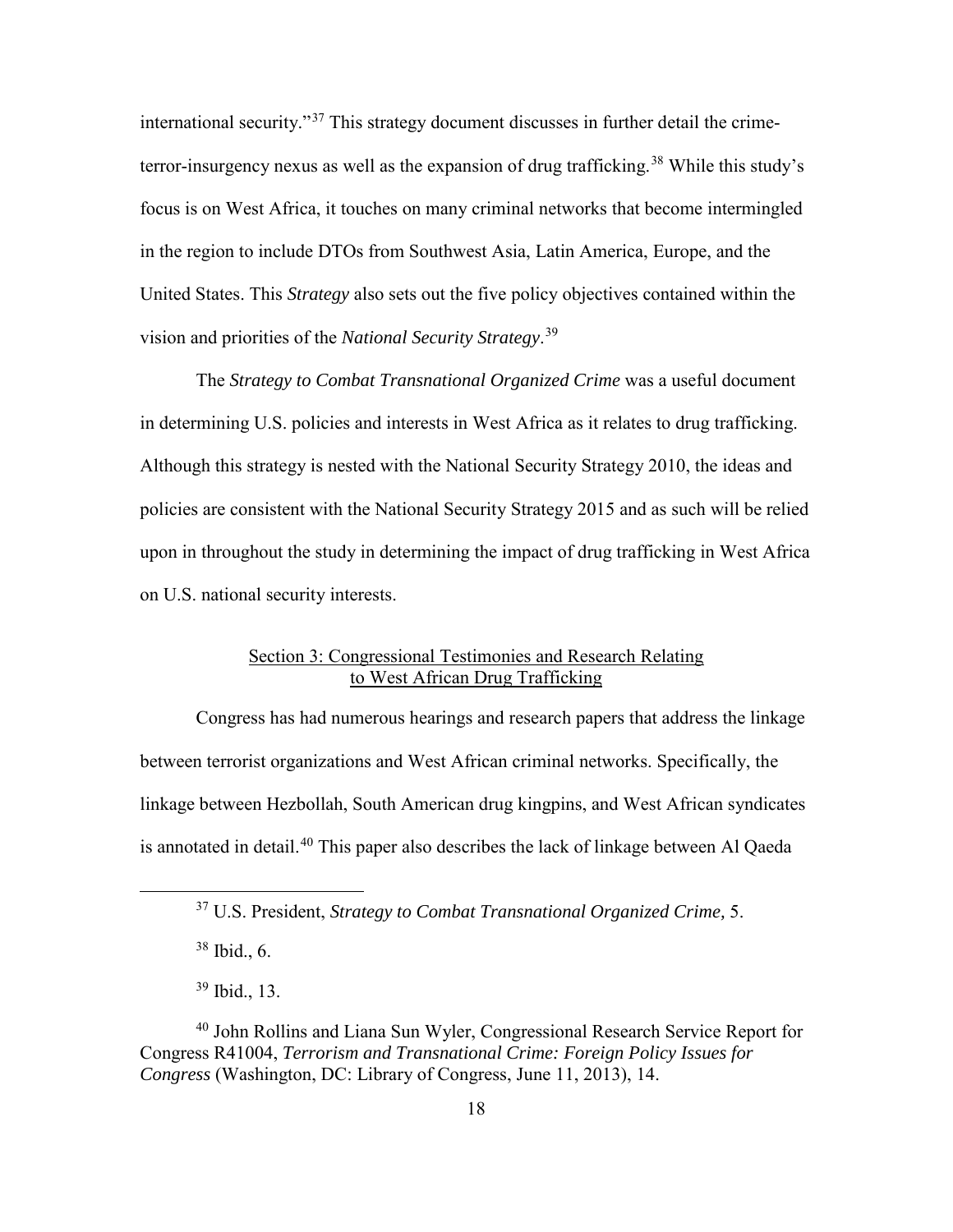and organized crime.<sup>41</sup> This study was useful in determining the network analysis of different criminal organizations with known terrorist organizations.

The U.S. Senate and House of Representatives have conducted multiple hearings regarding both TCOs as well as combating the West African drug trade. Particularly in May 2012, the Senate's Drug Caucus, co-chaired by Senators Diane Feinstein and Charles Grassley held a hearing, on West African Drug Trafficking Threats. This hearing informed the report, *Eight Steps to Counter the Drug Trade in West* Africa as well as passing of the Transnational Drug Trafficking Act of 2013.<sup>42</sup> The congressional reports and hearings used during the research of this study were valuable resources in determining the legislature's development of policy regarding the perceived threat of drug trafficking within West Africa.

### Section 4: Summary of Findings

In addition to the UNODC documents, executive strategies, and congressional hearings, the author used multiple research papers produced by the U.S. Army War College in framing the research and writing of this study. The aforementioned areas of research permitted the author to determine not only the threat level of drug trafficking in West Africa, but also the national response to the threat. Finally, the research literature used for this study further detailed the criminal-terrorist link that occurs in the region of West Africa in the conduct of drug trafficking operations.

 <sup>41</sup> Rollins and Wyler, 17.

<span id="page-27-1"></span><span id="page-27-0"></span><sup>42</sup> Diane Feinstein, "Feinstein, Grassley Outline Steps to Combat West African Drug Trade," December 2013, accessed April 12, 2015, www.feinstein.senate.gov/public/ index.cfm/2013/12/feinstein-grassley-ouline-steps-to-combat-west-african-drug-trade.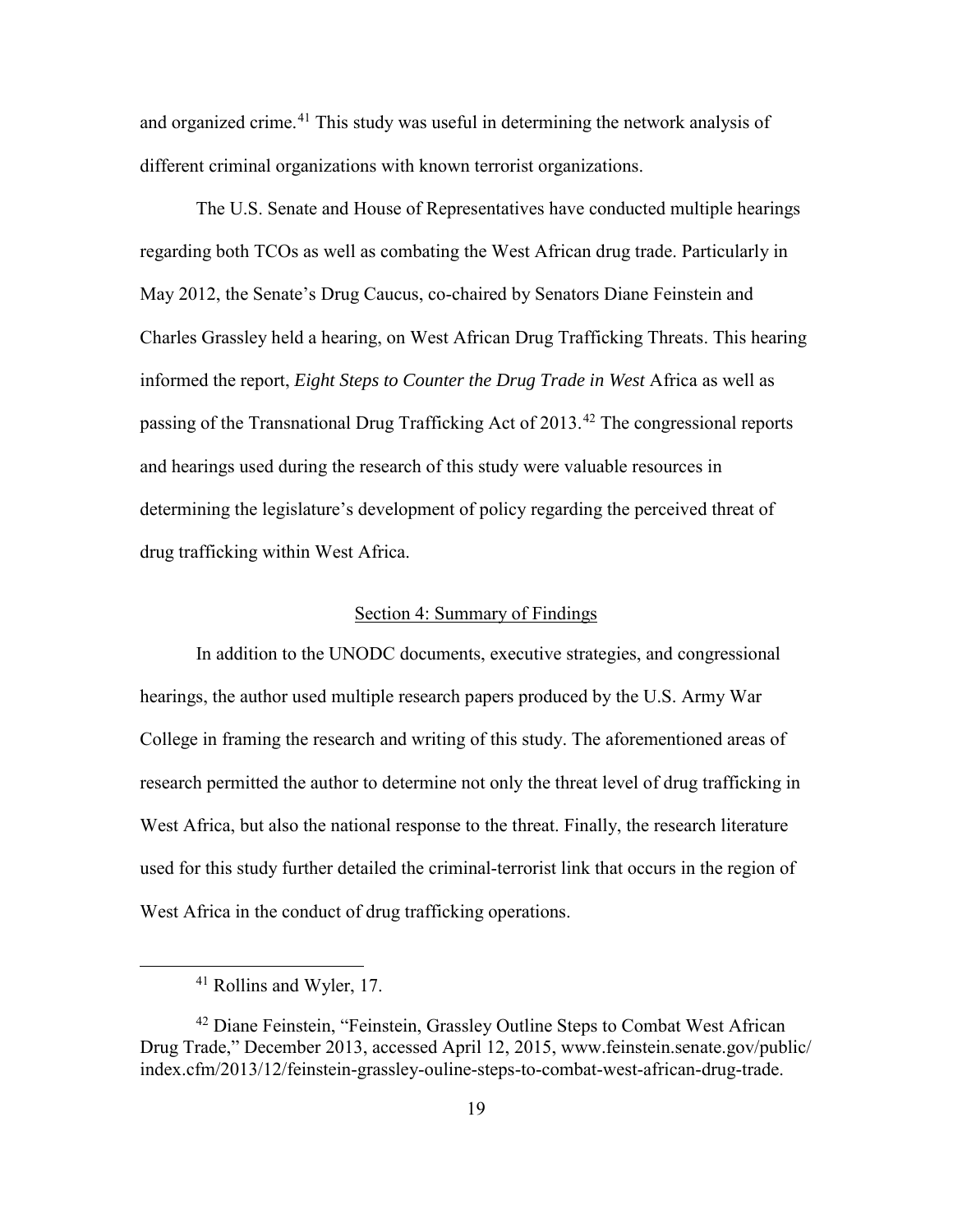#### CHAPTER 3

# RESEARCH METHODOLOGY

## Introduction

Drug trafficking trends within West Africa present a threat to the national security interests of the United States of America. The primary and secondary research questions are explored by using qualitative research methodology. This methodology allows the understanding of the drug trafficking trends that exist in West Africa, and to the socioeconomic conditions that exist in the region that attract TCOs and DTOs to the area. This paper did not attempt to quantify the rates, volumes, etc. of the drug trade. It means to qualify the overarching drug trafficking trends that exist and compare that to the published national strategies from the Barack Obama Administration. We will then determine if the drug trade in West Africa presents a threat to American national security interests.

The purpose of this chapter is to identify the methodology used in order to derive the conclusions presented in chapter 5. The chapter is divided into four sections. Section 1 of this chapter presents how the researcher completed the data collection required to answer the primary and secondary research questions. Section 2 identifies the credibility of the sources used for the generation of this thesis. Section 3 regards the analysis used to interpret the data derived from the sources used in the conduct of this research paper. Section 4 provides a summary of the methodology used in order to complete the research within the scope of this thesis.

20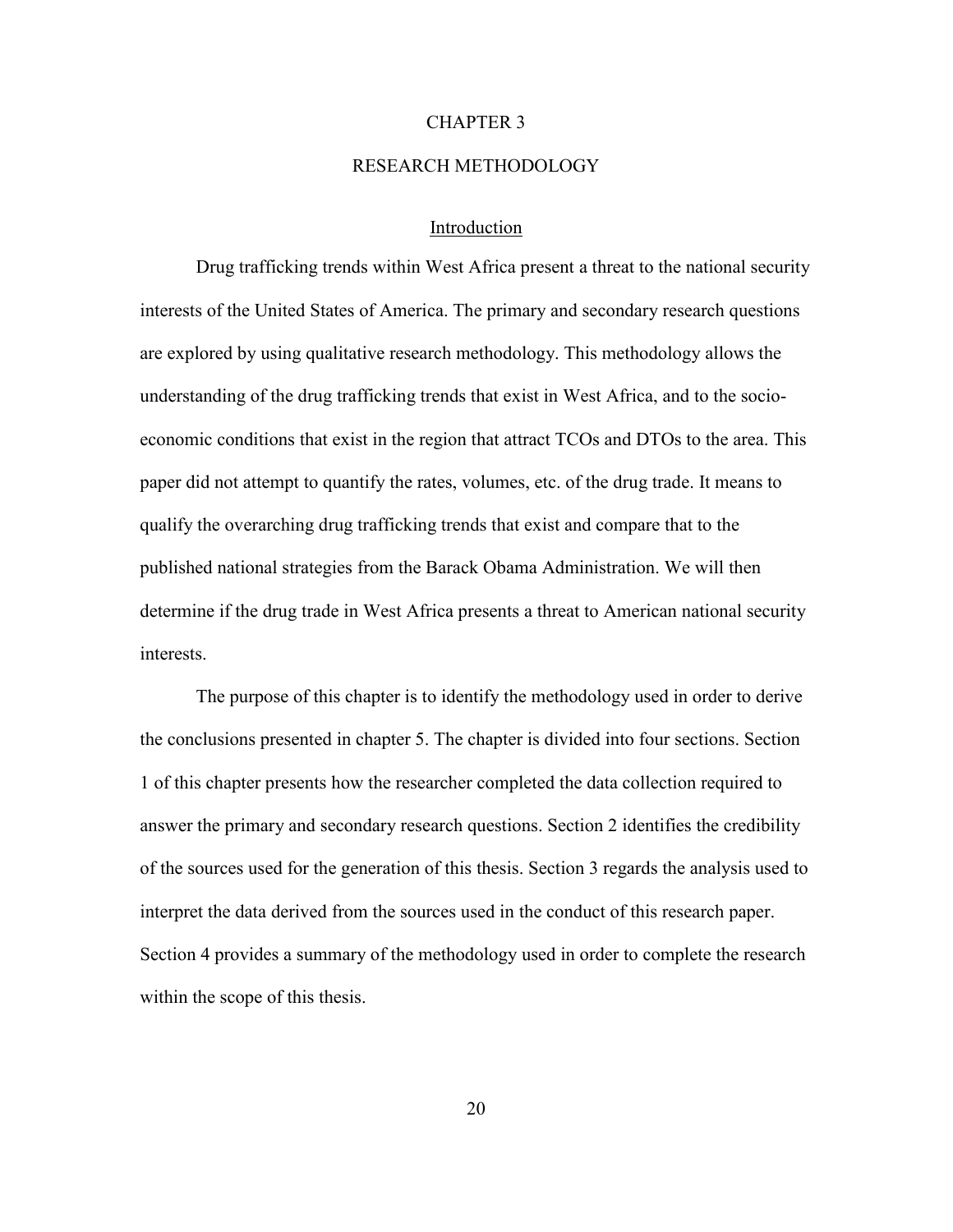#### Section 1: Data Collection

Due to the nature of research required for this topic, the author relied on secondary sources as the means to answer the research questions. The author relied on the references available through the Combined Arms Research Library at Fort Leavenworth Kansas. Through the Combined Arms Research Library, the author was able to access, review, and analyze books, research papers, reports, and policies pertaining to the topic of this research paper.

There were sufficient amounts of data regarding the background of West Africa available as well as access to documents directly relating to the topics presented. Sources included the United Nations (UN), academic papers from authors with a military background, U.S. Congressional hearings, reports commissioned by the U.S. Department of State as well and presidential policy documents.

#### Section 2: Credibility of Sources

The sources utilized provided breadth, depth, and a broad perspective of the thesis topic from an American policy point of view. A shortfall of the documents used as the backbone of the analysis of the primary and secondary research questions was that topics written from a West African perspective were difficult to find. In order to provide greater perspective, the author relied on UN documents from non-American writers. These documents provide the study a broader multinational perspective on the effects of drug trafficking on West African states.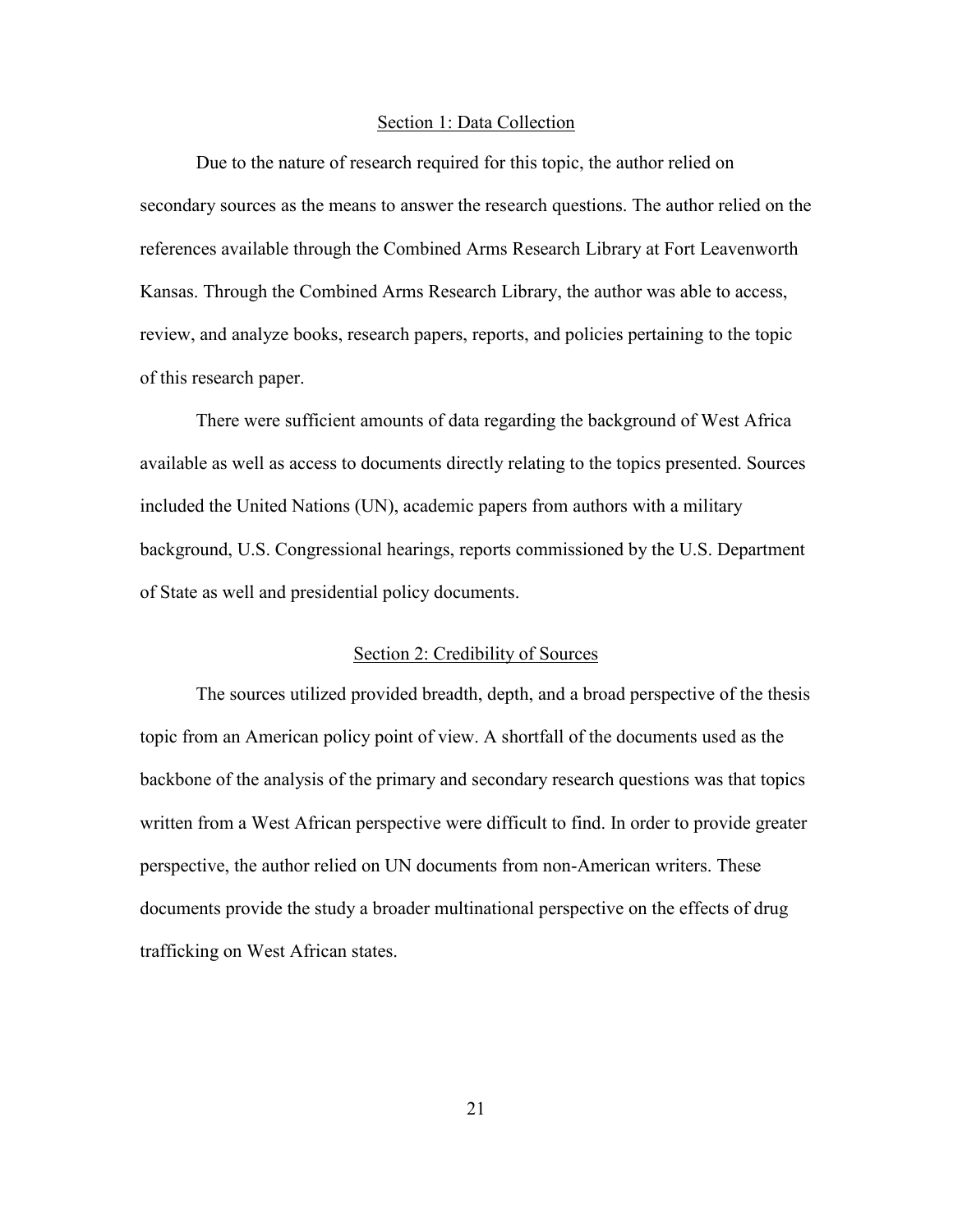#### Section 3: Data Analysis

Throughout the research process, the author was able to critically analyze the information presented and derive answers to the primary and secondary research questions by using content analysis of qualitative data. By using a content analysis approach, the researcher was able to focus the secondary reference sources used in the study to develop the coherent and focused answers to the questions posed in this study.

Determining the current trends in drug trafficking in West Africa and the forecast trends in the future was the first area analyzed for this study. By referencing multiple sources from the U.S. government, the UN and third party scholars, the author used this first topic as a means to build a thorough context for the follow on research topics. Without knowing the current and forecast trends in drug trafficking within West Africa, the author would not be able, to convey to the reader the salient points derived in the areas of study that followed. This section also provides the data required to analyze and formulate an answer to the first and third secondary questions.

Following the context provided in the first section, the author analyzed the TCOs and DTOs that are involved in the shipment of drugs through West Africa to their final destinations in North America, Europe, the Middle East, and Asia. With the content analyzed in this section, the author was able to derive the answers to the second secondary research question.

The next section of the study will analyze the different strategies published by the U.S. government relating to drug trafficking and combating TCOs and DTOs. By thoroughly reviewing the data within this section, the author was able to formulate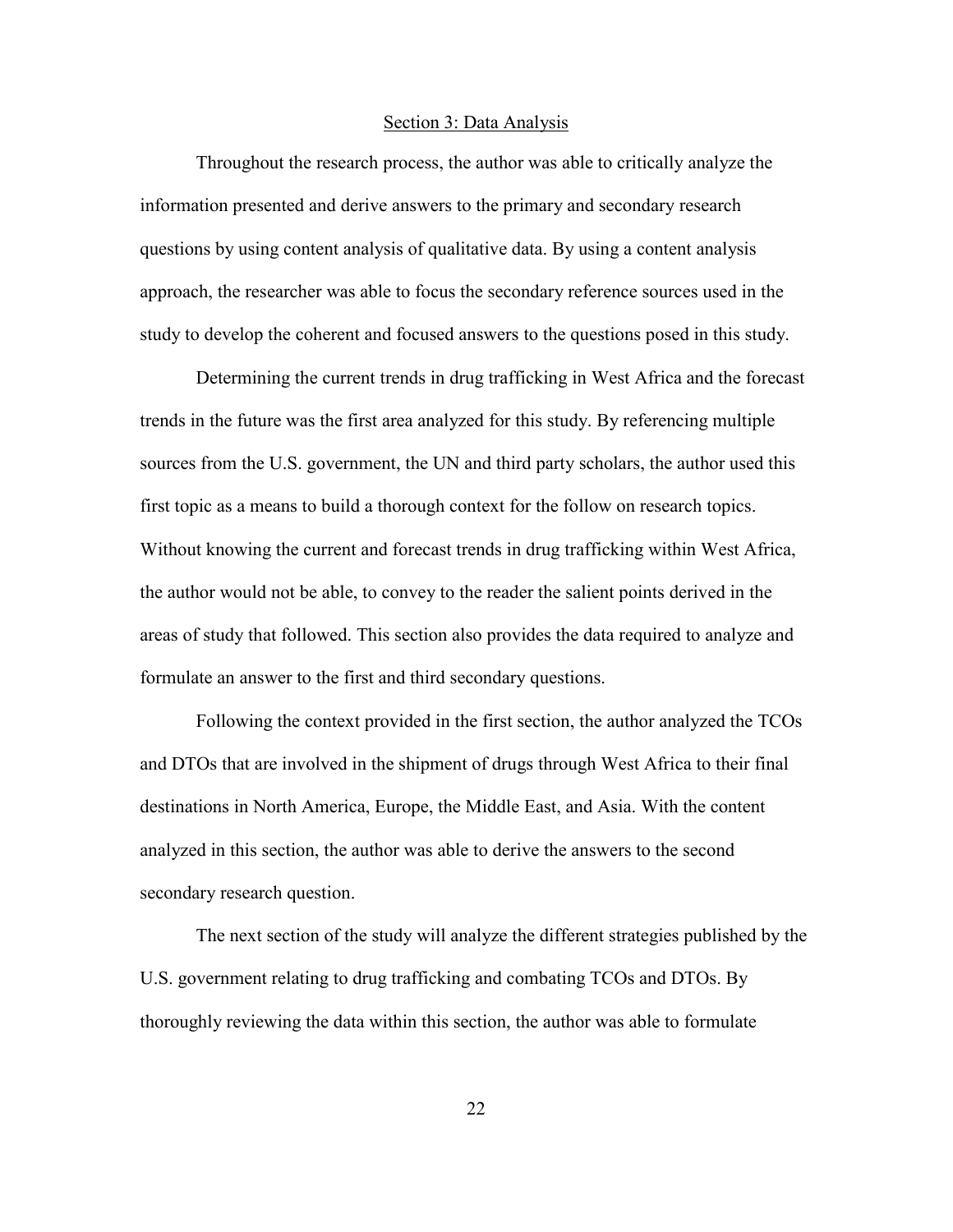answers to the fourth secondary research question as well as provide the last bit of required background to answer the primary research question.

The researcher utilized the content analysis methodology due to the nature of the primary and secondary research questions. Rather than using a comparative study of West Africa with another region around the globe, the author elected to focus only on West Africa and the drug trafficking therein. Content analysis is focused, simple, and does not require outside assistance in data management for comparative analysis. However, the weakness of the content analysis is that it is only as accurate as the content analyzed. If the author neglected a piece of research that was directly related to the topic of this thesis, then the quality of the content in chapter 5 will have been degraded.

## Section 4: Summary and Conclusions

The aim of chapter 3 of this thesis was to describe the methodology used to gain the insight required to answer the topic's primary and secondary research questions. To develop the data presented into a coherent, thorough, and viable analysis, the author used content analysis. By scrutinizing the secondary sources used in this study, and acknowledging the lack of West Africa sources available, the author will be able to provide a comprehensive study of the effects of drug trafficking in West Africa on the national security interests of the United States of America.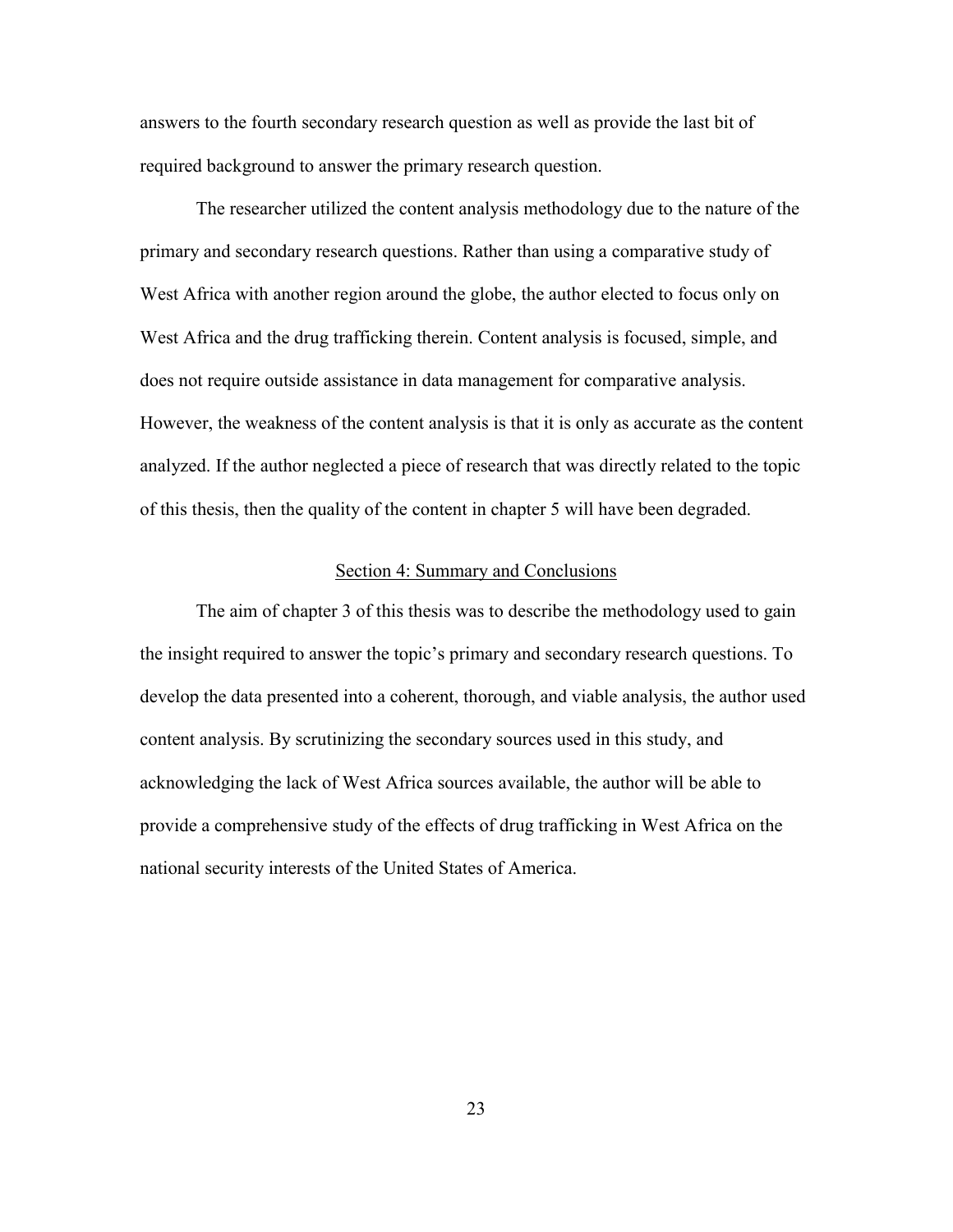## CHAPTER 4

#### ANALYSIS

## Introduction

Identifying drug trafficking trends within West Africa and determining the impact of West African drug trafficking on the national security of the United States of America is key to answering the primary and secondary research questions. The primary question is: How does transnational drug trafficking in West Africa impact the national security intersts of the United States? The secondary questions include:

1. What is the impact of South American drug trafficking in West Africa?

2. What other drugs and narcotics are funneled through West Africa in order to penetrate Western European and other drug markets?

3. How does the United States protect its national interests in the region against the destabilizing effects of drug trafficking?

The purpose of chapter 4 is to provide the analysis to answer the above primary and secondary questions as well as provide recommendations to the reader on how the United States can orient its current policies and positions towards countries within the West African region. Chapter 4 is divided into five sections. The first section provides the reader with an overview of the generic drug trafficking trends that currently exist within West Africa and relevant historical context. Section 2 describes three specific drug trends, focused on cocaine, heroin, and amphetamine type substances. The author describes the organizations responsible for trafficking drugs as well as how the criminal organization provides command and control over the drug trafficking operation. The author details the current drug trafficking routes as well as the socio-economic

24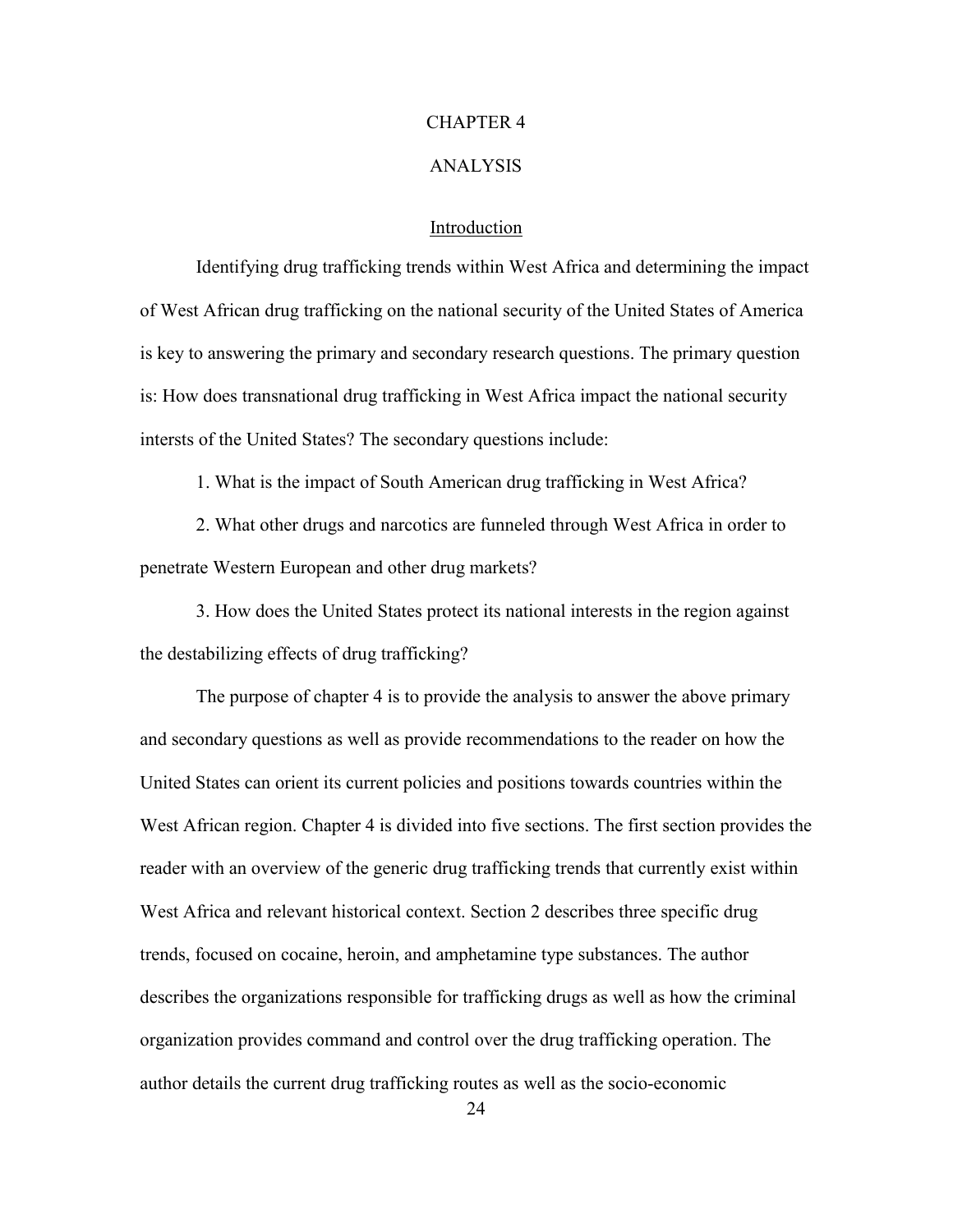implications on countries impacted by the passage of illegal drugs. Lastly, the study identifies links between the drug trade and terrorist organizations. Section 3 provides a detailed analysis of U.S. national security strategy as it relates to the war on drugs and combating TCOs. Section 4 details the U.S. national interest regarding drug trafficking in West Africa. Section 5 provides the reader with a summary of analysis found within chapter 4.

# Section 1: Overview of Transnational Crime and Drug Trafficking Trends

West African countries are susceptible to influence by TCOs and DTOs for a variety of reasons. Among those reasons are its geographic location between South America and Europe. Additional reasons are weak law enforcement and judicial systems, rampant poverty, and porous borders within the region.<sup>[43](#page-33-0)</sup>

The location of West Africa is a contributing factor in why the region is susceptible to exploitation by TCOs and DTOs. West Africa boasts a coastline that is longer than either one of the U.S. continental coasts. This vast coastline and its associated archipelagos are largely unmonitored by the West African law enforcement agencies. The geographic advantages combined with little law enforcement capacity permits Latin American drug cartels to ship narcotics via containerized shipping to a midway point between Latin American and emerging European markets. For example, Dakar, Senegal

<span id="page-33-0"></span> <sup>43</sup> U.S. Senate Caucus on International Narcotics Control, *Eight Steps to Counter the Drug Trade in West Africa* (Washington, DC: U.S. Congress, 2013), 15.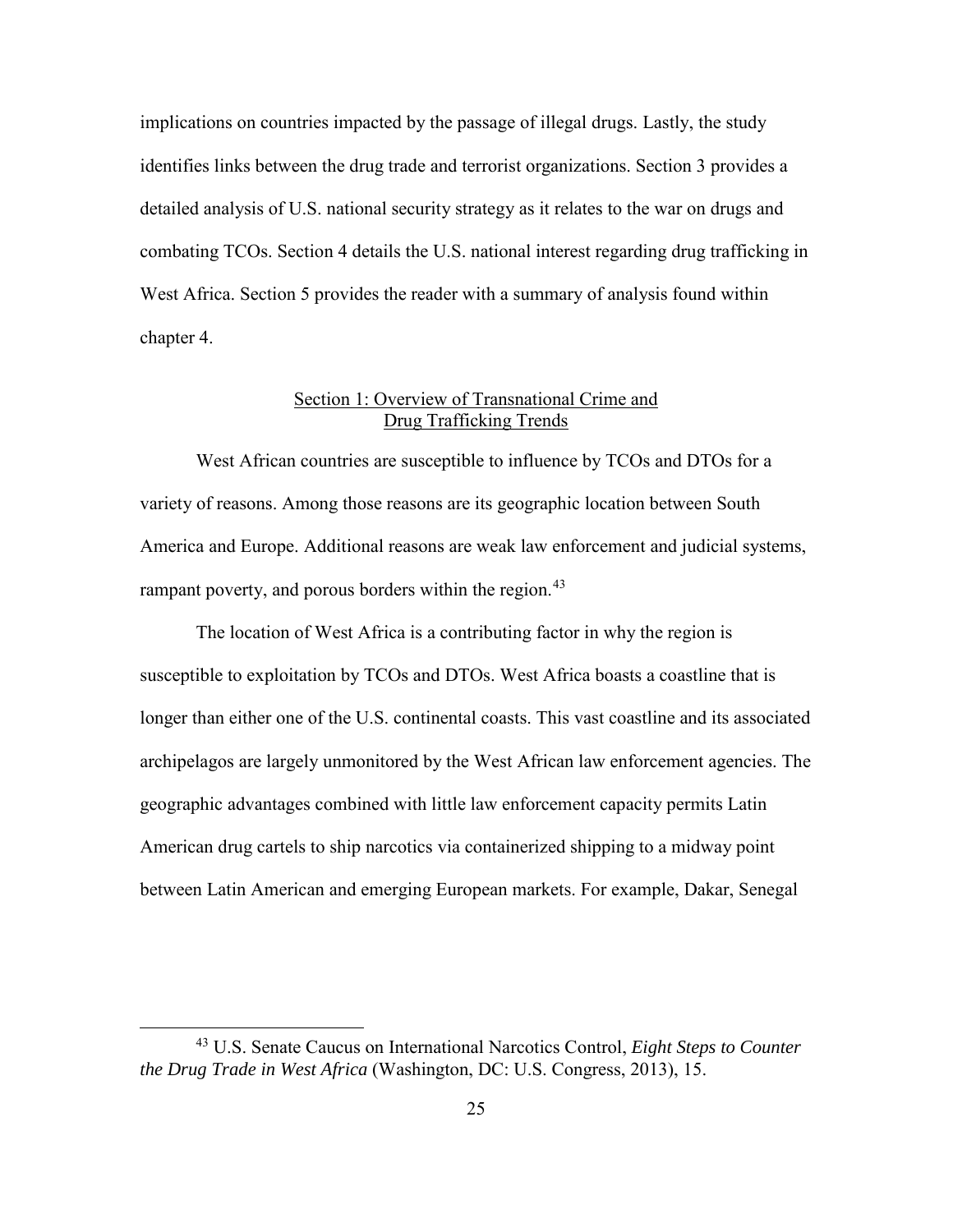is actually 700 miles closer to Recife, Brazil than it is to Paris, France.<sup>[44](#page-34-0)</sup> This places Senegal, as well as other West African countries, in a location that is relatively easy to smuggle drug shipments for intermediate staging prior to shipment to its final destination. From locations within West Africa, large containerized drug shipments originating from countries like Columbia, Peru, and the Plurinational State of Bolivia can be broken into smaller shipments and be shipped via commercial air transport or ground based transport through the Sahel region of Africa to consumer markets in Europe.[45](#page-34-1) Although the geographic location of West Africa is alluring for TCOs, it is largely the fact that the West African countries are teetering on collapse that the cartels find appealing. West African governments have a long history of widespread corruption. Endemic corruption contributes to poor state stability as governmental procedures are disregarded, resources are misallocated, and public officers are bought and sold.<sup>[46](#page-34-2)</sup>

Governmental corruption and the infiltration of governmental institutions by criminal networks pose one of the greatest threats to West African stability and enable exploitation by TCOs.<sup>47</sup> Corruption in West African has been referred to as endemic and

<span id="page-34-0"></span> <sup>44</sup> David Brown, The Letort Papers, "The Challenge of Drug Trafficking to Democratic Governance and Human Security in West Africa" (U.S. Army War College, Carlisle, PA, May 2013), 21.

<span id="page-34-1"></span><sup>45</sup> United Nations Office on Drugs and Crime, *Transnational Organized Crime in West Africa: A Threat Assessment* (New York: United Nations, 2013), 12.

<span id="page-34-2"></span><sup>46</sup> Samuel Mondays, "Corruption and State Instability in West Africa: An Examination of Policy Options" (Kofi Annan International Peace Keeping Training Centre, Accra, Ghana, December 2007), 2.

<span id="page-34-3"></span><sup>47</sup> U.S. Agency for International Development, *The Development Response to Drug Trafficking in Africa: A Programming Guide* (Washington, DC: Agency for International Development, April 2013), 11.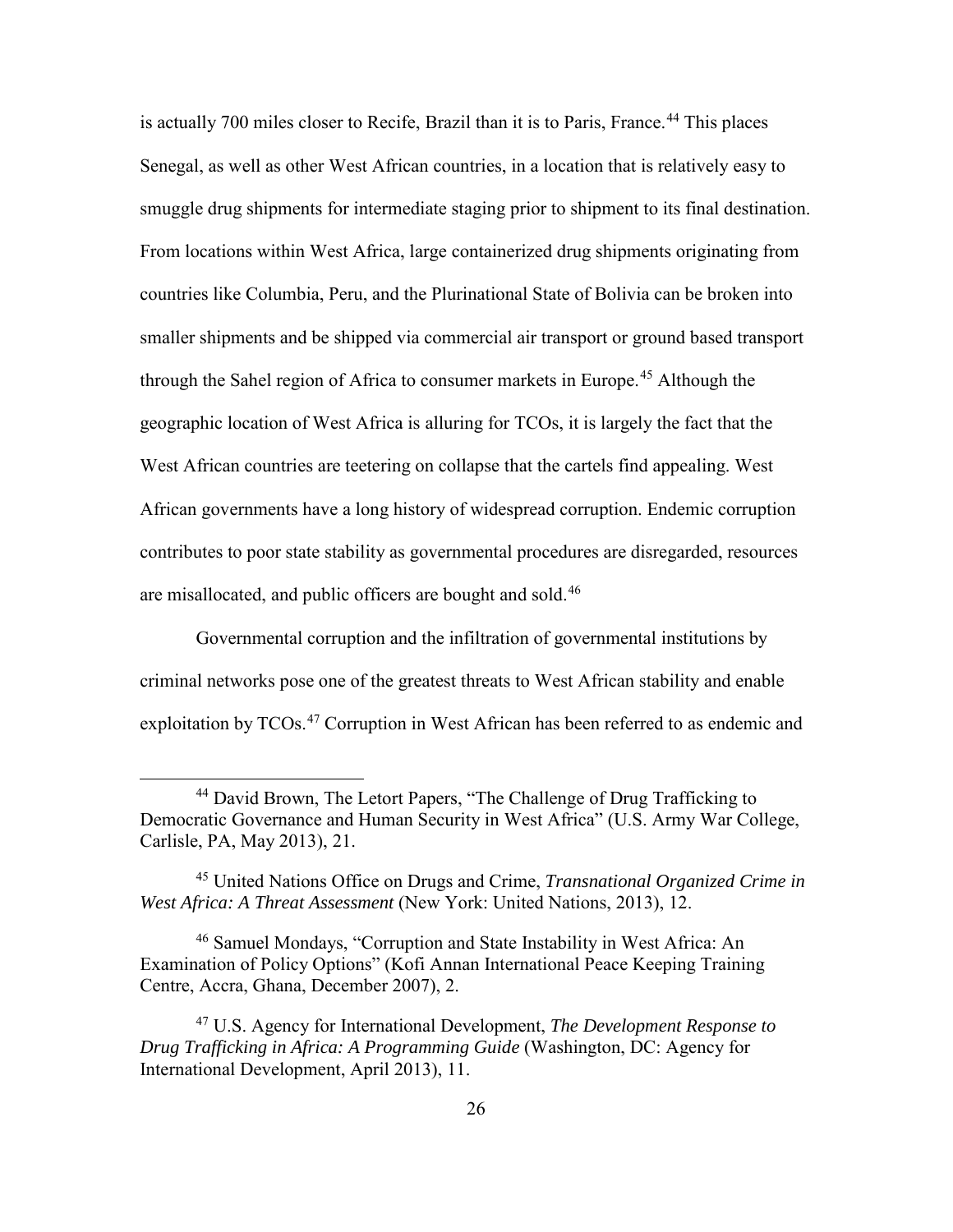noted as an attractive vulnerability of the region to South American drug cartels.<sup>[48](#page-35-0)</sup> The corruption present in the region has permitted the Columbian drug cartels to gain influence, as well as criminal groups from Italy, Mexico, Morocco, Spain, Venezuela, and perhaps even Lebanon. Criminal organizations use West Africa as a "strategic warehouse" as well as an area that provides relative safety for the formation of criminal relationships.[49](#page-35-1)

West African countries have a long history of corruption based in both the colonial legacy of the region as well as the predatory and partisan nature of the state governments.<sup>50</sup> Culturally, the region's leadership often does not place the interests of the citizenry above their personal, familial, or tribal interests. Accordingly, West African governments often resemble criminal organizations themselves in that they subordinate the social welfare needs of the people to individual and sectorial interests.<sup>[51](#page-35-3)</sup>

West Africa's historical tendency to place the ruling elite's interests above the interest of the citizenry makes them often times complicit partners in the drug trafficking trade. In some instances, where the government is repressive and predatory, political leaders welcome criminal activity as it provides another source of income. Political elites

<span id="page-35-0"></span> <sup>48</sup> Yury Fedotov, "Impact of Transnational Organized Crime on Peace, Security and Stability in West Africa and the Sahel Region" (Remarks at the Security Council Briefing, New York, NY, February 2012).

<span id="page-35-1"></span><sup>49</sup> James Cockayne and Phil Williams, *The Invisible Tide: Towards an International Strategy to Deal with Drug Trafficking Through West Africa* (New York, NY: International Peace Institute, October 2009), 4.

 $50$  Ibid., 10.

<span id="page-35-3"></span><span id="page-35-2"></span><sup>51</sup> William Reno, "Understanding Criminality in West African Conflicts," *International Peacekeeping* 16, no. 1 (February 2009): 53.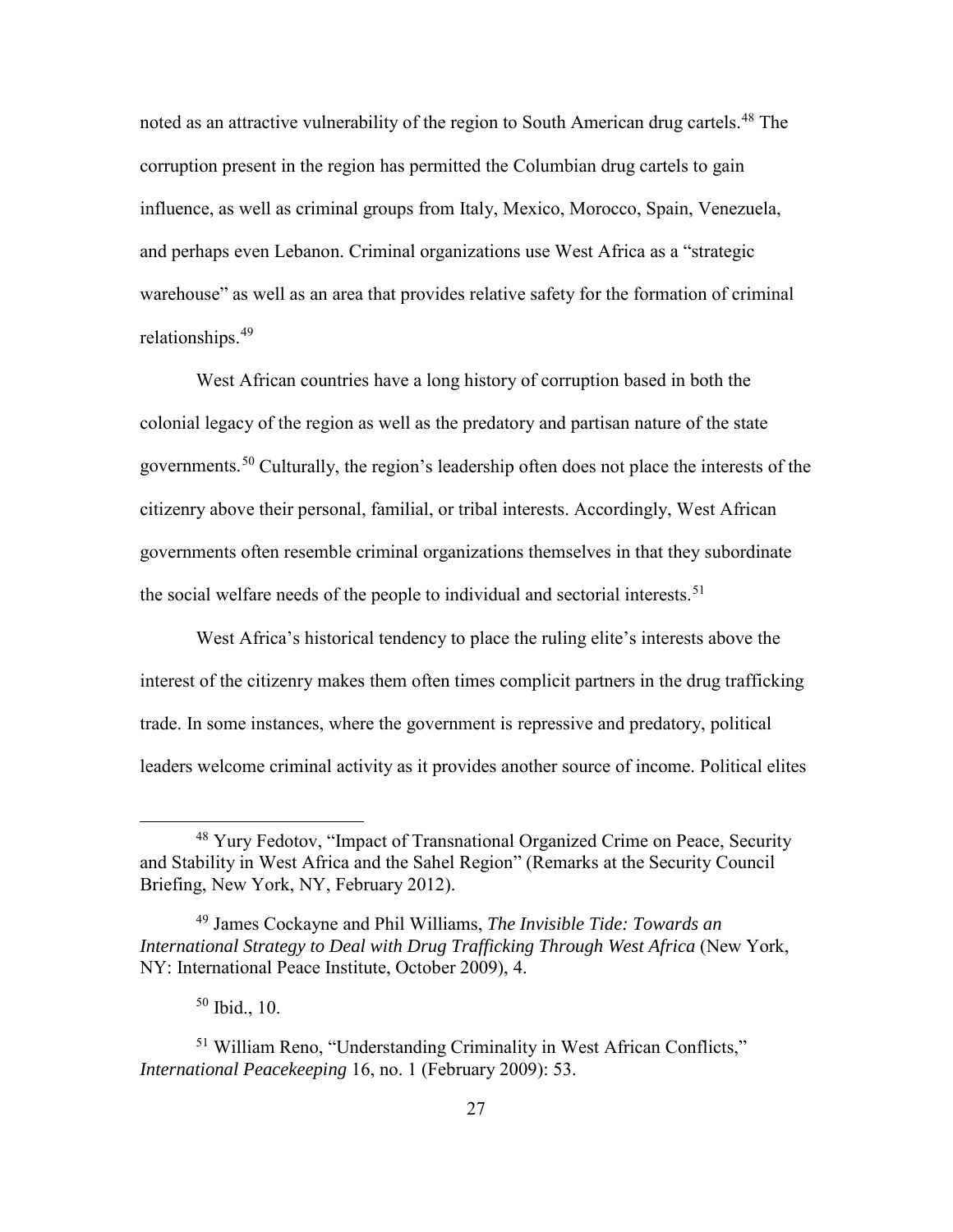find this enticing if targeted international sanctions deny them other income opportunities.[52](#page-36-0)

Corruption in West African governments is not isolated to the political elites. TCOs and DTOs target the military, police, members of the judiciary, key ministers, and other governmental officials as well as members of parliament for exploitation due to the corruption that exists at the highest echelons of power.<sup>[53](#page-36-1)</sup> Because the already corrupt government does not have the resources or incentive to conduct the oversight required to contain rampant corruption, TCOs simply buy many officials into cooperation. [54](#page-36-2) Civil servants that go unpaid will often use their office to engage in rent seeking in order to supplement their salaries.<sup>[55](#page-36-3)</sup> Therefore, corruption exists at nearly every level of state governance. An example of such culturally ingrained corruption is Guinea after the military coup in 2009. Once Captain Moussa Dadis Camara seized power of the Guinea government, he quickly began arresting officials in the former regime. A result of the arrests and interrogations, which included the former president's son and brother-in-law, highlighted the pervasive corruption and complicity of the drug trade. One junior police officer that confessed to stealing a packet of cocaine and reselling it for \$15,000 stated,

53 Ibid., 11.

 $54$  Ibid.

 <sup>52</sup> Cockayne and Williams, 10.

<span id="page-36-3"></span><span id="page-36-2"></span><span id="page-36-1"></span><span id="page-36-0"></span><sup>55</sup> Peter McGuire, The Pardee Papers no. 9, "Narcotics Trafficking in West Africa: A Governance Challenge" (Boston, MA, March 2010), 9.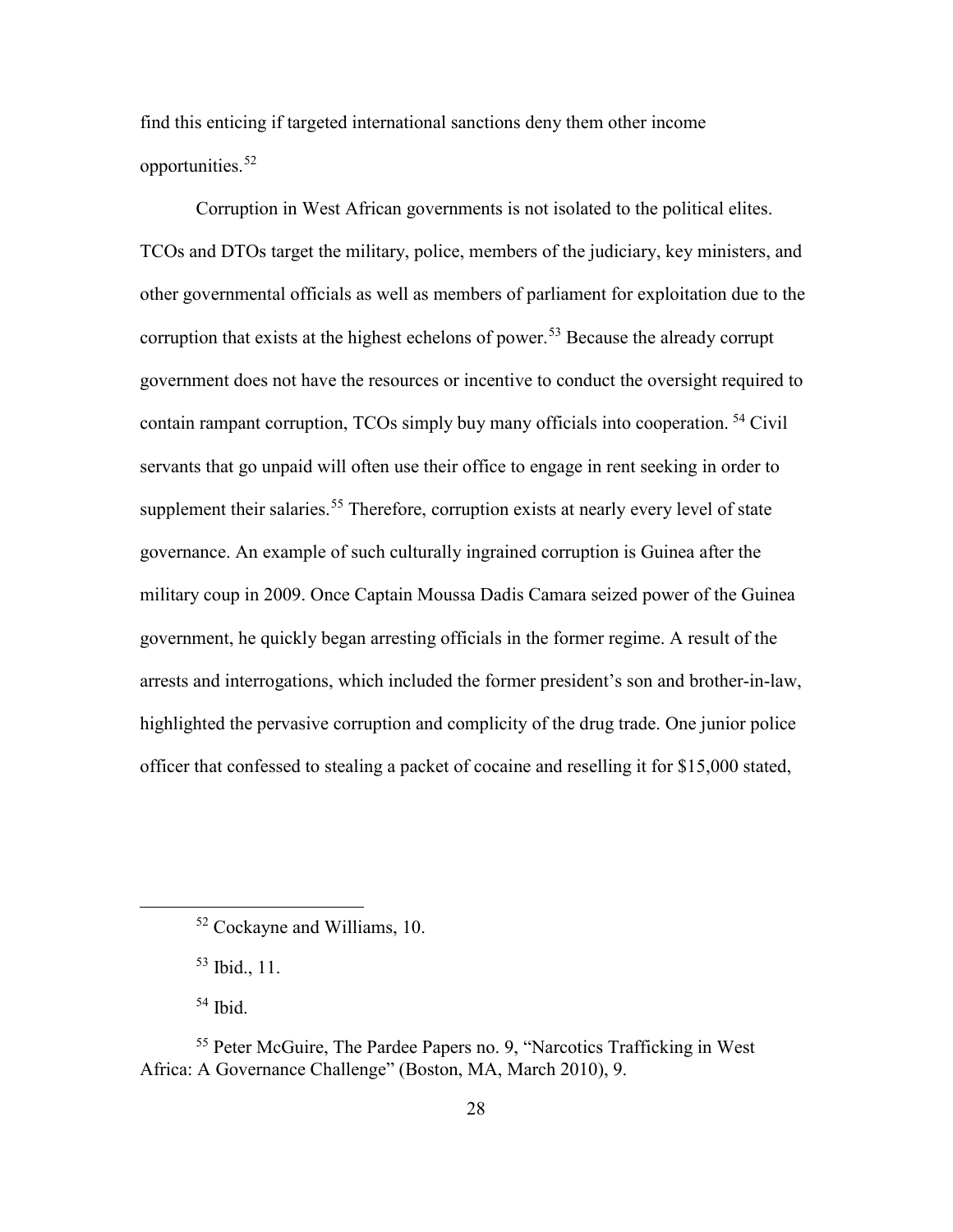"Eighty percent of the men in uniform lived off of this  $-$  it wasn't just me. It was everyone."[56](#page-37-0)

The corruption that exists within West African countries prevents adequate direction of scare national resources. Rather than the income from natural resources used as a way to increase the basic infrastructure of society by focusing on security, healthcare, agriculture, and education, the funds have often been used to fuel conflict and corruption in the region.<sup>[57](#page-37-1)</sup> In West Africa alone, thirty-five highly porous international boundaries make them vulnerable to the trafficking of drugs as well as other contraband.[58](#page-37-2) The porous borders, combined with weak institutions and corruption, permit traffickers the opportunity to connect with local leaders and set up their drug trafficking network that either avoids detection by the formal security apparatus or gains the complicity of the formal security apparatus.<sup>[59](#page-37-3)</sup> A staggering example of the limited resourcing exists in Guinea-Bissau where the judicial police in charge of drug control

 <sup>56</sup> Cockayne and Williams, 11.

<span id="page-37-1"></span><span id="page-37-0"></span><sup>57</sup> Liesl Louw-Vaudran, "Clamping Down on Corruption in Africa's Extractive Industries," Institute for Security Studies, May 14, 2013, accessed April 14, 2015, www.issafrica.org/iss-today/clamping-down-on-corruption-in-africas-extractiveindustries.

<span id="page-37-2"></span><sup>58</sup> Afua Lamptey, Policy Brief 12/2013. "Rethinking Border Management Strategies in West Africa: Experiences from the Sahel" (Kofi Annan International Peace Keeping Training Center, Accra, Ghana, December 2013), 2.

<span id="page-37-3"></span><sup>59</sup> Kwesi Aning and John Pokoo, West African Commission on Drugs Background Paper. no. 1, "Drug Trafficking and Threats to National and Regional Security in West Africa" (Kofi Annan International Peace Keeping Training Centre, Accra, Ghana, January 2013), 5.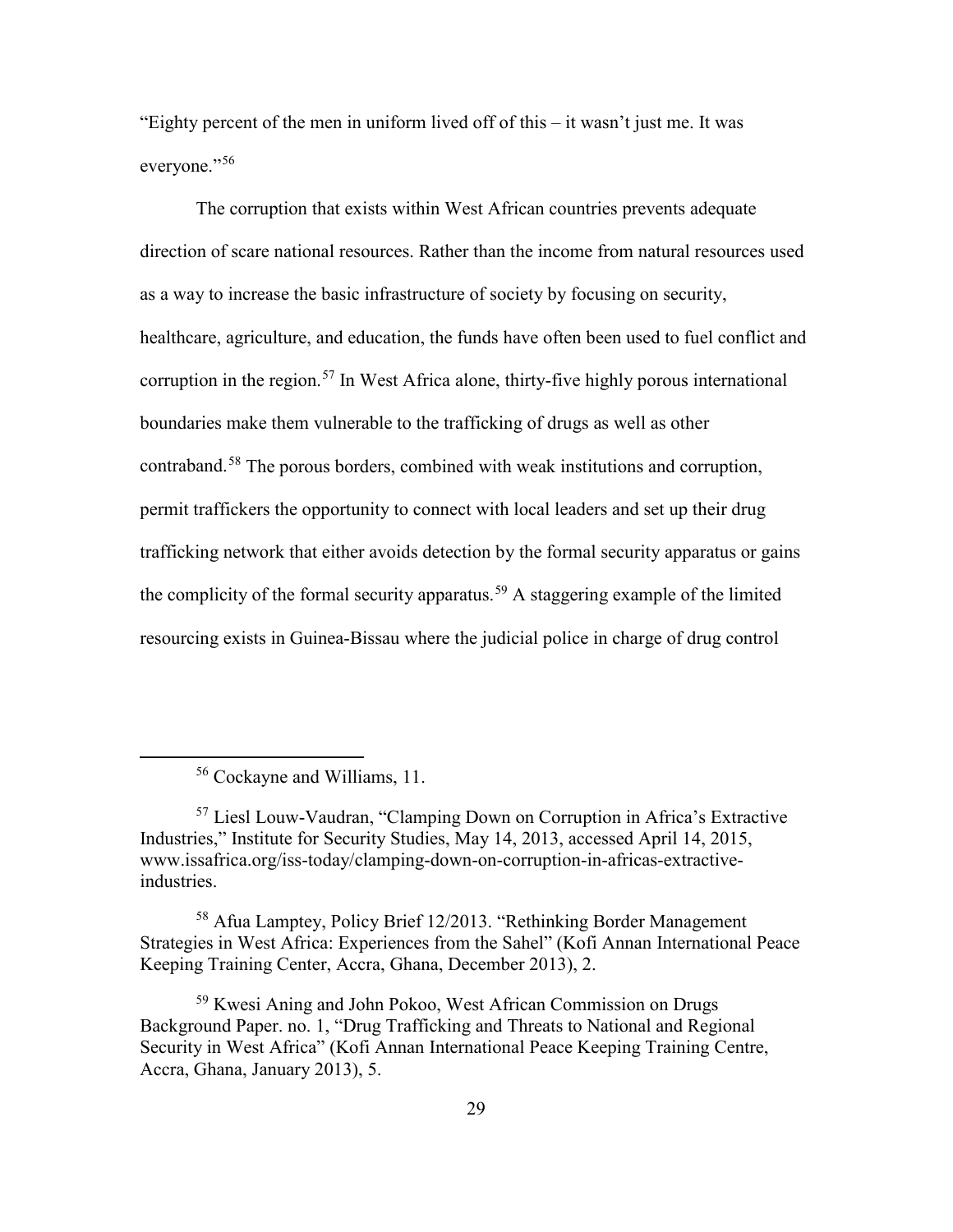have only sixty agents, a single vehicle, and often no fuel to use it.<sup>[60](#page-38-0)</sup> Further, West African countries lack the basic infrastructure required to incarcerate those charged with breaking the law. Excluding Guinea-Bissau, which has an abysmal six persons incarcerated per 100,000 citizens, the rest of West African countries have a rate of thirtyeight persons per  $100,000$  citizens.<sup>[61](#page-38-1)</sup> Yuri Fedotov, the executive director of the UNODC has noted that South American drug cartels are exploiting regional vulnerabilities in West Africa: poverty, unemployment, lack of border control, weakness of law enforcement structures, and endemic corruption. He describes that for the drug traffickers, West Africa represented not only the shortest, but also the most cost effective, channel for trafficking illegal drugs to Europe. $62$ 

# Section 2: Drugs Being Trafficked through West Africa

The trafficking or local production of cocaine, heroin, and ATX affects West African security by leading to greater drug dependence by the local population, increasing and aggravating health risks like Human Immunodeficiency Virus and hepatitis C, and further fueling the corruption that exists in the structures of

<span id="page-38-0"></span> <sup>60</sup> United Nations Office on Drugs and Crime, *Cocaine Trafficking in West Africa: The Threat to Stability and Development (with special reference to Guinea-Bissau* (New York: United Nations, 2015), 15.

<span id="page-38-1"></span><sup>61</sup> United Nations Office on Drugs and Crime, *Cocaine Trafficking in West Africa,* 16.

<span id="page-38-2"></span><sup>62</sup> United Nations, "Security Council Presidential Statement Calls for Systemwide UN Action to Combat Transnational Crime–Drug Trafficking, Piracy, Terrorism–in West Africa, Sahel" (6716th Security Council Meeting, February 2012), accessed April 15, 2015, www.un.org/press/en/2012/sc10546.doc.htm.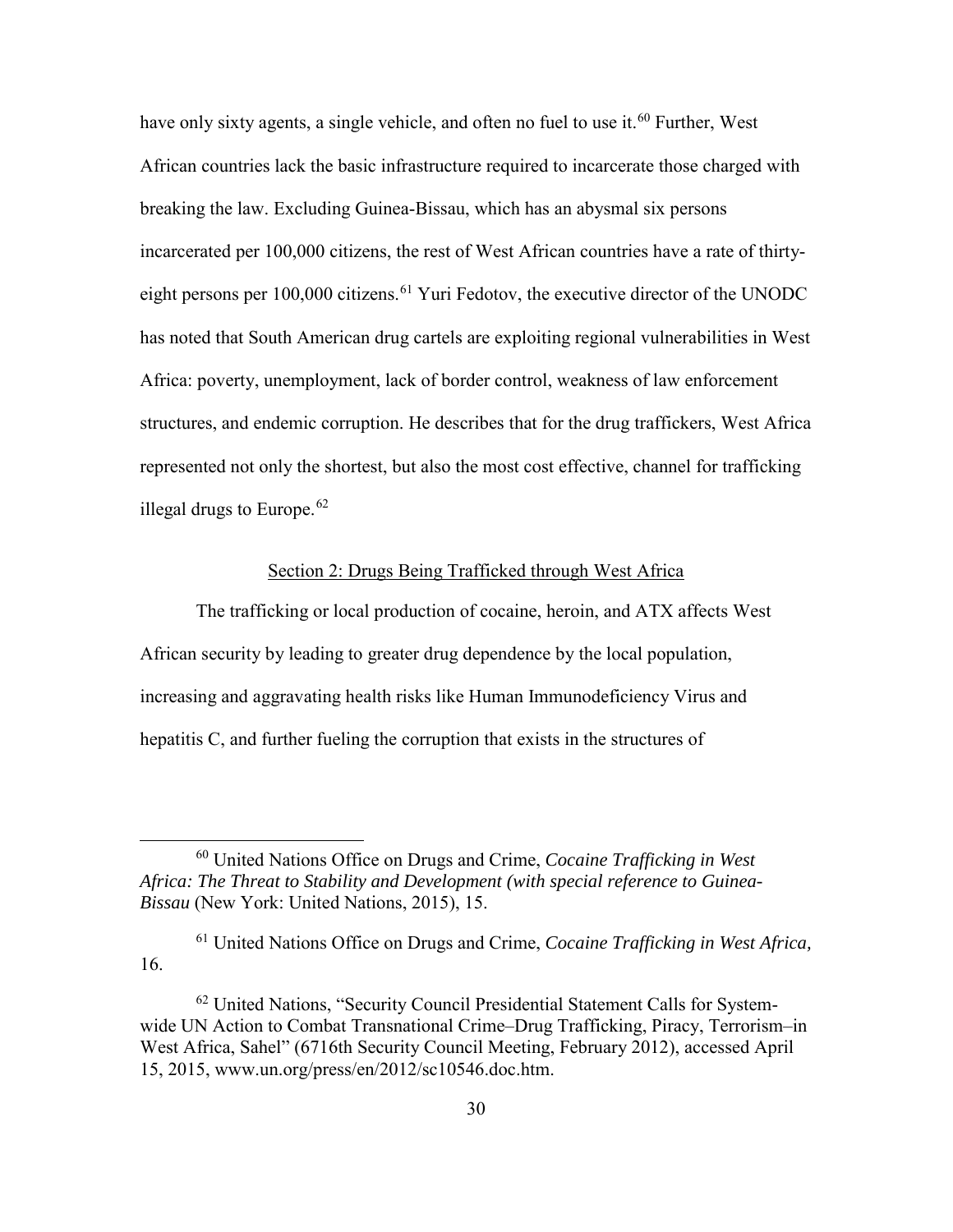government.[63](#page-39-0) Cocaine has increasingly been trafficked through the harbors and the seashores of West Africa en route to emerging markets in Europe, South Africa, the Middle East, and Eastern Europe.<sup>[64](#page-39-1)</sup> West African drug trafficking networks are smuggling more heroin though West Africa as the region continues to suffer from corruption, widespread poverty, and limited law-enforcement capacity.<sup>65</sup> Heroin from Afghanistan, the world's largest heroin producer, is trafficked into West Africa from the Middle East via East Africa for both local consumption as well as global distribution.<sup>[66](#page-39-3)</sup> ATS trafficking highlights a trend of African cartels of locally conducting large-scale methamphetamine production aimed at global distribution.<sup>[67](#page-39-4)</sup>

West Africa is one of the poorest, least developed, and unstable regions on the continent of Africa with significant security, governance, humanitarian, and environmental challenges.[68](#page-39-5) The region has experienced at least fifty-eight coups and

<span id="page-39-1"></span>64 Amado Philip de Andres, Discussion Papers no. 16, "West Africa Under Attack: Drugs, Organized Crime, and Terrorism as the New Threats to Global Security" (Unit on International Security and Cooperation, Madrid, Spain, January 2008), 211.

<sup>65</sup> Westall.

<span id="page-39-3"></span><span id="page-39-2"></span><sup>66</sup> Drew Hinshaw, "West Africa Rising: Heroin, Cocaine Traffickers Find More Buyers at Home," *The Christian Science Monitor,* June 21 2011, accessed April 15, 2015, www.csmonitor.com/World/Africa/Africa-Monitor/2011/0621/West-Africa-Rising-Heroin-cocaine-traffickers-find-more-buyers-at-home.

<span id="page-39-4"></span>67 Robert Beckhusen, "Out: Latin American Drug Cartels. In: African Drug Cartels," *Wired,* February 27, 2013, accessed April 15, 2015, www.wired.com/2013/02/ africa-cartels.

<span id="page-39-5"></span>68 Clare Castillejo, Policy Brief no. 176, "West Africa: Continental Engine or Brake?" (Foundation for International Relations and Foreign Dialogue, Madrid, Spain, February 2014), 1.

<span id="page-39-0"></span> <sup>63</sup> West Africa Commission on Drugs, "Not Just in Transit, Drugs the State and Society in West Africa," 12.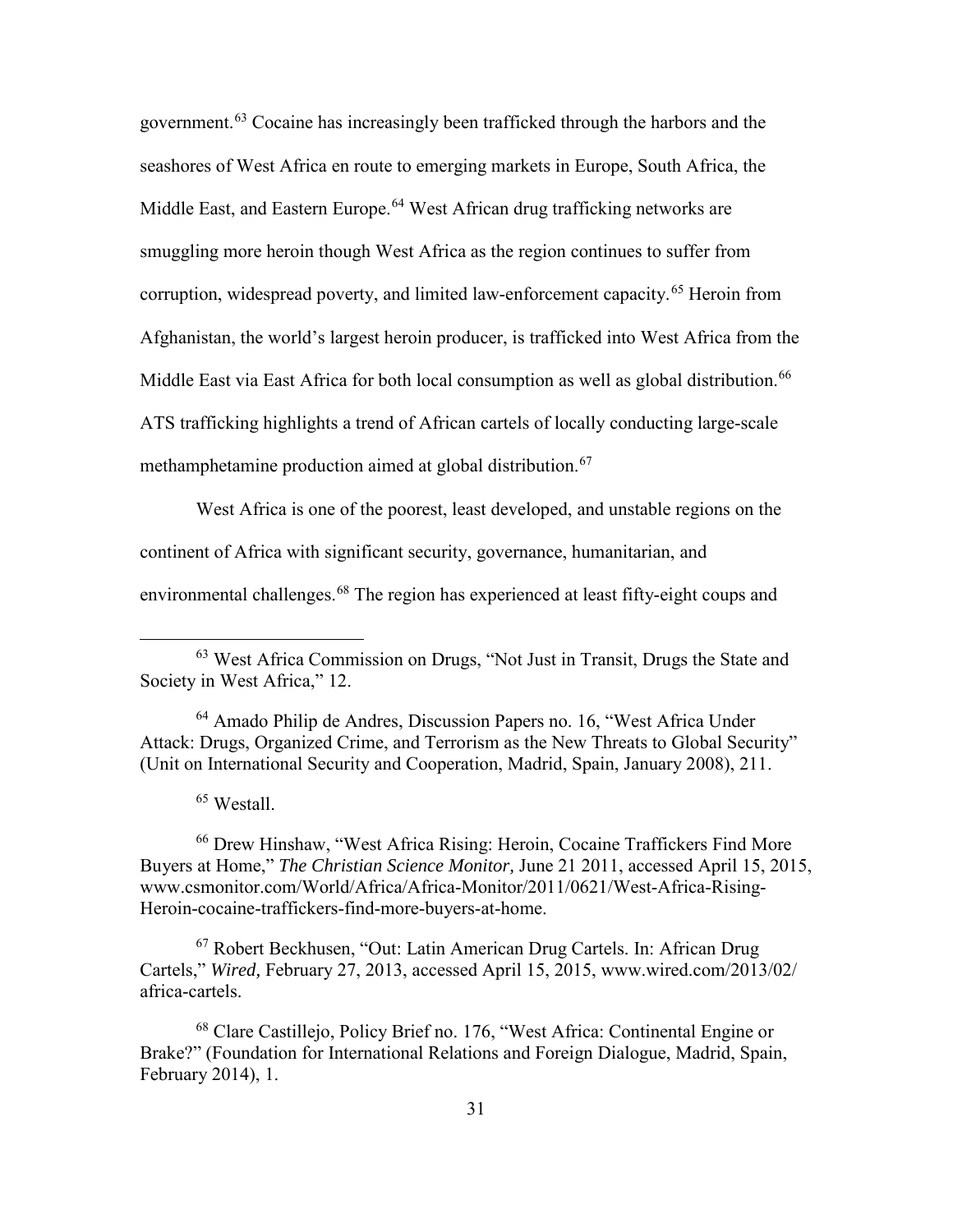attempted coups and many local, destabilizing criminal organizations are active.<sup>[69](#page-40-0)</sup> Foreign DTOs exploit West Africa because cartels from Latin America can enter a relationship with existing TCOs that are already exploiting the region and facilitate the trafficking of drugs through the region.<sup>[70](#page-40-1)</sup>

Latin American cartels facilitate the trafficking of cocaine through West Africa. Seizures of cocaine shipments in Europe and follow on forensic testing demonstrate that between 2008 and 2010, 25 percent of the cocaine seized in Europe could be traced back to Columbia, 6 percent traceable back to Peru, and 2 percent back to the Plurinational State of Bolivia.<sup>[71](#page-40-2)</sup> By combining Bolivian Republic of Venezuela, Ecuador, and Panama together with Colombian cocaine, the amount of "Columbian-linked" cocaine would be 69. percent of the total seizures from 2008 to 2010.<sup>[72](#page-40-3)</sup> The amount of Columbian cocaine destined for the United States, by contrast, stands at 95.5 percent of 3,000 samples taken with only 2 percent deriving from Peru.<sup>73</sup>

Latin American cartels and DTOs facilitate the trafficking of their products through West Africa by sending trusted lieutenants to the region in order to establish

<span id="page-40-0"></span> <sup>69</sup> United Nations Office on Drugs and Crime, *The Transatlantic Cocaine Market*, 54.

<span id="page-40-1"></span> $70$  Arthur Brice, "Latin American Drug Cartels Find Home in West Africa," CNN, September 21, 2009, accessed April 15, 2015, www.cnn.com/2009/WORLD/africa/ 09/21/africa.drug.cartels.

<span id="page-40-4"></span><span id="page-40-3"></span><span id="page-40-2"></span><sup>71</sup> United Nations Office on Drugs and Crime, *The Transatlantic Cocaine Market*, 8.

 $72$  Ibid.

 $73$  Ibid.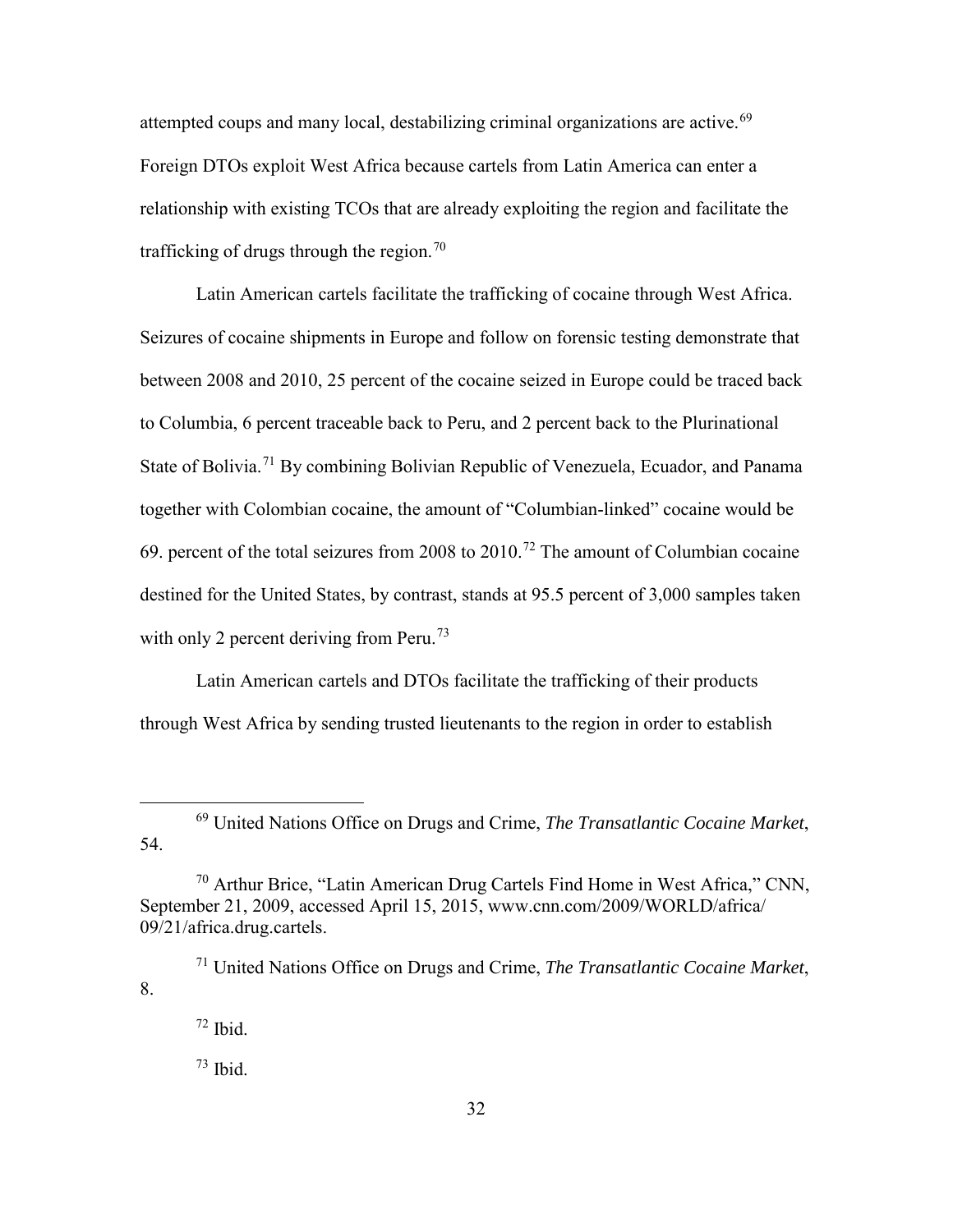legitimate businesses.<sup>[74](#page-41-0)</sup> In doing so, they obtain legal residency and begin to network with indigenous criminal organizations, particularly the Nigerians.<sup>[75](#page-41-1)</sup> After establishing the business relationship between the Latin American cartels and local criminal organizations, the cartels are able to leverage local knowledge of smuggling routes and techniques, safe houses, storage venues, banking practices and other services essential to moving large shipments of cocaine from Latin America to European markets.<sup>76</sup>

Cocaine consumption in the United States has drastically reduced since 2006 for a variety of reasons. Increased law enforcement efforts through the transitory state of Mexico, decreased production rates of cocaine in Columbia, cartel violence, and capitalization on emerging markets all contribute to the reduced amount of cocaine available in North American markets.<sup>77</sup> Due to the reduced amount of cocaine available in North American markets, the price of purity-adjusted cocaine rose 80 percent between 2006 and 2009.[78](#page-41-4) The sky rocketing costs of cocaine in the North American markets corresponds with a sharp decline in North American consumption rates as seen in figure 2. The graph clearly shows a 68 percent decline in cocaine use determined by a urine test

<span id="page-41-0"></span> <sup>74</sup> Christophe Champin, "Alexandre Schmidt: The Operational Capacity of Narco-Traffickers Exceeds that of West African Nations," Afrique Drouge, June 29, 2011, accessed April 25, 2014, http://afriquedrogue.blogs.rfi.fr/article/2011/06/29/alexandreschmidt-la-capacite-operationnelle-des-narcotrafiquants.

 $75$  Brown, 8.

<span id="page-41-2"></span><span id="page-41-1"></span><sup>76</sup> Stephen Ellis, "West Africa's International Drug Trade," *African Affairs* 108, no. 431 (April 2009): 173.

<span id="page-41-4"></span><span id="page-41-3"></span><sup>77</sup> United Nations Office on Drugs and Crime, *The Transatlantic Cocaine Market*, 9.

 $78$  Ibid.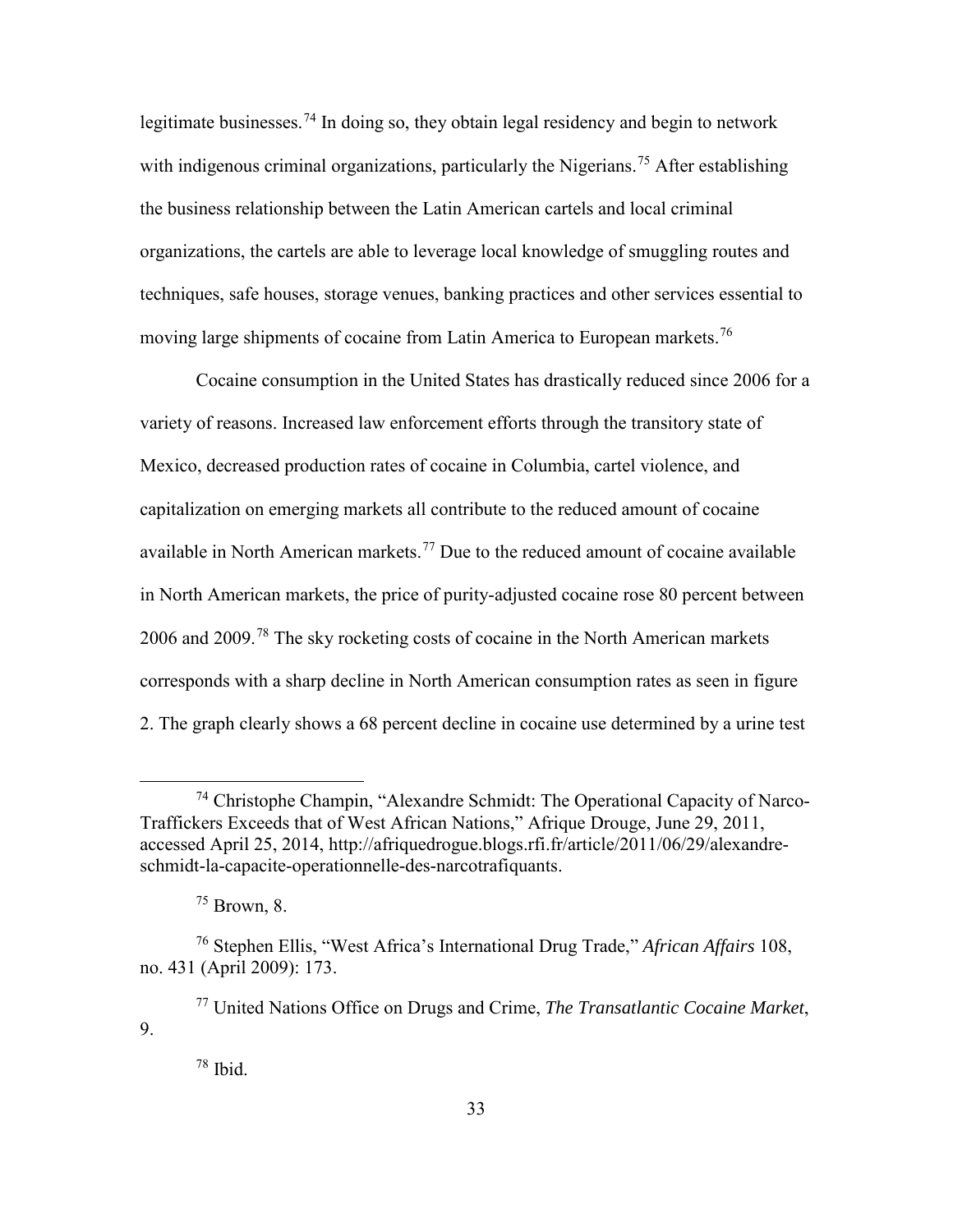that indicates cocaine use within the past few days between 2006 and the beginning of 2010.[79](#page-42-0) 



Figure 2. Cocaine Consumption Estimates

*Source:* United Nations Office on Drugs and Crime, *The Transatlantic Cocaine Market* (New York: United Nations, 2011), 12.

A reduction of cocaine consumption in North America directly corresponds with an increase in consumption of cocaine by European consumers, although the United States remains the largest market for South American cocaine. [80](#page-42-1) Where the quantity of cocaine available in the United States drastically reduced during the previous fifteen years, the European market doubled, with the exception of 2006 to 2009 where

 $79$  Ibid.

<span id="page-42-1"></span><span id="page-42-0"></span><sup>80</sup> United Nations Office on Drugs and Crime, *World Drug Report: Drug Markets Stable but Consumption of Synthetic and Prescription Drug Rises* (New York: United Nations, 2011), 1.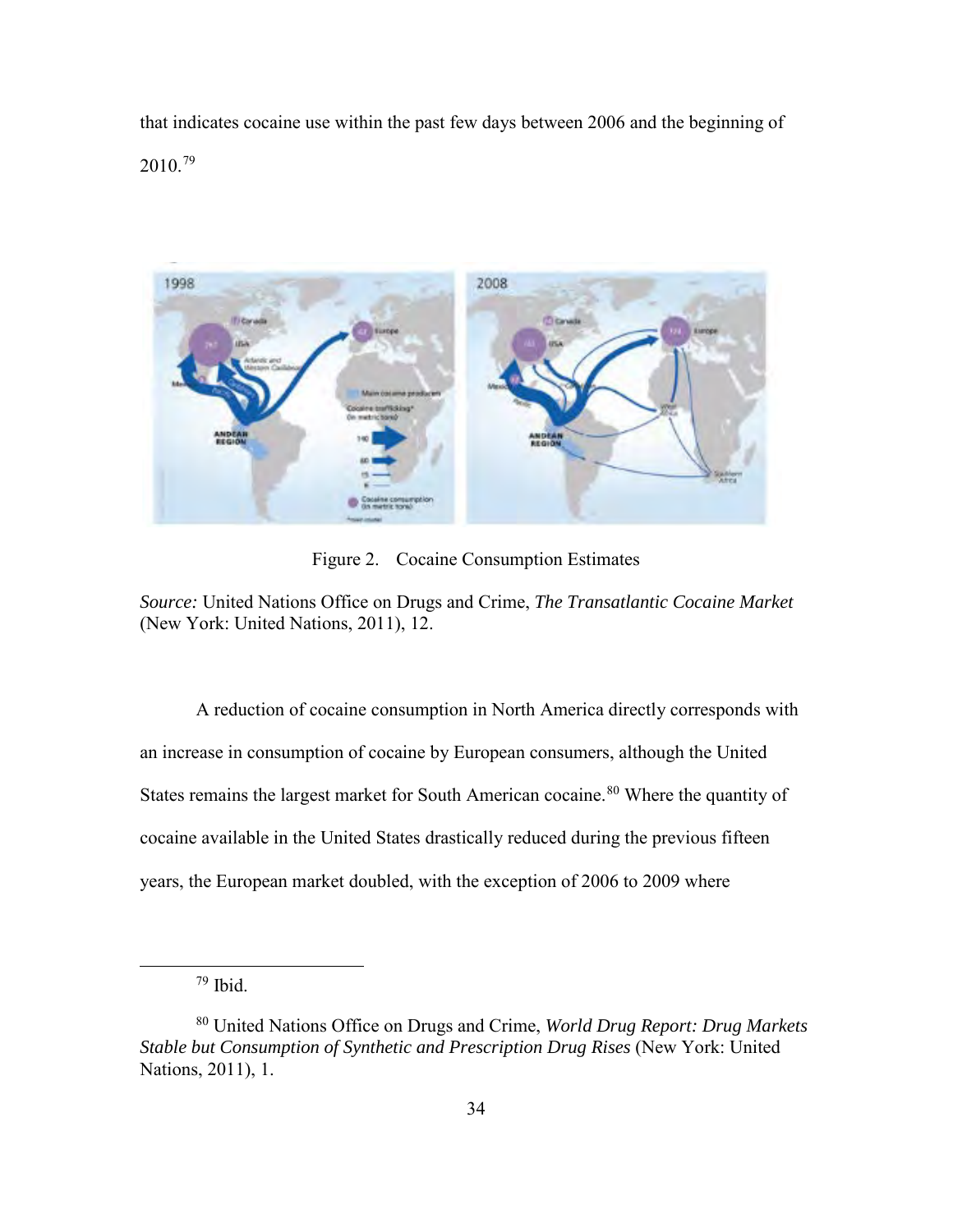consumption stabilized.<sup>81</sup> The amount of cocaine that was smuggled to Europe through West Africa was an estimated twenty-one tons in 2009, down from a high two years before of forty-seven tons.<sup>82</sup> In 2011, the estimated value of the cocaine market in Europe (\$36 billion) was approaching the market in the United States (\$37 billion.) $83$ 



Figure 3. Positive Urine Tests for Cocaine among the U.S. Workforce, 2004-2010

*Source:* United Nations Office on Drugs and Crime, *The Transatlantic Cocaine Market* (New York: United Nations, 2011), 10.

<span id="page-43-2"></span><span id="page-43-1"></span><span id="page-43-0"></span> 81 United Nations Office on Drugs and Crime, *The Transatlantic Cocaine Market*, 10.

<sup>82</sup> United Nations Office on Drugs and Crime, *World Drug Report,* 2.

<sup>83</sup> Ibid.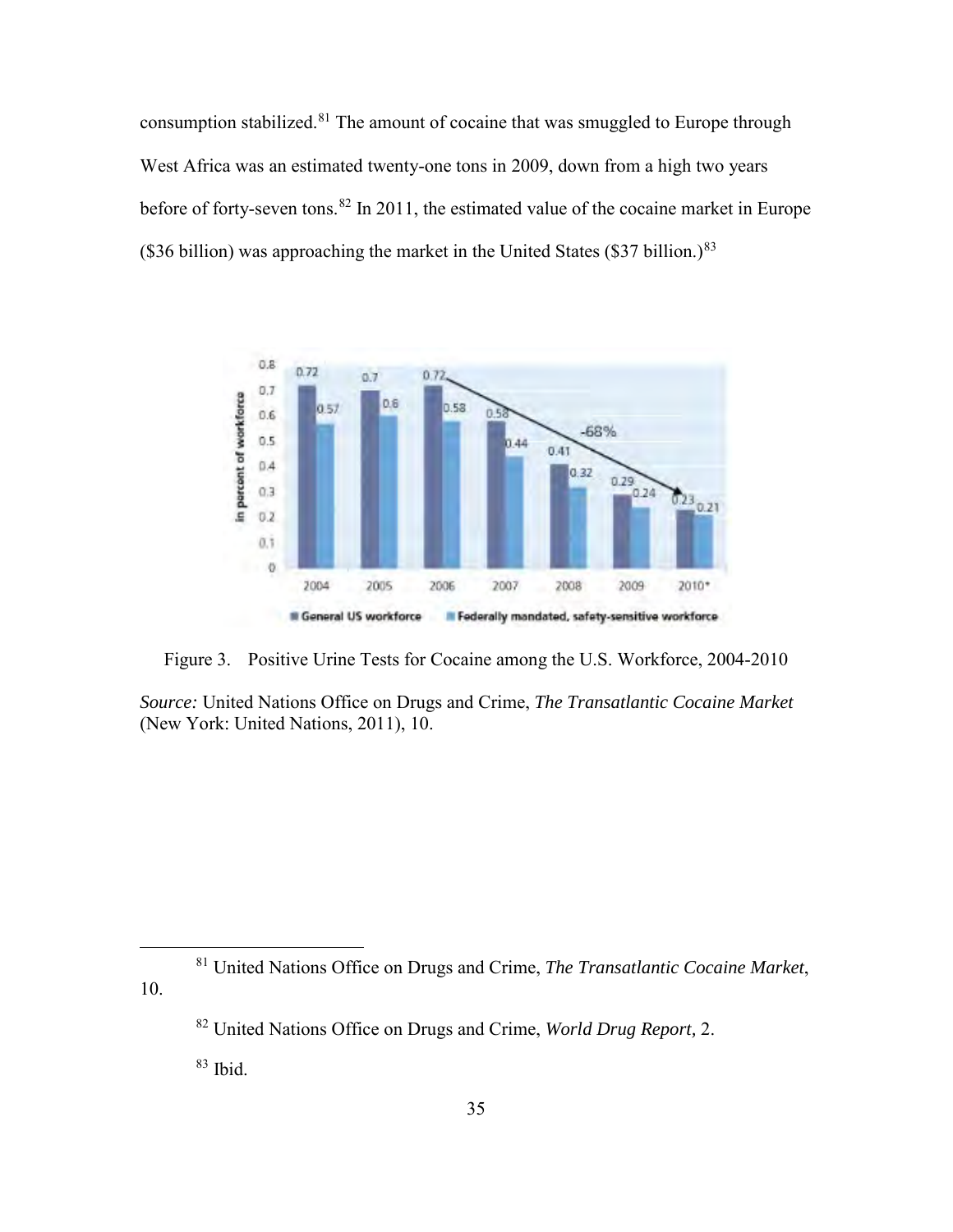

Figure 4. Annual Prevalence of Cocaine Use among European Union and European Free Trade Association Countries

*Source:* United Nations Office on Drugs and Crime, *The Transatlantic Cocaine Market* (New York: United Nations, 2011), 10.

Cocaine traditionally arrives in Europe through one of three main drug trafficking routes. The first is the northern route. This route begins in the Caribbean to the Azores and finally arrives in Portugal or Spain. The central route takes cocaine from South America to Cape Verde or Madeira and the Canary Islands to Europe. The last route cocaine smugglers utilize is the African route from South America to West Africa and from there to Spain and Portugal.<sup>[84](#page-44-0)</sup> The West African countries affected by the trafficking through the southern route are Guinea, Guinea-Bissau, Gambia, Senegal, Ghana, Togo Benin, and Nigeria.<sup>[85](#page-44-1)</sup>

<span id="page-44-0"></span> <sup>84</sup> United Nations Office on Drugs and Crime, *The Transatlantic Cocaine Market*, 27.

<span id="page-44-1"></span><sup>85</sup> Europol, *EU Drug Markets Report: A Strategic Analysis* (Lisbon: European Monitoring Centre for Drugs and Drug Addiction, 2013), 45.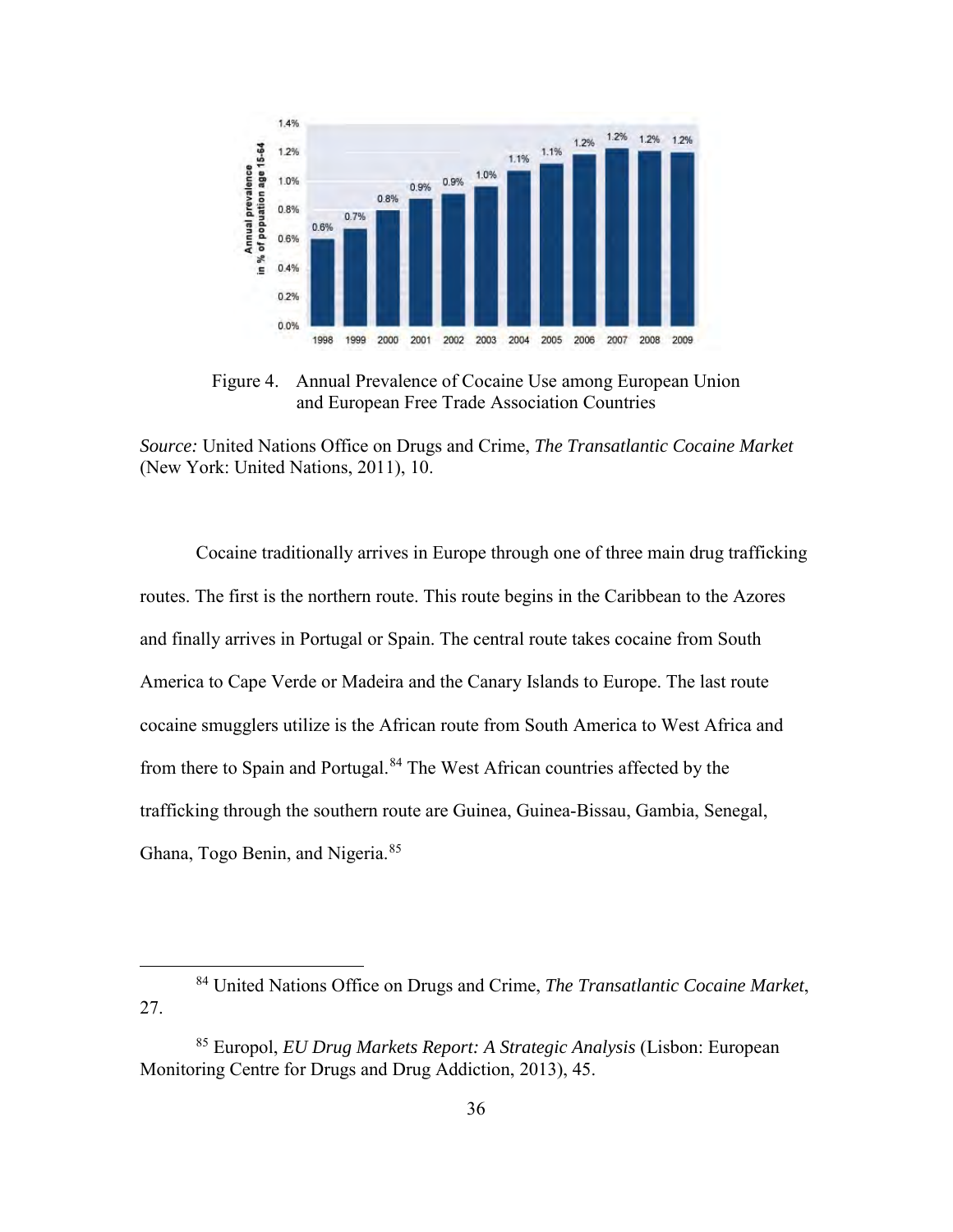

Figure 5. Main Trafficking Flows of Cocaine to Europe

*Source:* EUROPOL, *EU Drug Markets Report: A Strategic Analysis* (Lisbon: European Monitoring Centre for Drugs and Drug Addiction, 2013), 44.

Sea commerce is the biggest enabler of drug trafficking worldwide because the containers on these massive vessels travel all over the world in such staggering volumes that it is impossible to law enforcement authorities to search all of them.<sup>86</sup> The most prominent use of maritime cocaine trafficking through the African route occurred between 2004 and 2007.<sup>[87](#page-45-1)</sup> Since 2007, maritime cocaine trafficking has been reduced for several reasons. First, international awareness of the exploitation of West Africa as drug

<span id="page-45-0"></span> 86 Charles Parkinson, "Report Shows Growing Importance of European Cocaine Market," In Sight Crime, October 1, 2013, accessed April 15, 2015, www.insightcrime.org/news-briefs/report-explores-changing-face-of-drug-trade.

<span id="page-45-1"></span><sup>87</sup> United Nations Office on Drugs and Crime, *The Transatlantic Cocaine Market,* 26.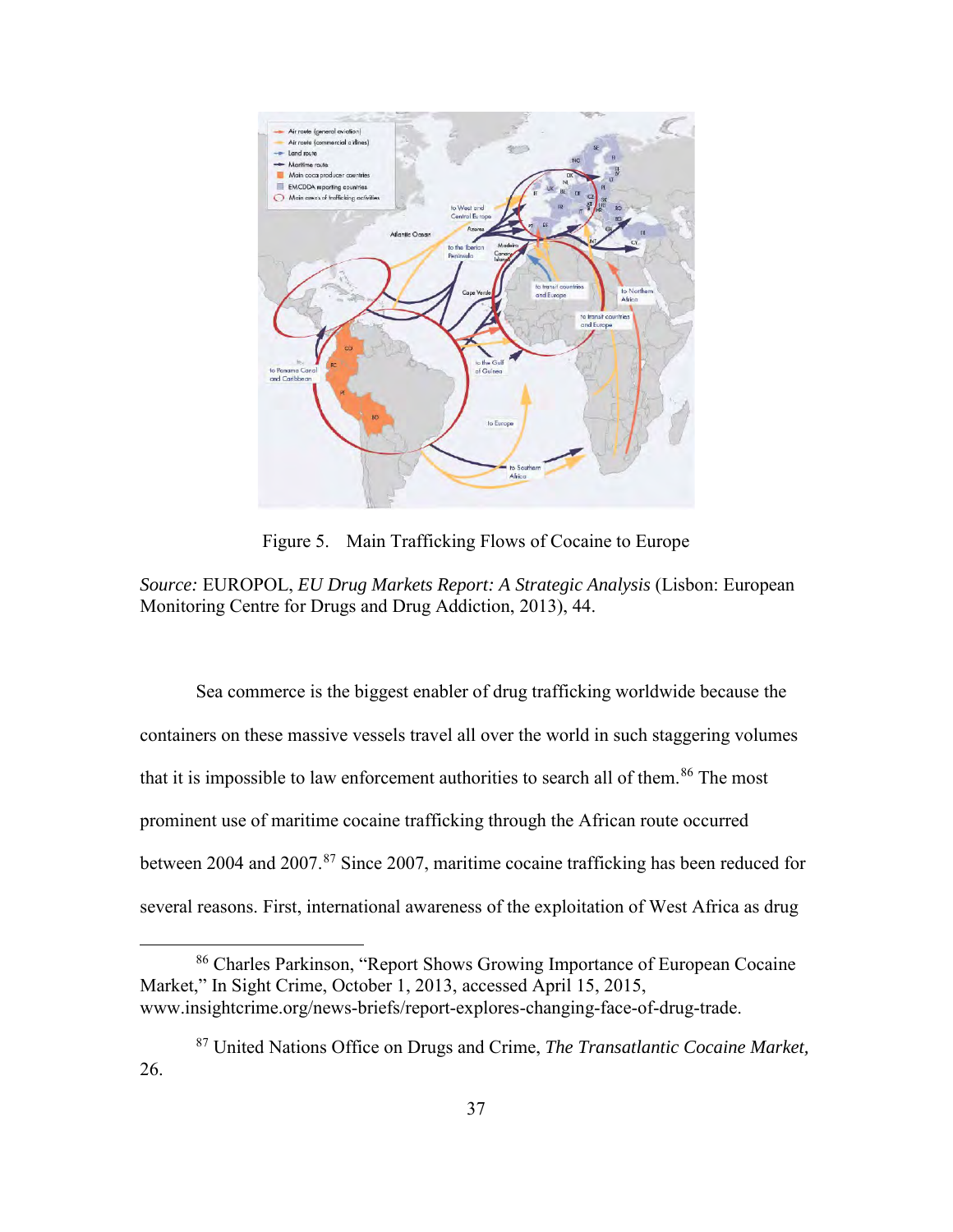trafficking region resulted in increased international pressure to increase law enforcement activities in that area. Secondly, political, military, and societal changes in those two West African countries also aided the reduction of cocaine smuggling.<sup>88</sup> However, cocaine trafficking continues in the region along the latitude of 10° North, what law enforcement agencies refer to as Highway 10, between South and West Africa. However, as Guinea-Bissau recovers from being the regions first narco-state, countries such as Nigeria and Ghana have become points where the drug trafficking has potentially shifted  $89$ 

South American gangs are also using cargo aircraft to transport cocaine from South America to West Africa.<sup>[90](#page-46-2)</sup> However, law enforcement agencies are more able to detect air routes that link South America and West Africa and the aircraft are limited on payload.[91](#page-46-3) 

<span id="page-46-0"></span> 88 United Nations Office on Drugs and Crime, *The Transatlantic Cocaine Market,* 9.

<span id="page-46-1"></span>89 Liana Wyler and Nicolas Cook, Congressional Research Service Report for Congress R40838, *Illegal Drug Trade in Africa: Trends and U.S. Policy* (Washington, DC: Library of Congress, September 30, 2009), 12.

<span id="page-46-2"></span><sup>90</sup> Chris Hawley, "South American Gangs Flying Vast Quantities of Cocaine to Europe," *The Guardian,* November 15, 2010, accessed April 15, 2015, http://www.theguardian.com/world/2010/nov/15/south-american-gangs-flying-cocaineto-europe.

<span id="page-46-3"></span>91 United Nations Office on Drugs and Crime, *The Transatlantic Cocaine Market*, 30.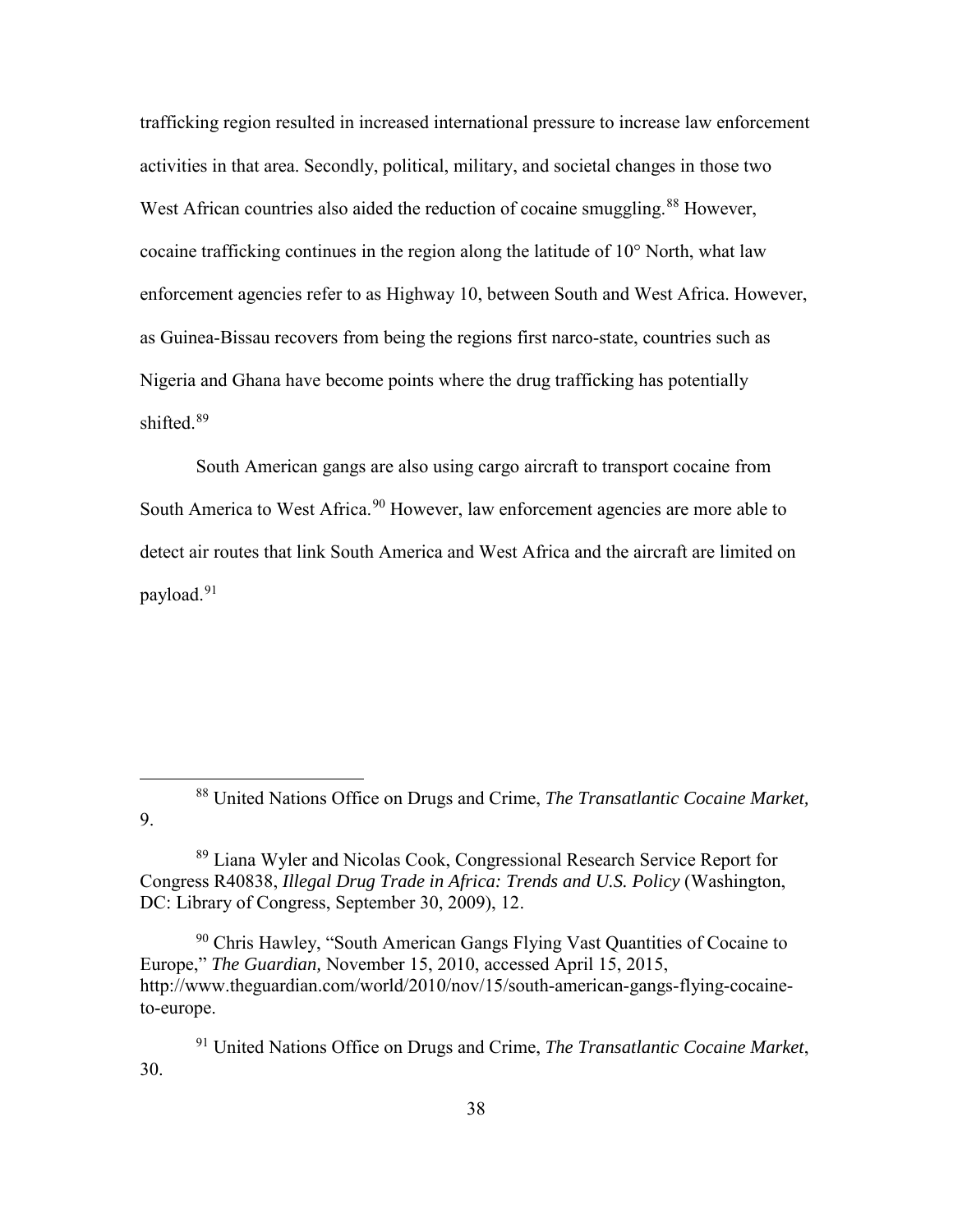

Figure 6. Boeing 727 Suspected of Carrying Cocaine after Crash in Malian Desert

*Source:* Afua Hirsch, "Cocaine Flows Through Sahaara as Al Qaidea Cashes in on Lawlessness," *The Guardian*, May 2, 2013, accessed April 25, 2015, http://www.theguardian.com/world/2013/may/02/cocaine-flows-through-sahara-al-qaida. This shows a destroyed Boeing 727, which was believed to have been carrying up to ten tons of cocaine when it crashed in the Malian desert.

Once the cocaine is in West Africa, drug couriers are one of the primary methods used to smuggle drugs into Europe.<sup>[92](#page-47-0)</sup> The detection of air couriers declined nearly the same time as maritime shipments declined, which was around 2008. However, Nigerians have made up the preponderance of cocaine couriers for the narcotics that have passed through West Africa. In 2010, Nigerians made up 84 percent of the couriers coming from West Africa. Although Nigerians comprise the bulk of the drug couriers, the country of departure varies greatly. Nigerian couriers have used Cameroon as the major transit point for drugs bound for Europe as of  $2010^{93}$ 

<span id="page-47-0"></span> <sup>92</sup> United Nations Office on Drugs and Crime, *Transnational Organized Crime in West Africa,* 17.

<span id="page-47-1"></span><sup>93</sup> United Nations Office on Drugs and Crime, *The Transatlantic Cocaine Market*, 36.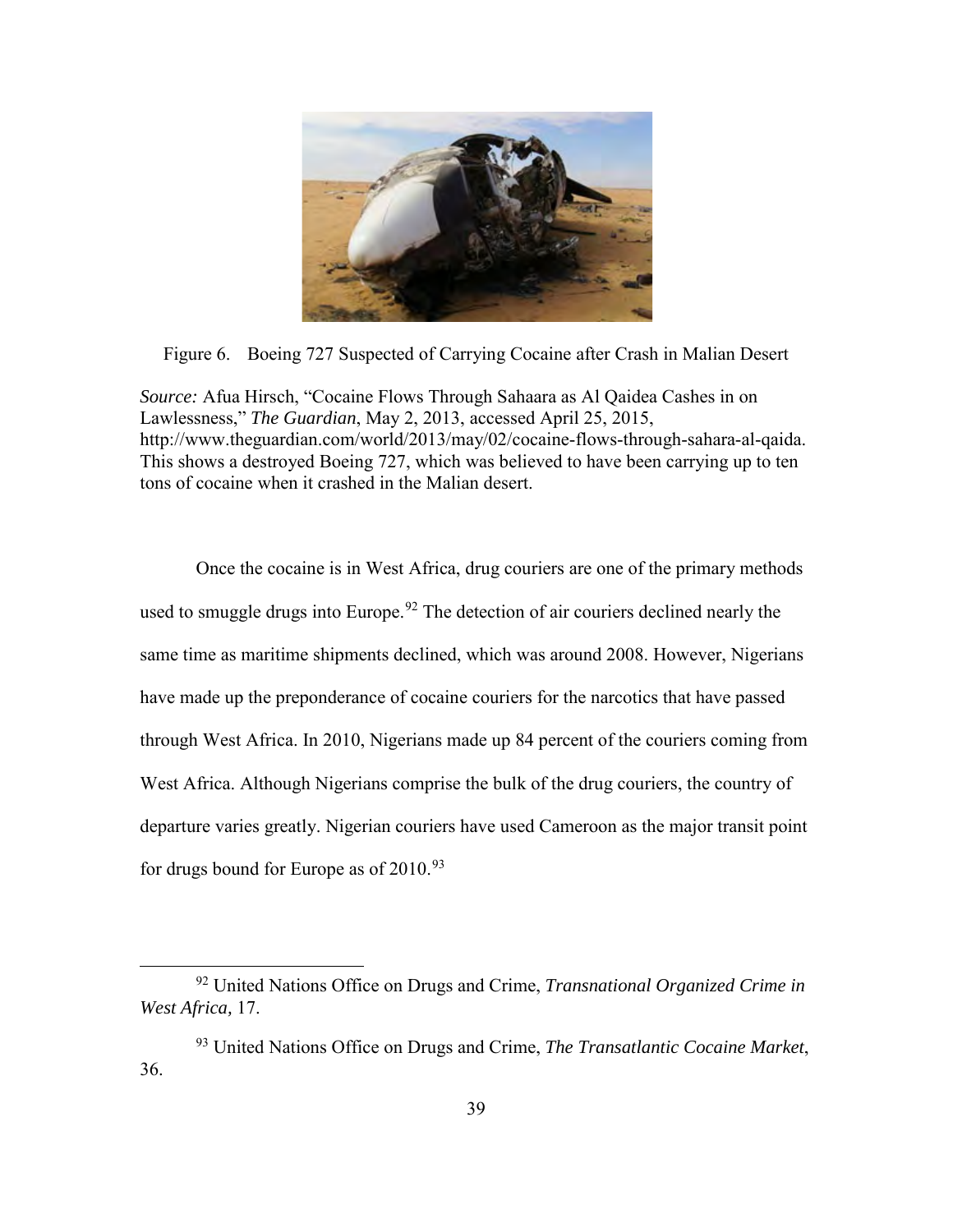

Figure 7. Cocaine Trafficking Routes from West Africa to Europe

*Source:* United Nations Office on Drugs and Crime, *Transnational Trafficking and Rule of Law in West Africa: A Threat Assessment* (Vienna: United Nations, 2009), 13.

DTOs have increasingly used land routes to smuggle cocaine from West Africa to Europe. There are some reports that weekly vehicle convoys traffic nearly forty-eight tons of cocaine, \$1.8 billion dollars' worth, a year to Europe.<sup>[94](#page-48-0)</sup> An anthropologist that spent months in the vicinity of the Mali-Algeria border reported on one particular route that included Colombian cocaine entering the region from Mauritania. Drivers from Western Sahara refugee camps picked up the cocaine and transported it to traders connected to In Kahlil, which is a smuggling hub in northern Mali. From there they are trafficked through Niger and into Chad when they are passed off to new couriers that funnel the cocaine to Sudan, Egypt, Israel, and Eastern Europe.<sup>[95](#page-48-1)</sup> The region is also home

<span id="page-48-0"></span><sup>&</sup>lt;sup>94</sup> Alex Perry, "Blood Lines: How Europe's Cocaine Habit Funds Beheadings," *Newsweek*, November 20, 2014, accessed April 16, 2015, www.newsweek.com/ 2014/11/28/blood-lines-how-cocaine-nights-fund-beheadings-285545.html.

<span id="page-48-1"></span><sup>95</sup> United Kingdom, *Traffickers and Terrorists: Drugs and Violent Jihad in Mali and the Wider Sahel* (London: Foreign and Commonwealth Office, 2013), 3.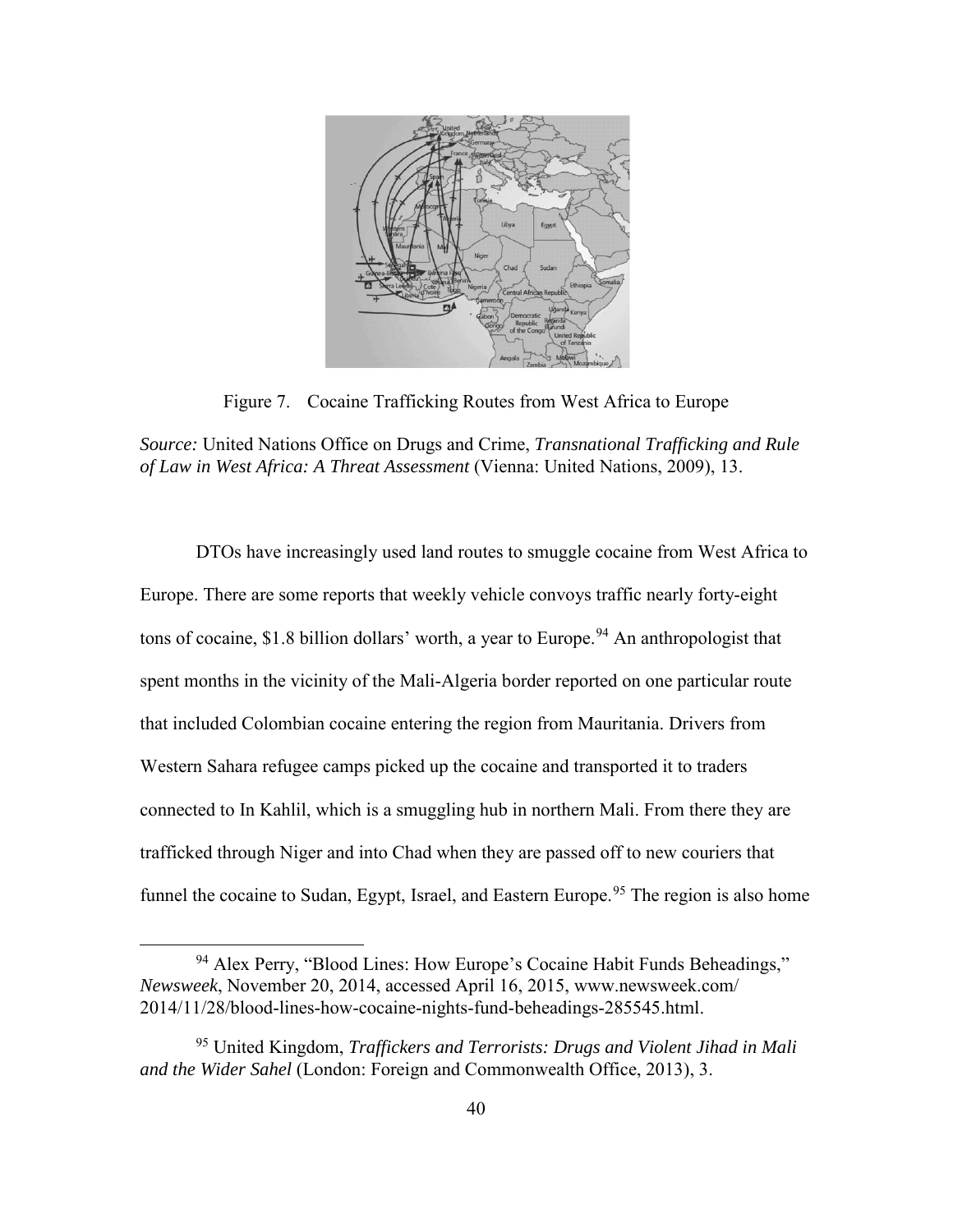to terrorist organizations, like Al Qaeda in the Islamic Maghreb (AQIM) that operates in Mali. AQIM has a prominent role in the West Africa cocaine trade by levying taxes and protection charges on drugs trafficked from West Africa to Europe.<sup>96</sup> Supporting the cocaine trafficking route is a financial windfall for AQIM. According to Algerian intelligence, AQIM has reaped more than \$100 million from 2003 to  $2010$ .<sup>[97](#page-49-1)</sup> Narcotics trafficking through West Africa and into Europe may also be financing the terrorist organization Boko Haram, which abducted more than 200 Nigerian schoolgirls in 2014.[98](#page-49-2)

Links to terrorism from the illegal trafficking from cocaine are not limited to the potential of Islamic terrorist organizations taxing the trafficking South American cocaine to Europe.<sup>99</sup> Douglas Farah, a senior fellow at the International Assessment and Strategy Center testified before Congress in June of 2009 that it is inevitable that criminal and terrorist groups that operate in the same permissive environment in West Africa work together because each have items the other group needs.<sup>[100](#page-49-4)</sup> An example is Hezbollah,

<span id="page-49-0"></span> <sup>96</sup> Max Hoffman and Conor Lane, "Guinea-Bissau and the South Atlantic Cocaine Trade," Center for American Progress, August 22, 2013, accessed April 16, 2015, www.americanprogress.org/issues/security/report/2013/08/22/72557/guinea-bissau-andthe-south-atlantic-cocaine-trade/.

 $97$  Ibid.

<span id="page-49-2"></span><span id="page-49-1"></span><sup>98</sup> Aaron Akinyemi, "UK and US Target al-Qaida 'Narco-Terrorism' Drug Routes in West Africa," *International Business Times,* July 6, 2014, accessed April 16, 2015, www.ibtimes.co.uk/uk-us-target-al-qaida-narco-terrorism-drug-routes-west-africa-1455514.

<span id="page-49-4"></span><span id="page-49-3"></span><sup>99</sup> Anthony Placido, "Convergence of Crime and Terrorism?" (Panel Discussion in Arlington, VA, 2013, Potomac Institute for Policy Studies, Washington, DC), accessed May 5, 2015, www.potomacinstitute.org/events/past-events/330-the-convergence-ofcrime-and-terrorism?jus1=, 20.

<sup>100</sup> U.S. Congress, Senate, *Confronting Drug Trafficking in West Africa.*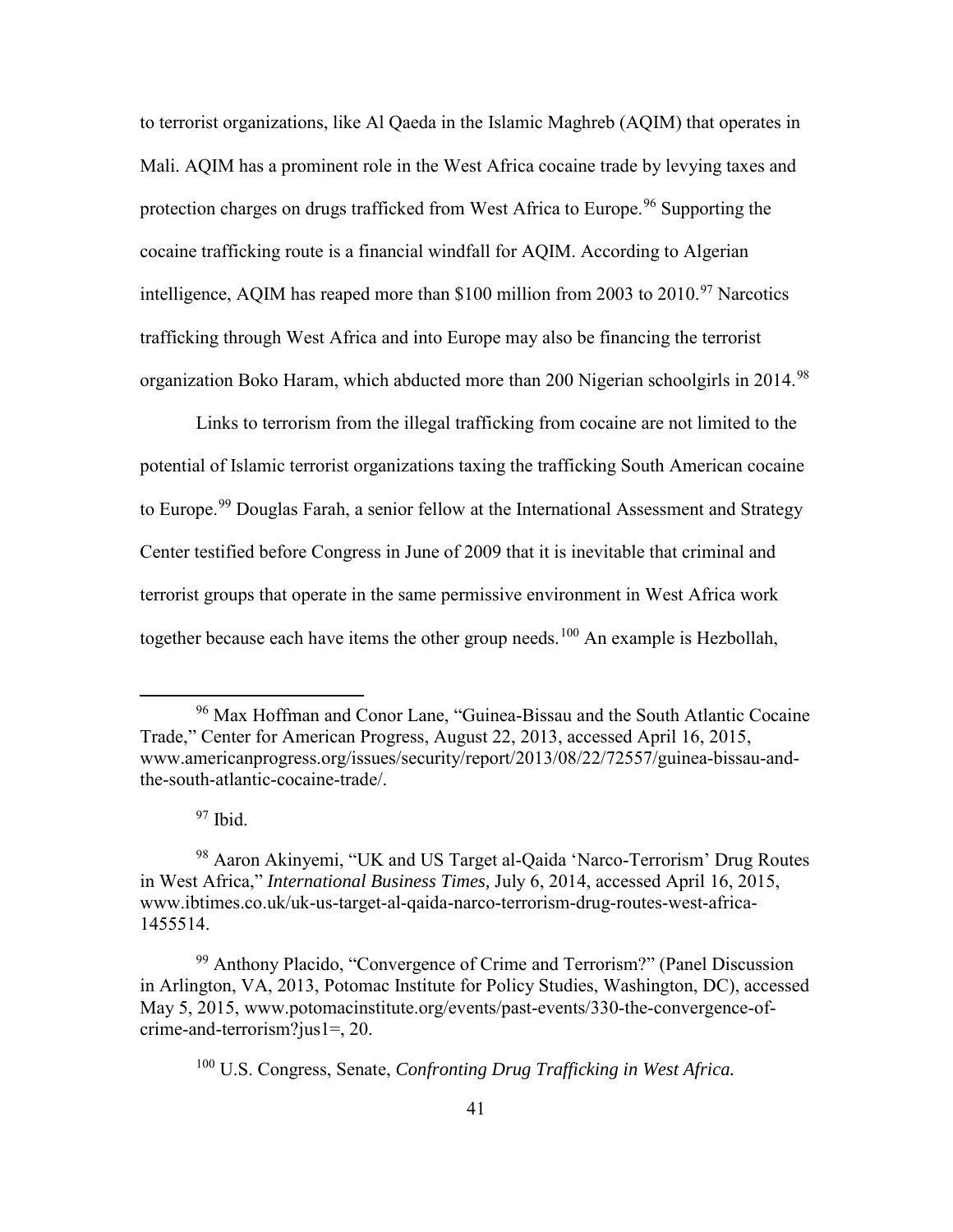which has been active in West Africa for decades, is increasing its involvement in narcotics trafficking due to a lack of funds.<sup>[101](#page-50-0)</sup> This shortfall is due to the operational funds provided by the government of Iran being slashed by over 40 percent in  $2010$ .<sup>[102](#page-50-1)</sup> For this reason, Hezbollah is using its vast, already existing network in West Africa, to traffic cocaine for the *Fuerzas Armada Revolucionarias de Colombia* (Revolutionary Armed Forces of Columbia or FARC) from Venezuela, through West Africa, to European markets.<sup>103</sup> Mr. Farah argues that given Iran's ties to Hezbollah in Venezuela, Venezuela's ties to Iran in the FARC, and the FARC's history of building alliances with other armed groups in the presence of Hezbollah and other armed Islamic groups on the ground, both in Latin America and West Africa; it is likely a collusion of effort exists.<sup>[104](#page-50-3)</sup>

The U.S. Drug Enforcement Agency has identified that heroin is entering the global market through West Africa to reach consumers in United States and Europe.<sup>[105](#page-50-4)</sup> The primary means of trafficking heroin from large production states, such as Afghanistan, to the European market is via a northern route through the Balkans, called

<span id="page-50-4"></span><sup>105</sup> Ibid.

<span id="page-50-0"></span> <sup>101</sup> Russell Howard and Colleen Traughber, Report, no. 13-6, "The Nexus of Extremism and Trafficking: Scourge of the World or So Much Hype?" Joint Special Operations University, MacDill Air Force Base, FL, October 2013, 23.

<span id="page-50-3"></span><span id="page-50-2"></span><span id="page-50-1"></span><sup>&</sup>lt;sup>102</sup> Intelligence Quarterly, "Iran Heavily Cuts Funding to Hezbollah, Report Says," December 16, 2010, accessed April 16, 2015, www.intelligencequarterly.com/ 2010/12/iran-heavily-cuts-funding-to-hezbollah-report-says/.

<sup>103</sup> Howard and Traughber, 23.

<sup>104</sup> U.S. Congress, Senate, *Confronting Drug Trafficking in West Africa.*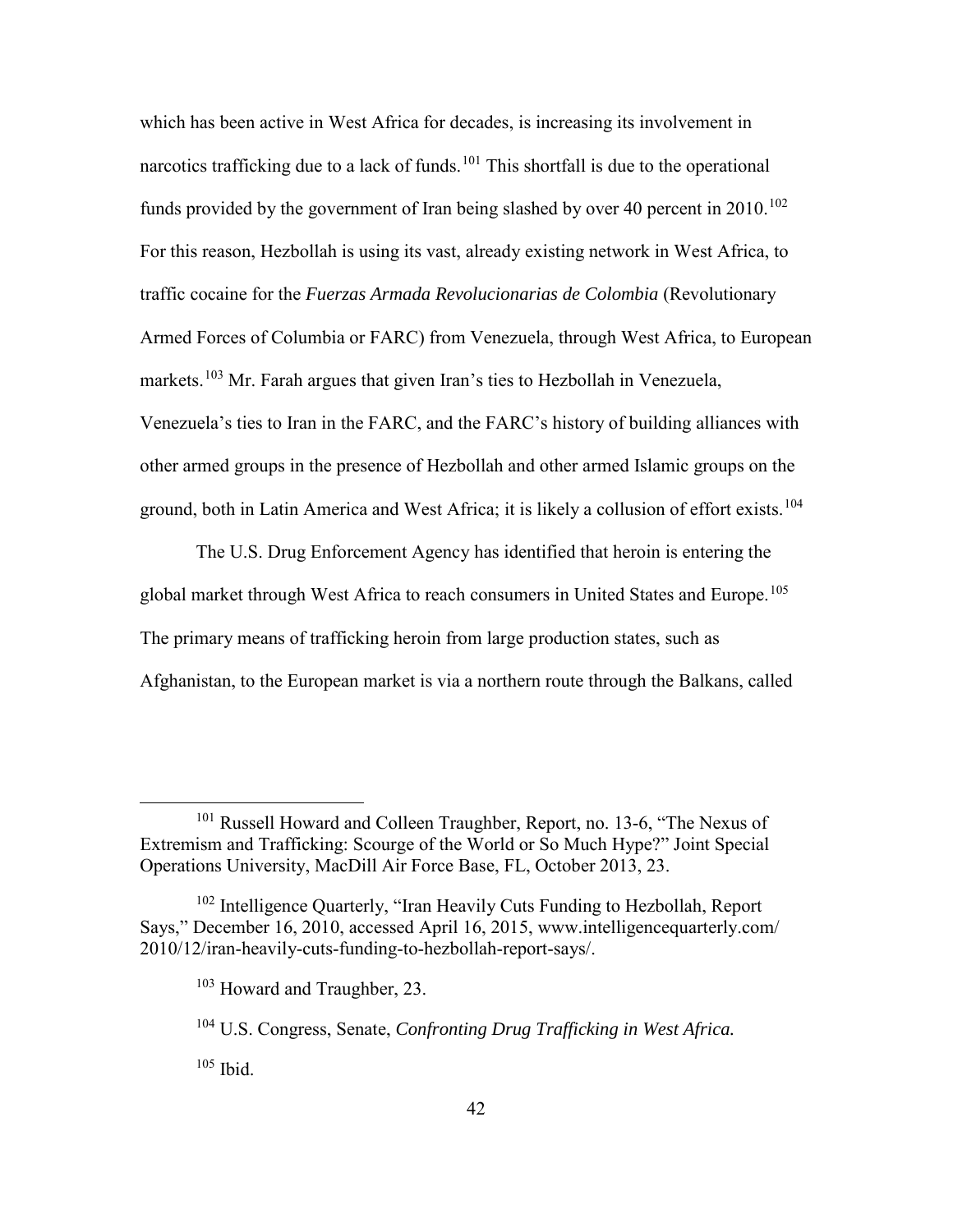the "Balkan Route."[106](#page-51-0) Europeans in Western and Central Europe historically have been supplied Afghan heroin almost exclusively by the Balkan route. However, strengthening of borders along the northern route has encouraged traffickers to seek alternate routes, including shipping heroin from Pakistan through Africa to its final destination in European markets.<sup>107</sup>



Figure 8. Trafficking Routes for Afghan Heroin to Western and Central Europe

*Source:* United Nations Office on Drugs and Crime, *The Illicit Drug Trade Through South Eastern Europe* (New York: United Nations, 2014), 14.

<span id="page-51-0"></span> <sup>106</sup> United Nations Office on Drugs and Crime, *The Global Opium Trade: A Threat Assessment* (New York: United Nations, 2009), 114.

<span id="page-51-1"></span><sup>107</sup> United Nations Office on Drugs and Crime, *The Illicit Drug Trade Through South Eastern Europe* (New York: United Nations, 2014), 13.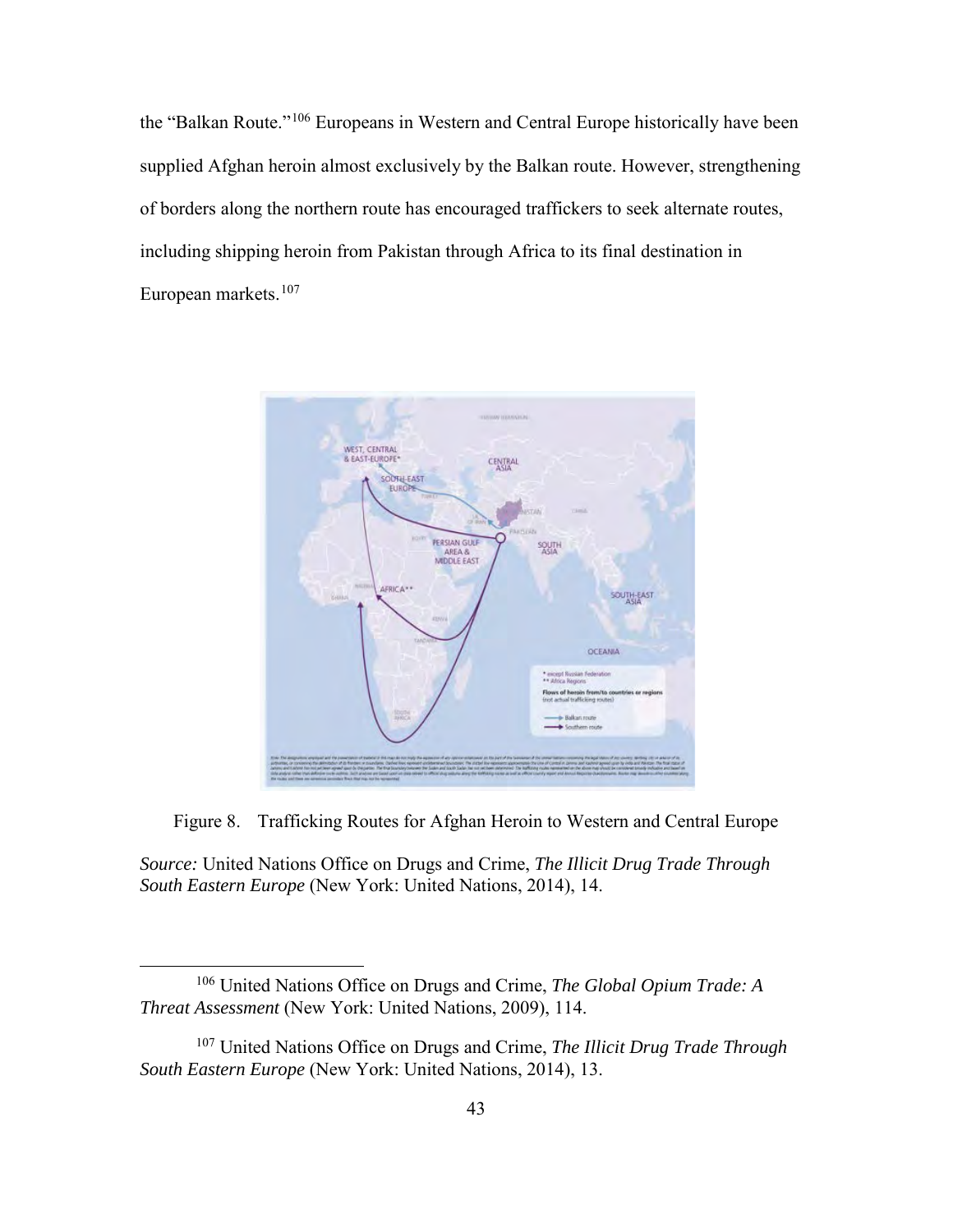In 2009, after border security in the Balkans was increased, Africa became a costeffective trafficking route to Europe, North America, and Oceania. West African trafficking networks are increasingly transporting Afghan heroin from Pakistan into West Africa for onward shipment to Europe and other markets.<sup>[108](#page-52-0)</sup> The same corruption, porous borders, weak institutions, widespread poverty, political patronage, and limited law enforcement capacity that facilitates the trafficking of cocaine through West Africa provides an optimal environment for the trafficking of other narcotics, including heroin  $109$ 

Approximately forty-five tons of heroin from Afghanistan was trafficked into the African continent in 2009.<sup>[110](#page-52-2)</sup> The local drug market consumed most of the heroin supply in 2009 but seven tons of heroin was trafficked to Europe, almost one ton to China, and a small amount to Australia.<sup>[111](#page-52-3)</sup> Increased law enforcement efforts, which recently dismantled a major heroin trafficking network that operated along the Balkan Route, are resulting in the diversification of trafficking routes.<sup>[112](#page-52-4)</sup> Now Africa is emerging as an ideal trafficking hub for the onward movement of heroin to markets in Europe, China,

<span id="page-52-2"></span><span id="page-52-1"></span>110 United Nations Office on Drugs and Crime, *The Global Afghan Opium Trade,*  2011, 71.

<span id="page-52-4"></span><span id="page-52-3"></span>112 Europol, "Major Heroin Trafficking Network Dismantled by Joint Investigation Team," December 22, 2014, accessed April 16, 2015, www.europol.europa.eu/content/major-heroin-trafficking-network-dismantled-jointinvestigation-team.

<span id="page-52-0"></span> <sup>108</sup> United Nations Office on Drugs and Crime, *The Global Afghan Opium Trade: A Threat Assessment* (New York: United Nations, 2011), 13.

 $109$  Aning and Pokoo, 7.

 $111$  Ibid., 72.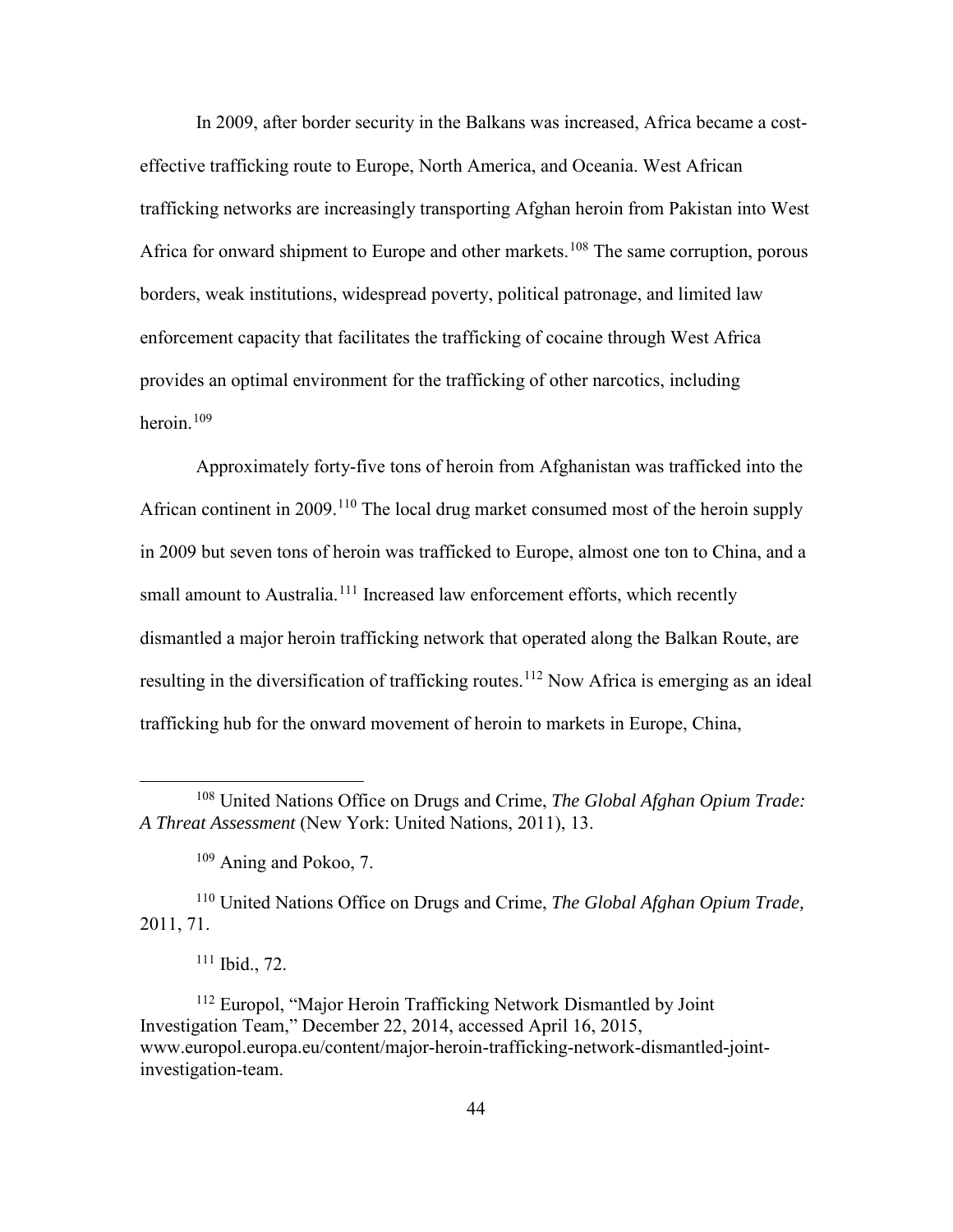Australia, and North America. West African criminal networks are increasingly transporting heroin from Afghanistan from Pakistan into East Africa and onward to Europe and other consumer markets.<sup>[113](#page-53-0)</sup> The forty-five tons of heroin trafficked into and throughout Africa connects several nations and various criminal organizations. Twentyfive to thirty tons of the forty-five trafficked through Africa was likely trafficked via Pakistan. Five to six tons were trafficked via the Islamic Republic of Iran, five to six tons via India, and five to six tons via the United Arab Emirates. The destination within the African continent reaches two major distribution hubs. One is South Africa and the other, as it relates to this study, is in Nigeria.<sup>[114](#page-53-1)</sup>

The individuals that smuggle heroin from Pakistan to West Africa for distribution are typically native to West Africa rather than Pakistan, as depicted in figure 9.

 <sup>113</sup> Westall.

<span id="page-53-1"></span><span id="page-53-0"></span><sup>114</sup> United Nations Office on Drugs and Crime, *The Global Afghan Opium Trade,*  2011, 71.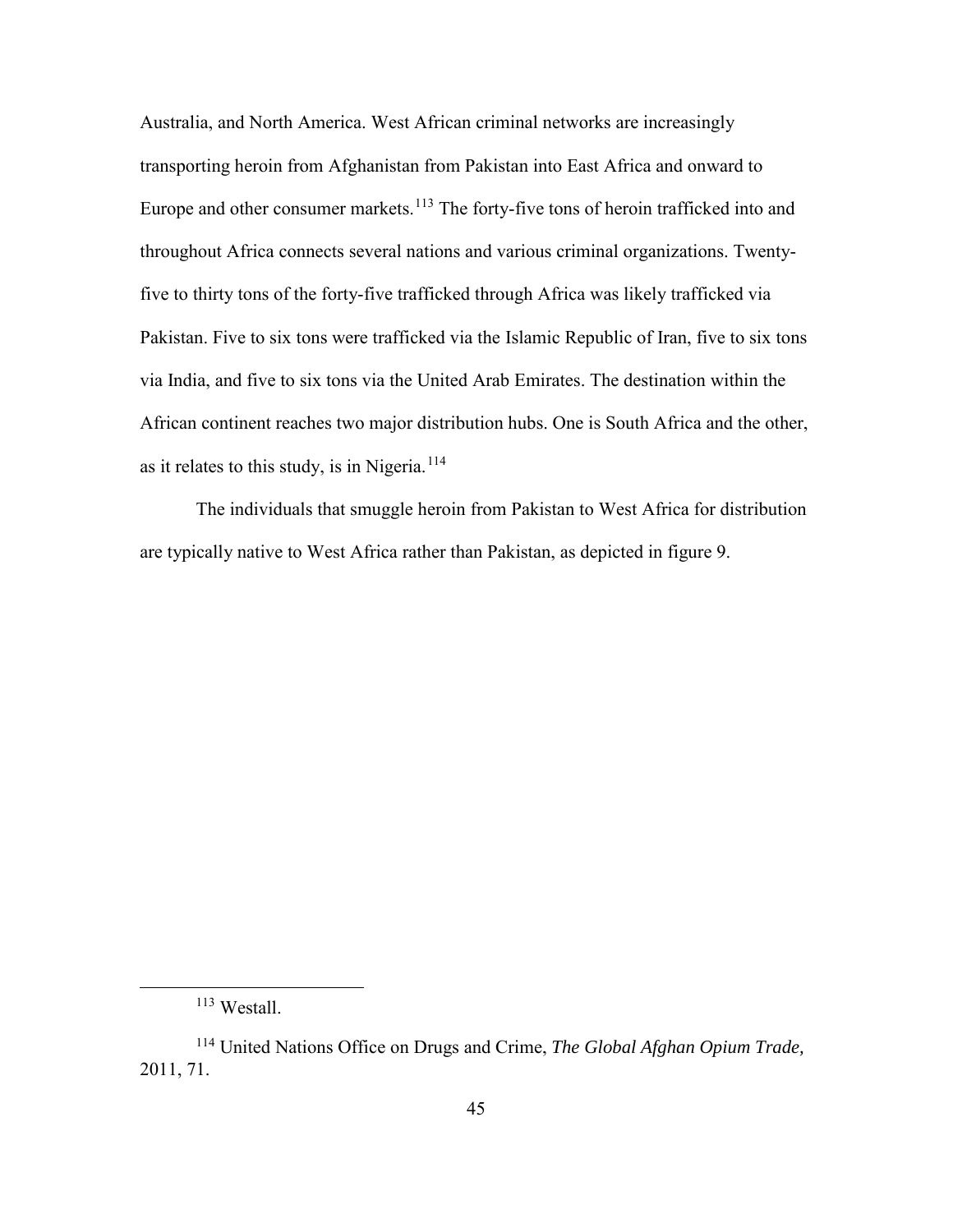

Figure 9. Distribution of Drug Trafficking Arrests in Pakistan by Country of Nationality, 2000-2008

*Source:* United Nations Office on Drugs and Crime, *The Global Afghan Opium Trade: A Threat Assessment* (New York: United Nations, 2011), 72.

Figure 9 shows that 32 percent of the drug trafficking arrests in Pakistan from 2000 to 2008 were Pakistani. However, 37 percent of the arrests were of citizens from countries within the ECOWAS.<sup>115</sup> West African networks, controlled mostly in Nigeria, have continued to utilize mature trafficking routes and practices to source Southeast Asian heroin to consuming countries.<sup>[116](#page-54-1)</sup> Figure 10 depicts the link between African criminal organizations and others that collude to bring heroin to the worldwide market.

<span id="page-54-1"></span><span id="page-54-0"></span> <sup>115</sup> United Nations Office on Drugs and Crime, *The Global Afghan Opium Trade,*  2011, 72.

<sup>116</sup> Wyler and Cook, 15.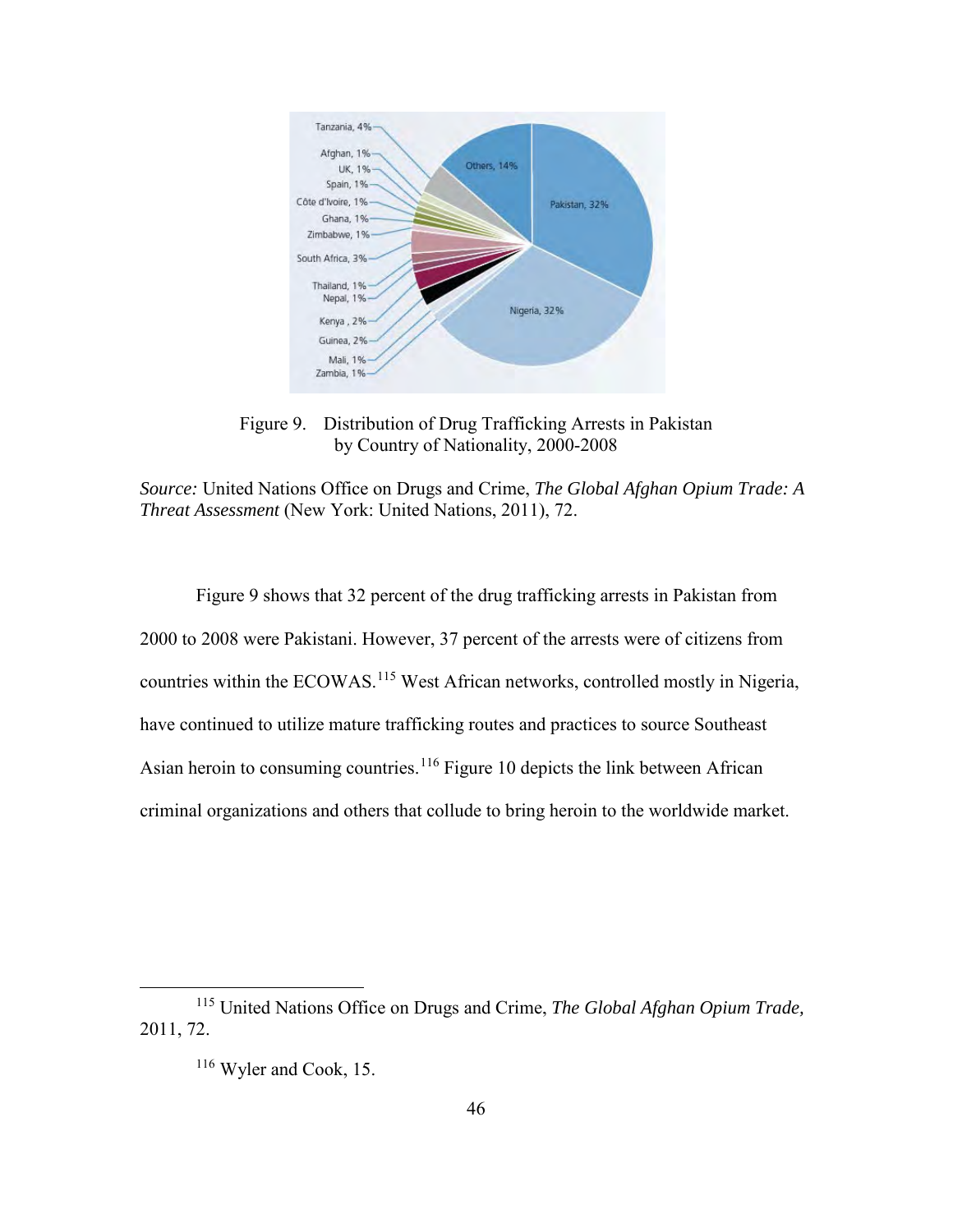

Figure 10. Organized Crime Groups Benefiting from the Afghan Opiate Trade, 2009 *Source:* United Nations Office on Drugs and Crime, *The Global Afghan Opium Trade: A Threat Assessment* (New York: United Nations, 2011), 23.

The heroin trade in West Africa is having a compounding effect on the stability of the region. The international traffickers often pay local smugglers with product rather than cash. The drugs that stay behind drive the local consumption rate higher.<sup>[117](#page-55-0)</sup> The higher consumption rates in West Africa stress society in the form of health, social, employment, security, and family problems that affect the afflicted and the people around them.[118](#page-55-1) Heroin abuse is more dramatic in East and West Africa as the drug enters the continent through East Africa and departs the continent via West Africa. The heroin

<span id="page-55-0"></span> <sup>117</sup> Travis Lupick, "Drug Traffic Fuels Addiction in Sierra Leone," Al Jazeera, January 26, 2013, accessed 16 April 2015, www.aljazeera.com/indepth/features/ 2013/01/2013121105523716213.html.

<span id="page-55-1"></span><sup>118</sup> Isidore Obot, Africa Security Brief, no. 5, "Cocaine and Instability in Africa: Lessons from Latin America and the Caribbean" (Africa Center for Strategic Studies, Washington, DC, July 2010), 3.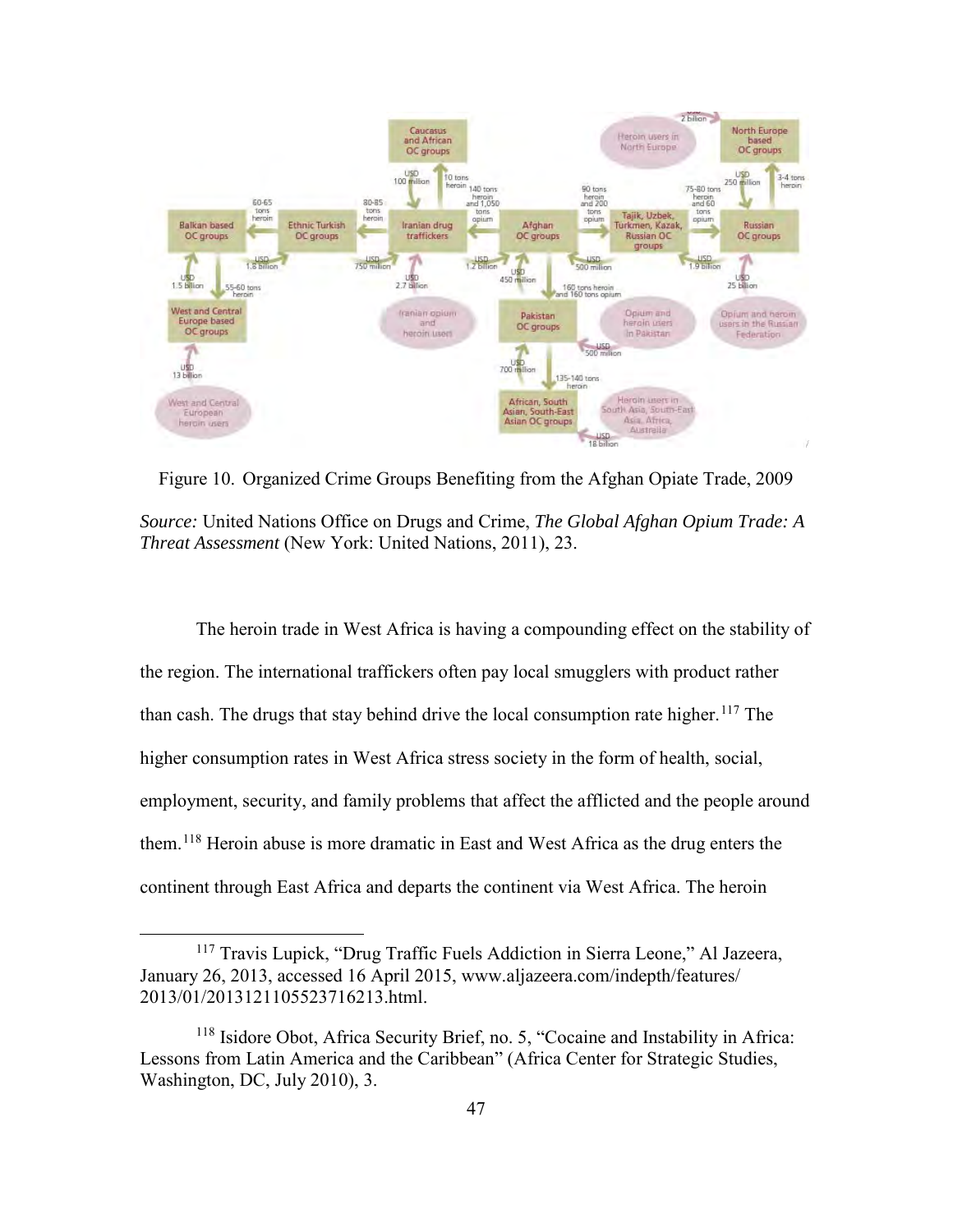consumed is typically of minimal purity, often less than 10 percent, due to the poverty in the region. $119$ 

Compounding the impact to ECOWAS governments is the relationship between the high rate of Human Immunodeficiency Virus/Acquired Immunodeficiency Syndrome in the region and the increase use of low-grade heroin. Africa has 67 percent of the worldwide cases of Human Immunodeficiency Virus/Acquired Immunodeficiency Syndrome. Regions of Africa where the heroin trade is active, including Nigeria, have a higher rate of infection.<sup>[120](#page-56-1)</sup>

West Africa was identified in 2006 as a region where precursor chemicals for the production of ATS were being used as a transshipment point for markets to Central and North America. Since 2006, there is more evidence that West Africa is turning into a manufacturing hub for ATS.[121](#page-56-2) According to Pierre Lapaque, the head of the UNODC in West Africa, "This is the next niche for criminal groups in West Africa because you can easily cook it at home, and you can easily adjust it for supply and demand. It is slowly but surely spreading in the region."<sup>[122](#page-56-3)</sup>

<span id="page-56-0"></span> <sup>119</sup> United Nations Office on Drugs and Crime, *The Global Afghan Opium Trade,*  2011, 71.

<sup>120</sup> Ibid., 72.

<span id="page-56-2"></span><span id="page-56-1"></span><sup>121</sup> United Nations Office on Drugs and Crime, *West Africa: 2012 ATS Situation Report*, 8.

<span id="page-56-3"></span><sup>122</sup> Monica Mark, "Homegrown Crystal Meth Industry Sparks West African Crime Wave," *The Guardian*, March 29, 2013, accessed April 17, 2015, www.theguardian.com/world/2013/mar/29/crystal-meth-west-africa-crime.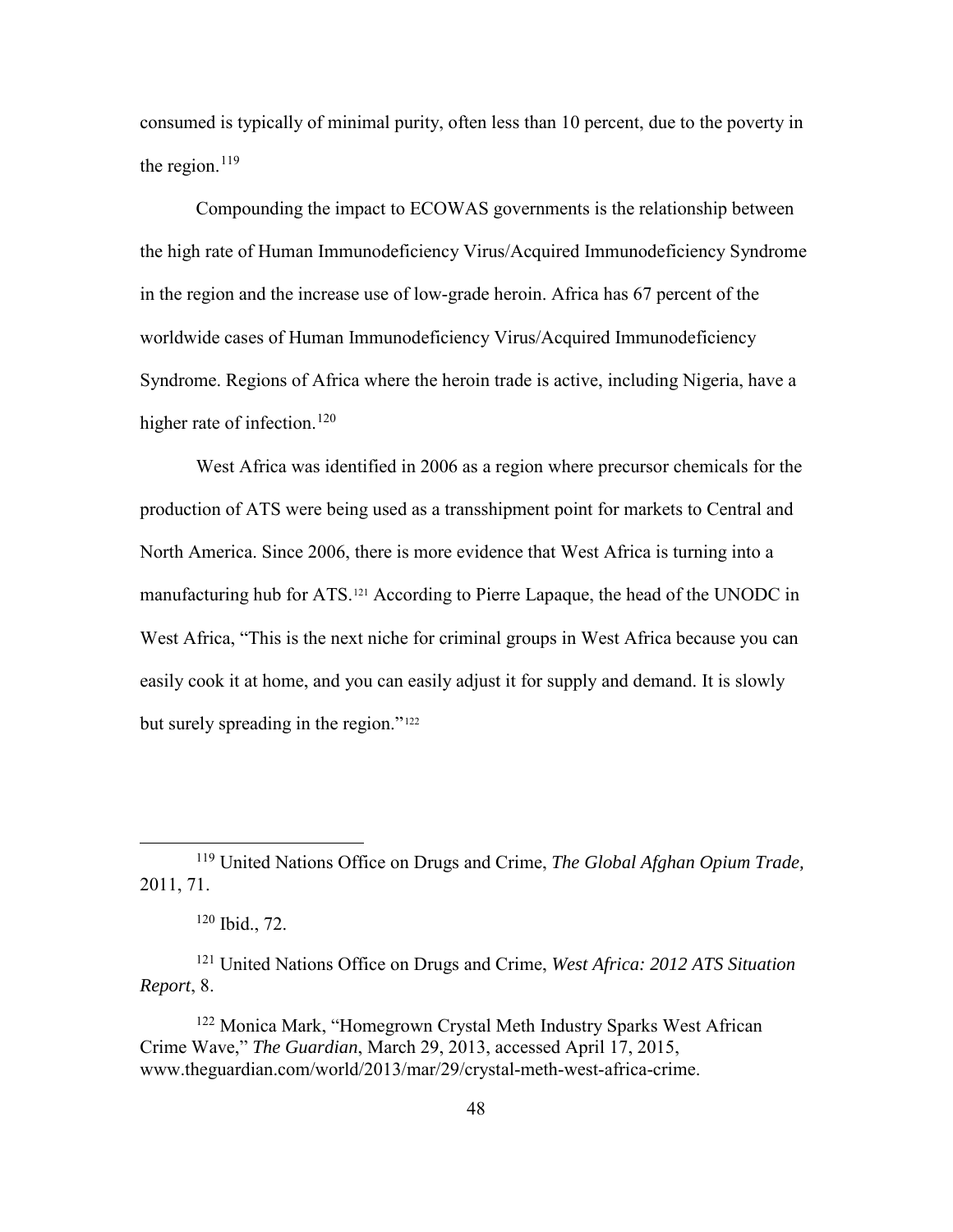The discovery of clandestine ATS production facilities in West Africa indicate that the region's manufacturing is expanding.<sup>[123](#page-57-0)</sup> Large-scale production equipment and chemicals for the production of ecstasy in Guinea was seized in July 2009. The quantities of chemicals seized had the potential to produce over \$100 million dollars' worth of the drug.[124](#page-57-1) In 2010, the United States disrupted attempts from members of a large-scale cocaine trafficking organization in trying to establish an illegal laboratory for the purposes of large-scale ATS production in Liberia with distribution aimed at the United States and Japan.<sup>[125](#page-57-2)</sup> In 2011, the Nigerian government seized a manufacturing facility with a capacity to produce 25 to 50 kilograms per cycle of ATS near the country's largest city of Lagos. Nigerian authorities also seized a second production facility with an estimated throughput of 25 kilograms per cycle. The second seizure by the Nigerian government potentially links the growing ATS establishment with TCOs from Latin America. During the seizure, several Bolivian nationals were arrested which may indicate the complicit involvement of South American cartels.<sup>[126](#page-57-3)</sup>

<span id="page-57-0"></span><sup>&</sup>lt;sup>123</sup> United Nations Office on Drugs and Crime, "ATS: Second Most Commonly Abused Drug Type Worldwide," United Nations, September 13, 2011, accessed April 17, 2015, www.unodc.org/unodc/en/frontpage/2011/September/ats-second-most-used-drugtype-in-the-world.html.

<span id="page-57-1"></span><sup>124</sup> United Nations Office on Drugs and Crime, *West Africa: 2012 ATS Situation Report*, 11.

<span id="page-57-2"></span><sup>125</sup> Evan Perez, "U.S. Charges Nine in Africa Drug Traffic," *Wall Street Journal*, June 2, 2010, accessed April 17, 2015, http://www.wsj.com/articles/SB1000142405274 8704875604575280723641554624.

<span id="page-57-3"></span><sup>126</sup> United Nations Office on Drugs and Crime, *West Africa; 2012 ATS Situation Report*, 11.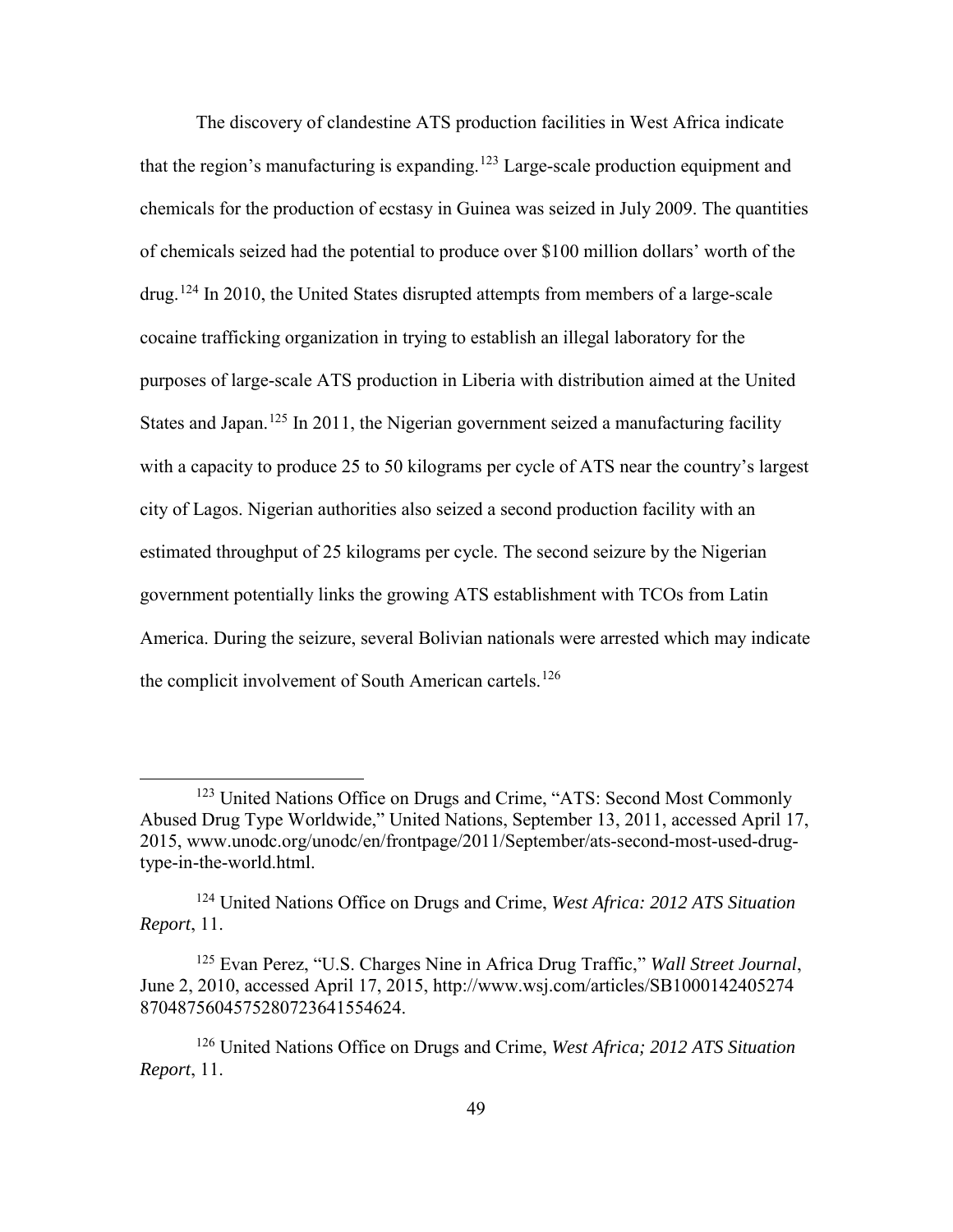Since 2009, West African criminal organizations, which matured in the cocaine market, have clearly diversified in the ATS trade.<sup>[127](#page-58-0)</sup> The flexibility of trafficking routes and methods used in trafficking provide West African organized crime syndicates more standing with European criminal organizations.<sup>[128](#page-58-1)</sup> Although the primarily based in Nigeria and Ghana, Nigerian and Ghanaian syndicates have coordinated with other West African criminal networks in Benin, Cameroon, Ivory Coast, Guinea, and Senegal.<sup>[129](#page-58-2)</sup> Europol has also identified West African criminal organizations working with Outlaw Motorcycle Gangs and Russian organized criminal groups in bringing their products to the European market. $130$ 

The world's largest market for ATS is Asia, led by a growing demand for ATS in East and Southeast Asia.[131](#page-58-4) Seizures of methamphetamines in Japan in 2009 indicated 7.4 percent of the ATS seized originated from Africa. In the first half of 2010, that

<span id="page-58-2"></span><sup>129</sup> U.S. National Drug Law Enforcement Agency, "West Africa's Trafficking in Methamphetamine and Amphetamine Type Stimulants" (presented at the Seventeenth Asia-Pacific Operational Drug Enforcement Conference, Tokyo, Japan, February 14-26, 2012).

130 Europol, *EU Organized Crime Threat Assessment,* 20.

<span id="page-58-4"></span><span id="page-58-3"></span><sup>131</sup> United Nations Office on Drugs and Crime, "Asian and North America Drive Global Methamphetamine Seizures to Record Levels, UNODC Reports," United Nations, May 20, 2014, accessed April 17, 2015, www.unodc.org/southeastasiaandpacific/ en/2014/05/global-synthetic-drugs-report/story.html.

<span id="page-58-0"></span> <sup>127</sup> United Nations Office on Drugs and Crime, *West Africa; 2012 ATS Situation Report*, 19.

<span id="page-58-1"></span><sup>128</sup> Europol, *EU Organized Crime Threat Assessment: OCTA 2011* (The Hague: Europol, 2011), 20.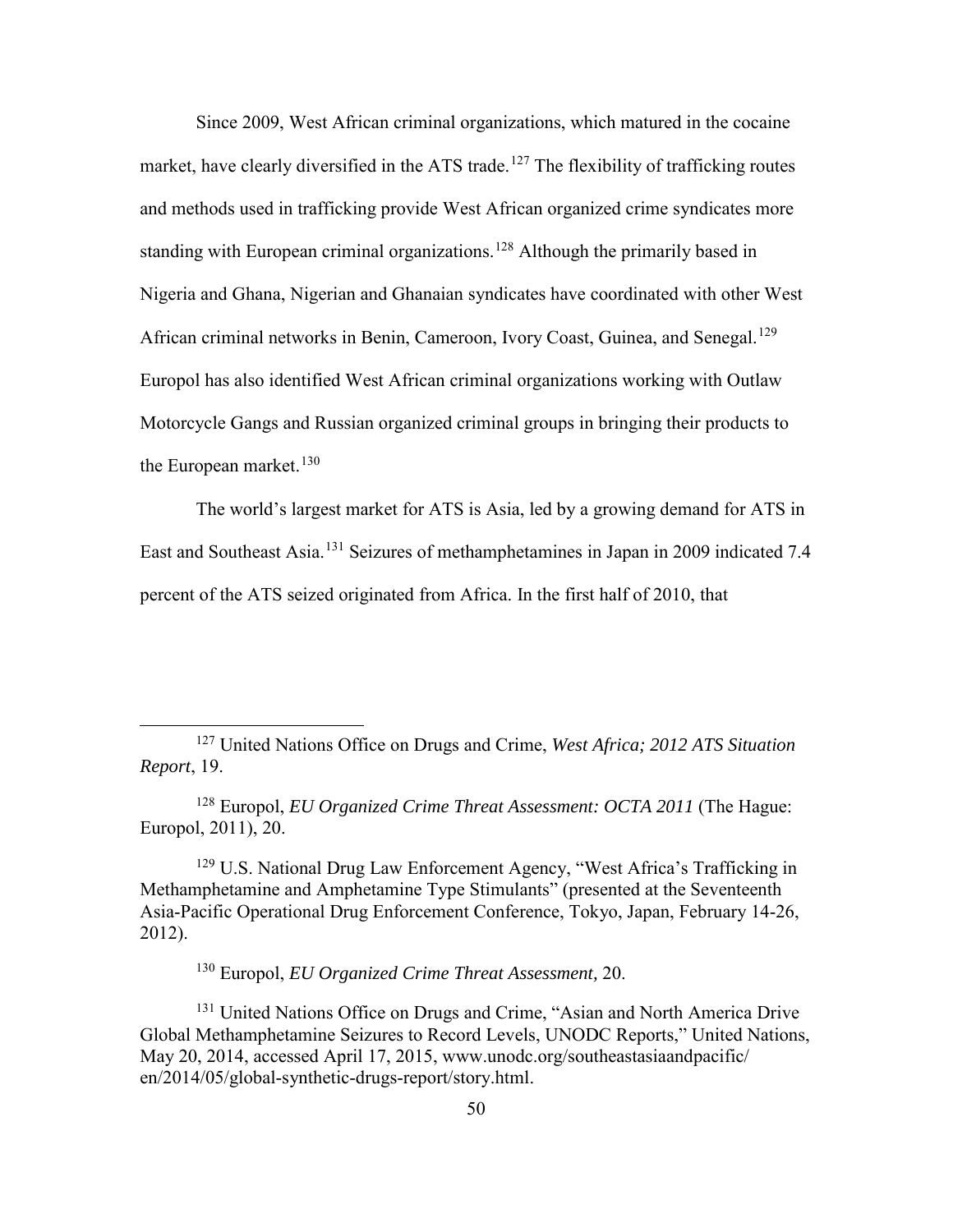percentage jumped to 36 percent, followed by 17.2 percent in 2011. Most drugs seized originated from Nigeria.[132](#page-59-0) 



Figure 11. Reported Destinations of ATS Seized at Western European and Japanese Airports Originating from West Africa, 2009-2013

*Source:* United Nations Office on Drugs and Crime, *Global Synthetic Drugs Assessment* (New York: United Nations, 2014), 14.

Malaysia has seen a similar rise in the arrests of West African ATS couriers.<sup>[133](#page-59-1)</sup> The amount of drugs seized by the capture of couriers in 2010 was 11.3 kilograms. That number skyrocketed to 98 kilograms in 2011. ATS related arrests have also risen in Malaysia that incriminates an alarming high amount of Nigerian nationals trafficking ATS into Malaysia.<sup>[134](#page-59-2)</sup>

<span id="page-59-2"></span><span id="page-59-1"></span><span id="page-59-0"></span> <sup>132</sup> United Nations Office on Drugs and Crime, *West Africa; 2012 ATS Situation Report*, 20.

<sup>133</sup> Ibid.

 $134$  Ibid.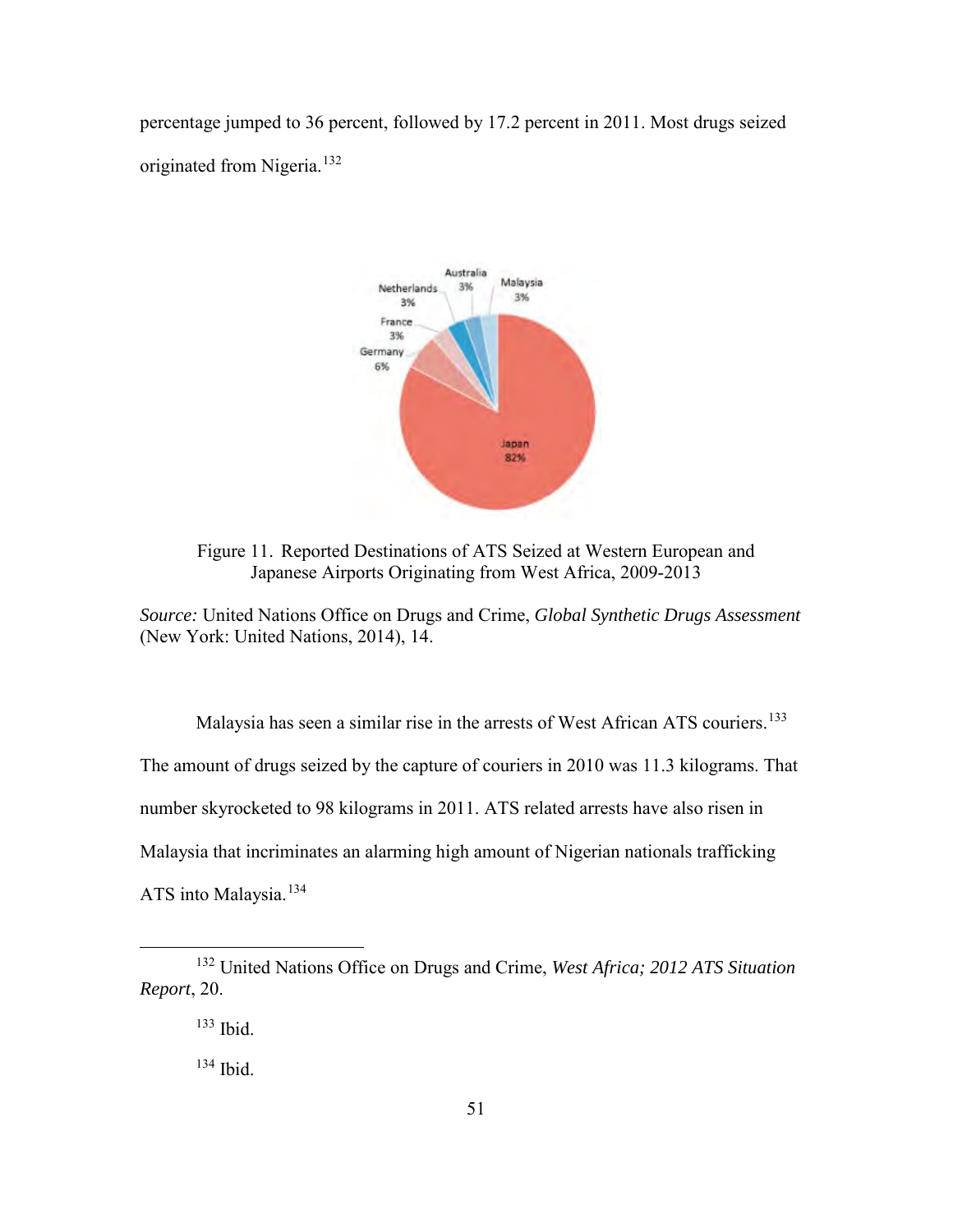

Figure 12. Malaysia: Nigerian Couriers Arrested for Methamphetamine Trafficking, 2008-2011

In addition to Japan and Malaysia, African methamphetamine trafficking has been reported by Cambodia, China, Indonesia, Philippines, the Republic of Korea, Thailand, and Vietnam. The West African countries of Benin, Cameroon, Ivory Coast, Ghana, Guinea, Mali, Senegal, and Nigeria have all been identified as being either the origin or on the shipment route for the methamphetamines seized in Southeast Asian countries.<sup>[135](#page-60-0)</sup>

ATS trafficking in West Africa has continued to diversify by using couriers from outside the region. They have also diversified their routes, which due to the intended location is typically via air.<sup>136</sup> To reach the Southeast Asian markets, ATS are limited to air and maritime routes, as depicted in figures 13, 14, and 15.

*Source:* United Nations Office on Drugs and Crime, *West Africa 2012 ATS Situation Report* (New York: United Nations, 2012), 21.

<span id="page-60-1"></span><span id="page-60-0"></span> <sup>135</sup> United Nations Office on Drugs and Crime, *West Africa; 2012 ATS Situation Report*, 21.

<sup>136</sup> Brown, 10.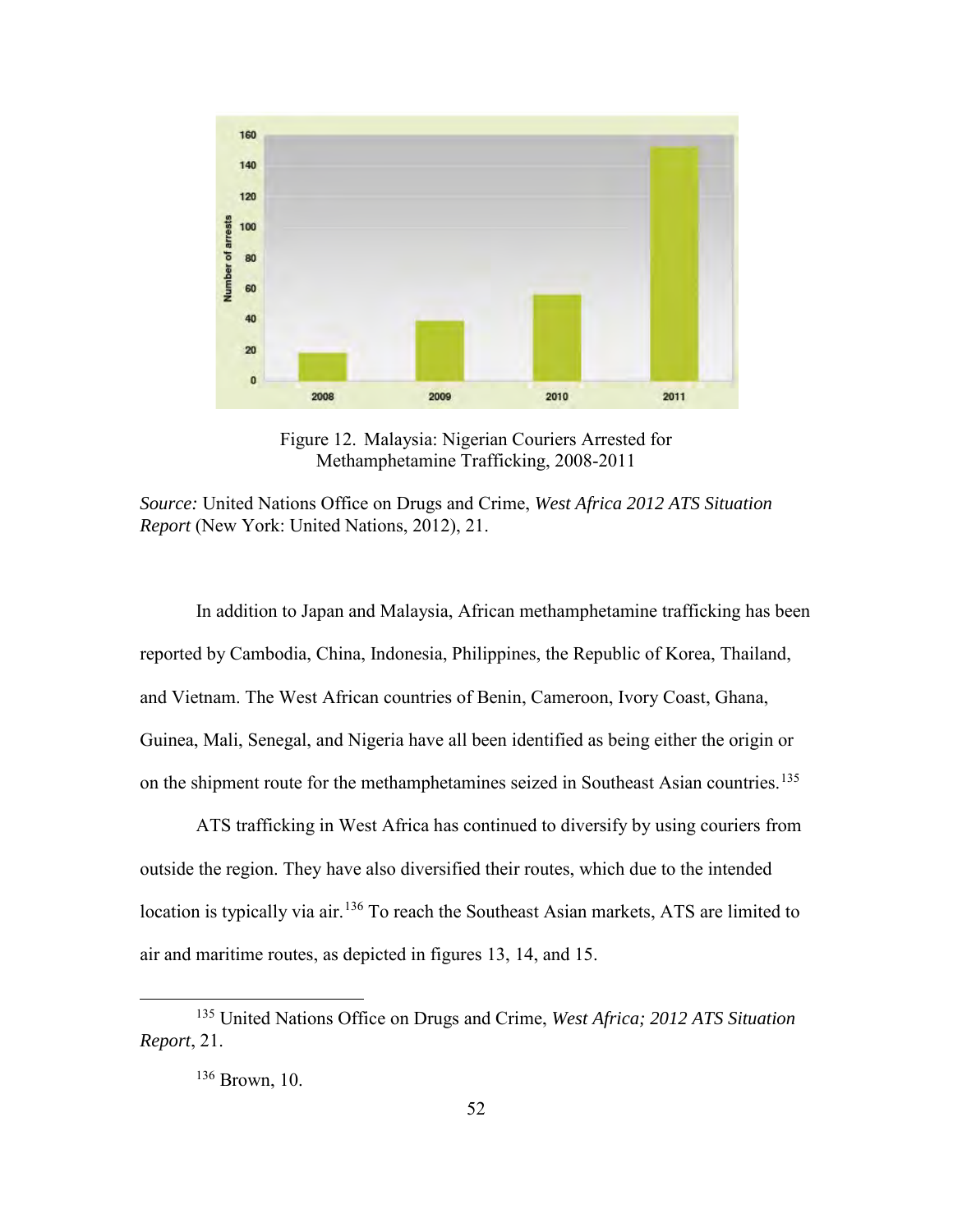

Figure 13. ATS Flows in and from Africa as Perceived by Recipient Countries, 2008-2012

*Source:* United Nations Office on Drugs and Crime, *Global Synthetic Drugs Assessment* (New York: United Nations, 2014), 15.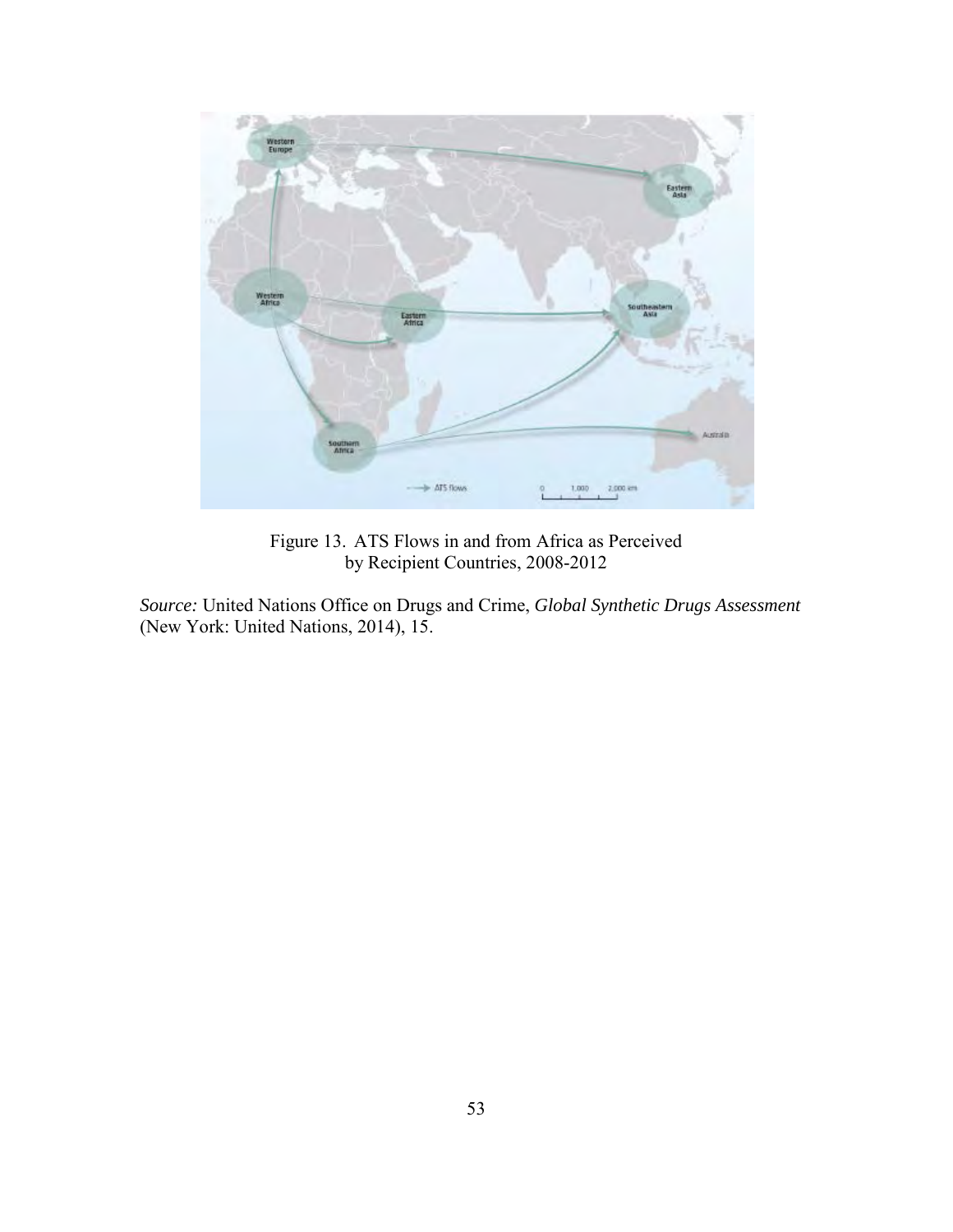

Figure 14. Benin and Nigeria Methamphetamine Trafficking Routes

*Source:* United Nations Office on Drugs and Crime, *West Africa 2012 ATS Situation Report* (New York: United Nations, 2012), 23.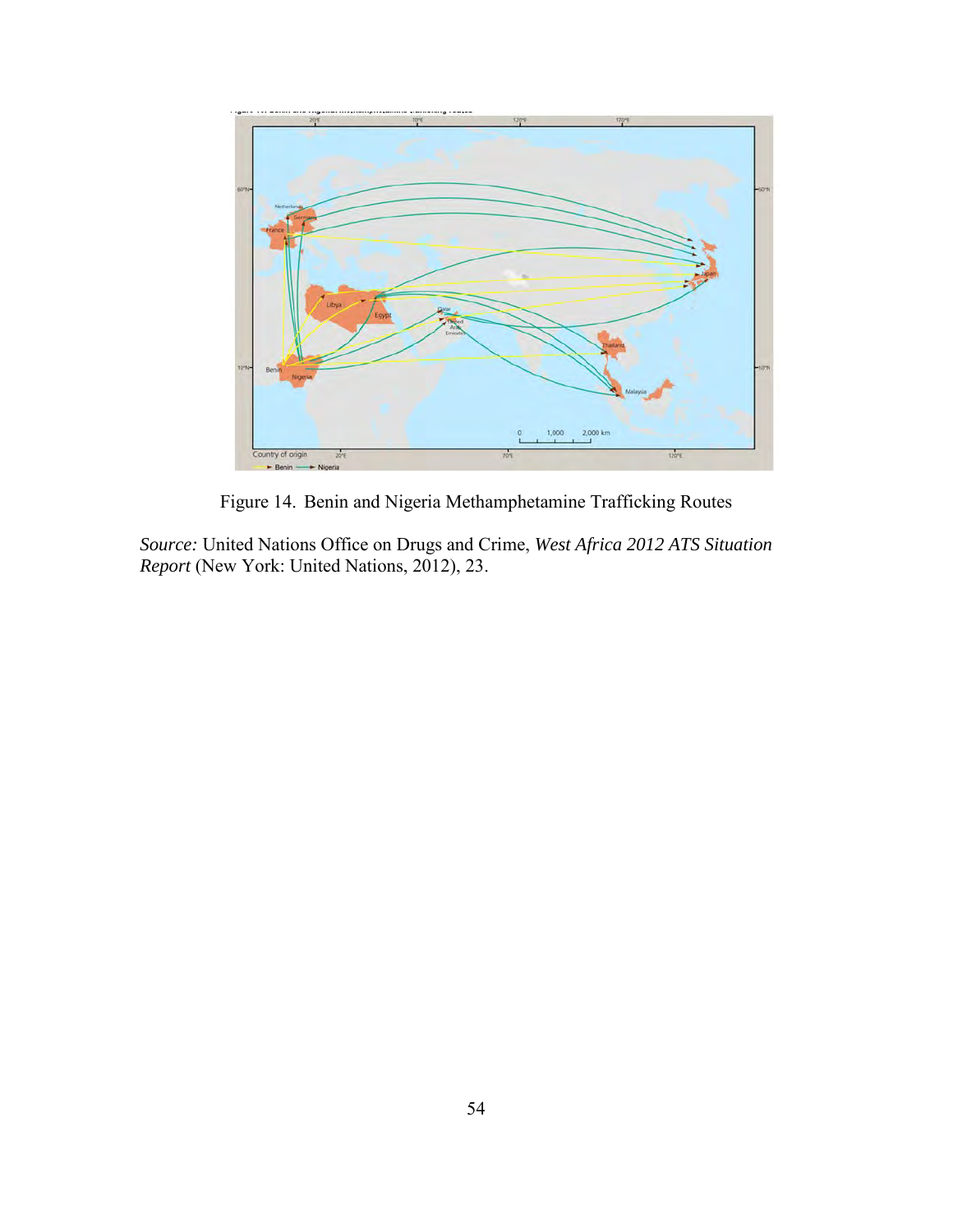

Figure 15. Other West African Countries: Methamphetamine Trafficking Routes *Source:* United Nations Office on Drugs and Crime, *West Africa 2012 ATS Situation Report* (New York: United Nations, 2012), 23.

ATS use within West Africa is also having an impact on the socio-economic conditions within West Africa. The production and distribution of ATS in West Africa has fueled the emergence of local ATS consumption.<sup>[137](#page-63-0)</sup> Nigeria is the only country where the United Nations Office of Drugs and Crime has established an annual prevalence rate. In Nigeria the ATS prevalence rate indicates 1.4 percent of the Nigerian population have used amphetamines. A prevalence rate places the usage of amphetamines in West Africa higher than anywhere else in the continent does, as well as higher than most countries in Europe. The rate is comparable to prevalence rates in Asia where the presence and use of

<span id="page-63-0"></span><sup>&</sup>lt;sup>137</sup> West Africa Commission on Drugs, "Not Just in Transit, Drugs the State and Society in West Africa," 12.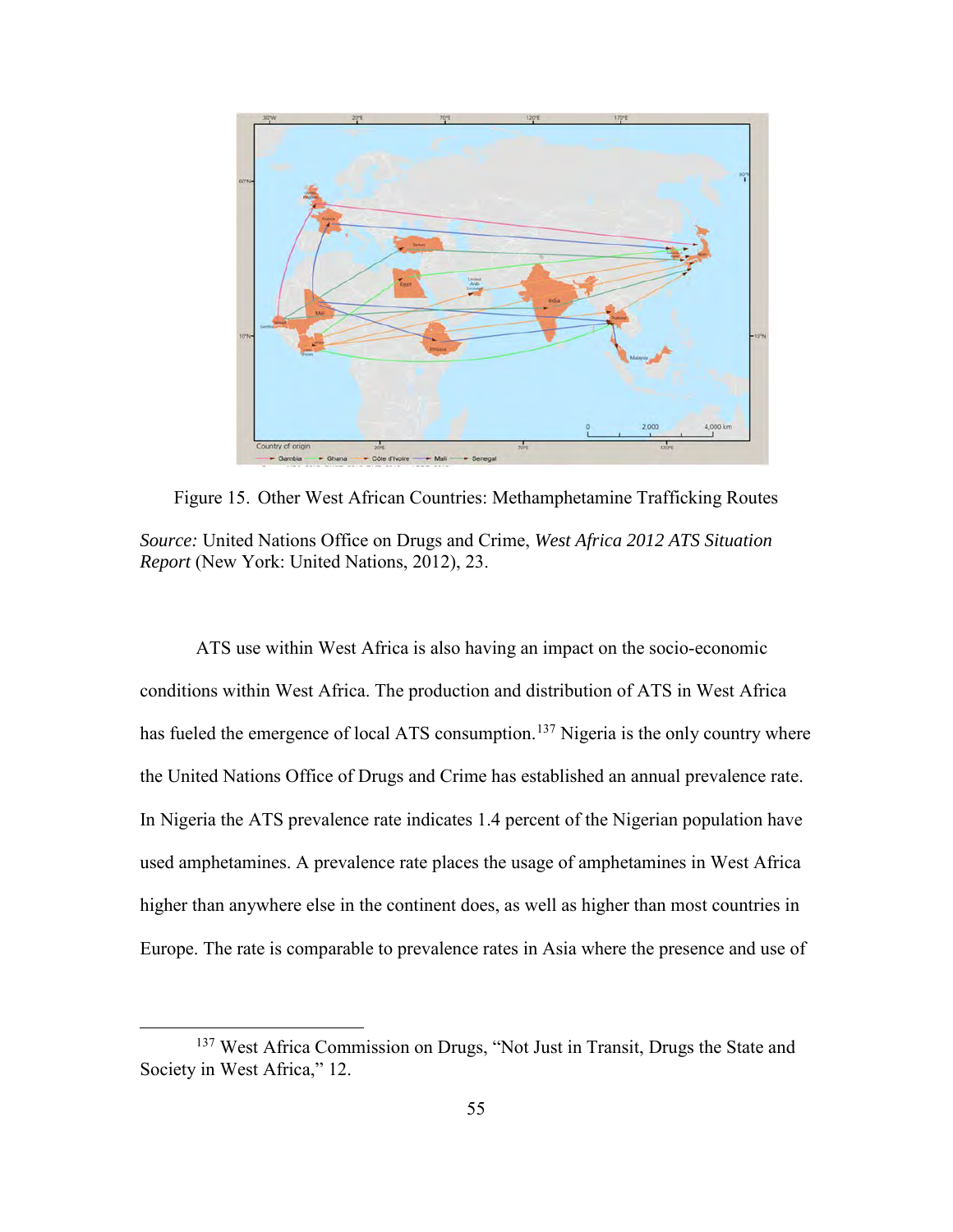the drug has a much longer history.<sup>[138](#page-64-0)</sup> Along with cocaine and heroin, the availability of ATS in the region has resulted in a greater dependence among the West African population. Because West African societies do not have effective prevention or reduction programs, the health care and security programs that the increase consumption creates further strains effective governance in the region.<sup>[139](#page-64-1)</sup>

# Section 3: The U.S. National Interest Regarding TOC

In order to determine how the drug trafficking that occurs in West Africa impacts the national security of the United States, a definition of exactly what national security interests are and how they differ from national interests is appropriate. For the purposes of this study, the definition of both national interests and national security interests refer to the definition dictated by Dr. Norman Bailey. Dr. Bailey is a professor at The Institute of World Politics and has previous experience serving on the White House National Security Council from 1981 to 1983.<sup>[140](#page-64-2)</sup> According to Dr. Bailey, national interests are determined by looking through the broad lens of diplomatic, political, economic, social, and cultural interests of the nation. National interests are addressed through both positive and negative influence by diplomatic means, propaganda, cultural programs, and

<span id="page-64-0"></span> <sup>138</sup> United Nations Office on Drugs and Crime, *West Africa 2012 ATS Situation Report* (New York: United Nations, 2012), 5.

<span id="page-64-1"></span><sup>139</sup> West Africa Commission on Drugs, "Not Just in Transit, Drugs the State and Society in West Africa," 13.

<span id="page-64-2"></span><sup>140</sup> Institute of World Politics, "Norman A. Bailey," accessed April 17, 2015, www.iwp.edu/faculty/detail/norman-bailey-2.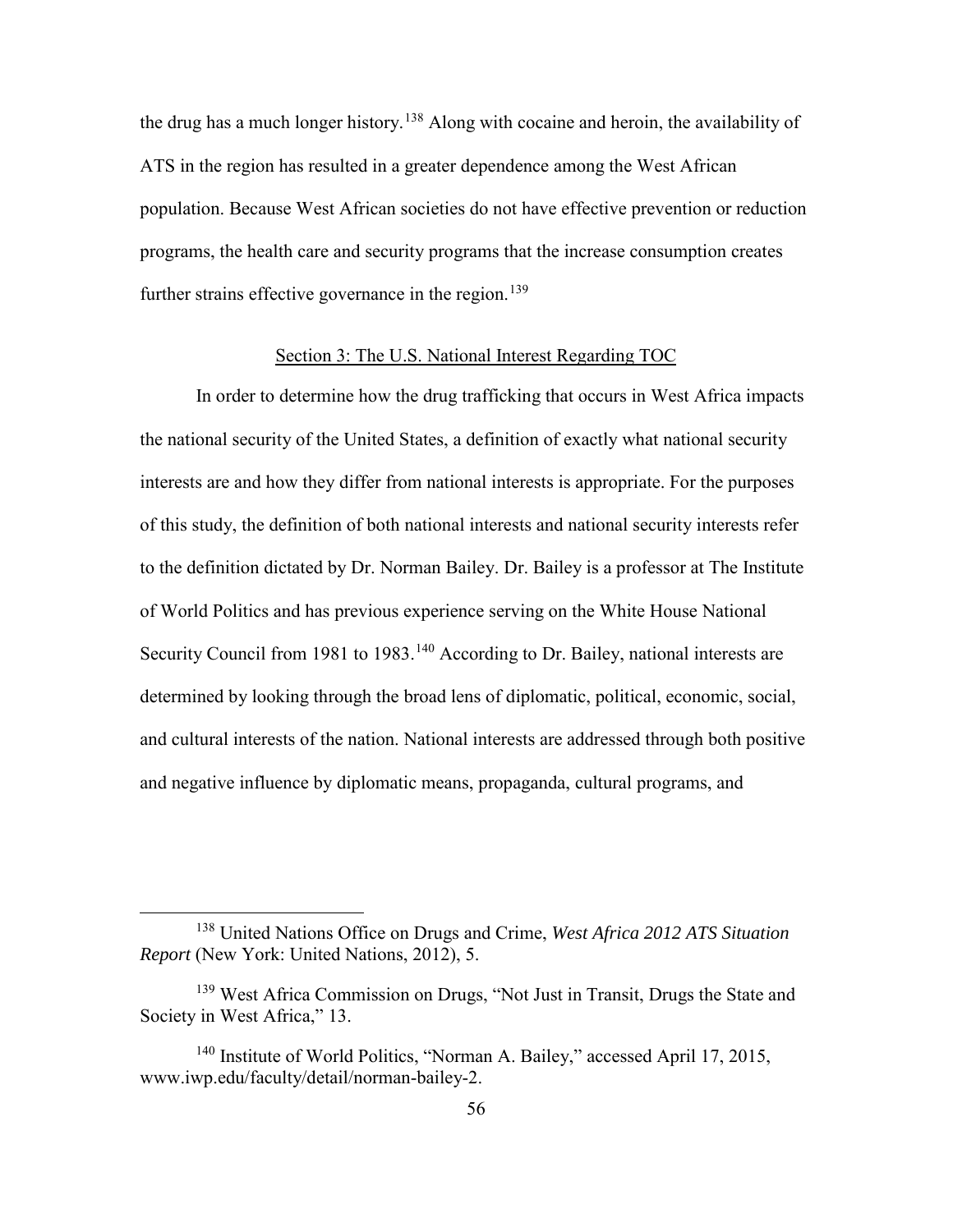economic measures.[141](#page-65-0) Dr. Bailey describes national security interests as subordinate to national interests:

National security is a subset of national interest, and comes into play when the vital interests of the country are at stake, up to and including its survival. Only in such cases is the use of subversion, sabotage, military display, and war justified. Deploying measures in the pursuit of national interests of a less serious nature, the result is a greater or lesser degree of (often-literal) overkill, with concurrent waste of resources of all kinds: human, financial, economic, and diplomatic.[142](#page-65-1)

In the *National Security Strategy 2015*, the Barack Obama Administration

identified that TOC challenges the national interests of the United States by increasing the security consequences of weak and failing states.<sup>[143](#page-65-2)</sup> This position has remained constant under his administration. In 2011, President Obama wrote in *Strategy to Combat Transnational Organized Crime,* "[Transnational criminal organizations] threaten U.S. interests by foregoing alliances with corrupt elements of national governments and using the power and influence of those elements to further their criminal activities. In some cases, national governments exploit these relationships to further their interests to the detriment of the United States."[144](#page-65-3) Within the *Strategy to Combat Transnational Organized Crime*, the U.S. Government detailed ten key areas where TOC is a growing threat to U.S. national interests. As it relates to drug trafficking through West Africa, at least four of these key areas are directly related. The four areas identified that directly

<span id="page-65-2"></span><span id="page-65-1"></span><span id="page-65-0"></span><sup>&</sup>lt;sup>141</sup> Norman Bailey, "National Interest versus National Security? The Case of Iraq," Institute for Global Economic Growth, accessed April 18, 2015, www.igeg.org/BaileyNationalInterestSecur.html.

 $142$  Ibid.

<sup>143</sup> U.S. President, *National Security Strategy 2015*, 2.

<span id="page-65-3"></span><sup>144</sup> U.S. President, *Strategy to Combat Transnational Organized Crime,* 2.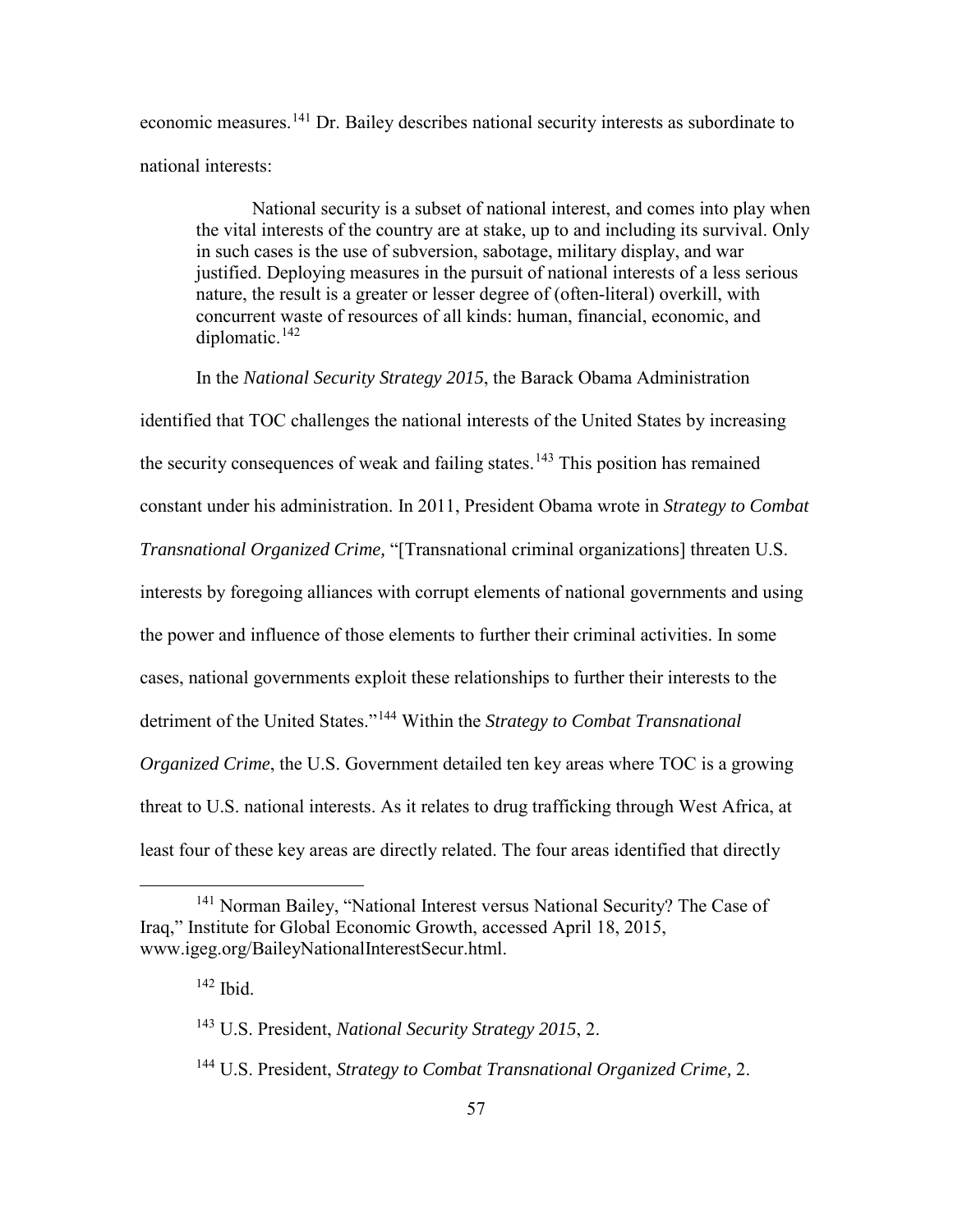impact U.S. national interests are the penetration of state institutions by TOCs, corruption and threats to governance, TOCs posing a threatening the U.S. economy, U.S. competitiveness, and strategic markets, the expansion of drug trafficking, and the critical role of facilitators. The strategy argues that semi-legitimate actors such as accountants, attorneys, notaries, bankers, and real estate brokers are the lynchpin that connects the illicit and licit worlds.[145](#page-66-0)

Threats that this strategy discuss are indirectly related to drug trafficking in West Africa include human smuggling, trafficking in persons, weapons trafficking, intellectual property theft, and cybercrime. Although each of these elements is interrelated to the study of drug trafficking in West Africa and its impact on the national security interests of the United States, it is outside of the scope of this research paper.<sup>[146](#page-66-1)</sup>

The policy objectives set out by the United States that address combating TCOs includes first protecting American citizens and our partners from harm, violence, and exploitation of transnational criminal networks. Second, help partner countries strengthen governance and transparency, break the corruptive power of transnational criminal networks, and sever state-crime alliances. Third, break the economic power of transnational criminal networks and protect strategic markets and the U.S. financial system from TOC penetration and abuse. Fourth, defeat transnational criminal networks that pose the greatest threat to national security, by targeting their infrastructures, depriving them of their enabling means, and preventing the criminal facilitation of

<span id="page-66-1"></span><span id="page-66-0"></span> <sup>145</sup> U.S. President, *Strategy to Combat Transnational Organized Crime,* 2. 146 Ibid.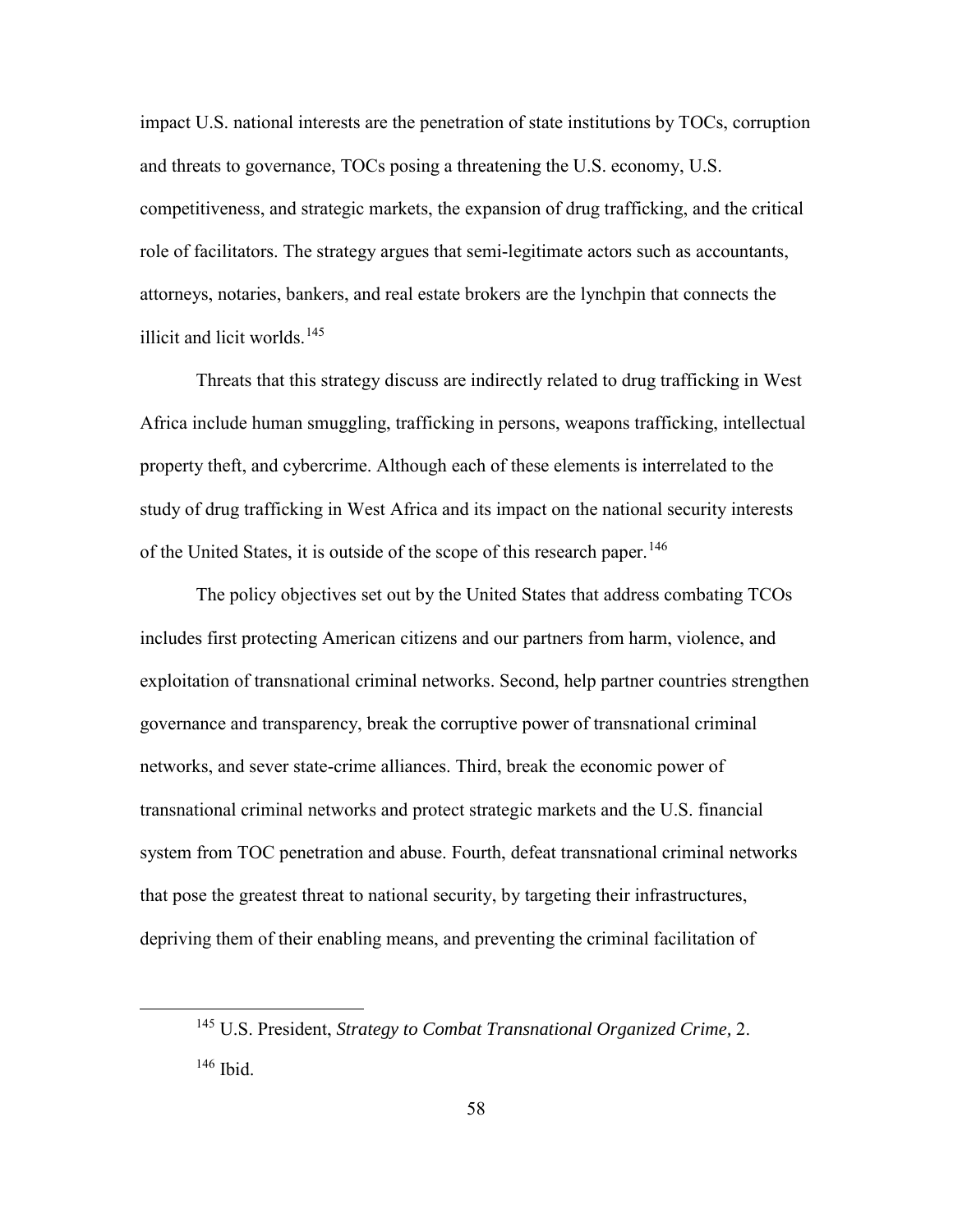terrorist activities. Lastly, the U.S. Government aims to build international consensus, multilateral cooperation, and public-private partnerships to defeat TOC.<sup>147</sup>

The U.S. Congress has also addressed the growing drug trafficking problem in West Africa. In December of 2013, the U.S. Senate Caucus on International Narcotics Control produced the *Eight Steps to Counter the Drug Trade in West Africa*. Within this document, the Caucus argues that there are four key reasons why combating the narcotics trade in West Africa is in the national security interest of the United States.<sup>[148](#page-67-1)</sup> The first reason that the caucus detailed is that Latin American and Mexican drug cartels are exploiting West Africa and that "it is not in our interest to see [the FARC] enriched through illicit activities in West Africa."[149](#page-67-2) The second threat identified is the financial link between West African drug trafficking and terrorist organizations hostile to the United States. The third reason is that that methamphetamine and related precursor chemical trafficking is largely unregulated, some of these substances "may" be trafficked to the United States.<sup>[150](#page-67-3)</sup> The last reason given is that West African criminal organizations are trafficking heroin, of which, "a relatively marginal, but regular source of heroin is trafficked into the United States."[151](#page-67-4) In order to combat these threats to the U.S. national interest, Senators Feinstein and Grassley introduced the Transnational Drug Trafficking

 $149$  Ibid.

150 Ibid.

<span id="page-67-4"></span> $151$  Ibid., 12.

 <sup>147</sup> U.S. President, *Strategy to Combat Transnational Organized Crime,* 2.

<span id="page-67-3"></span><span id="page-67-2"></span><span id="page-67-1"></span><span id="page-67-0"></span><sup>148</sup> U.S. Senate Caucus on International Narcotics Control, *Eight Steps to Counter the Drug Trade in West Africa*, 11.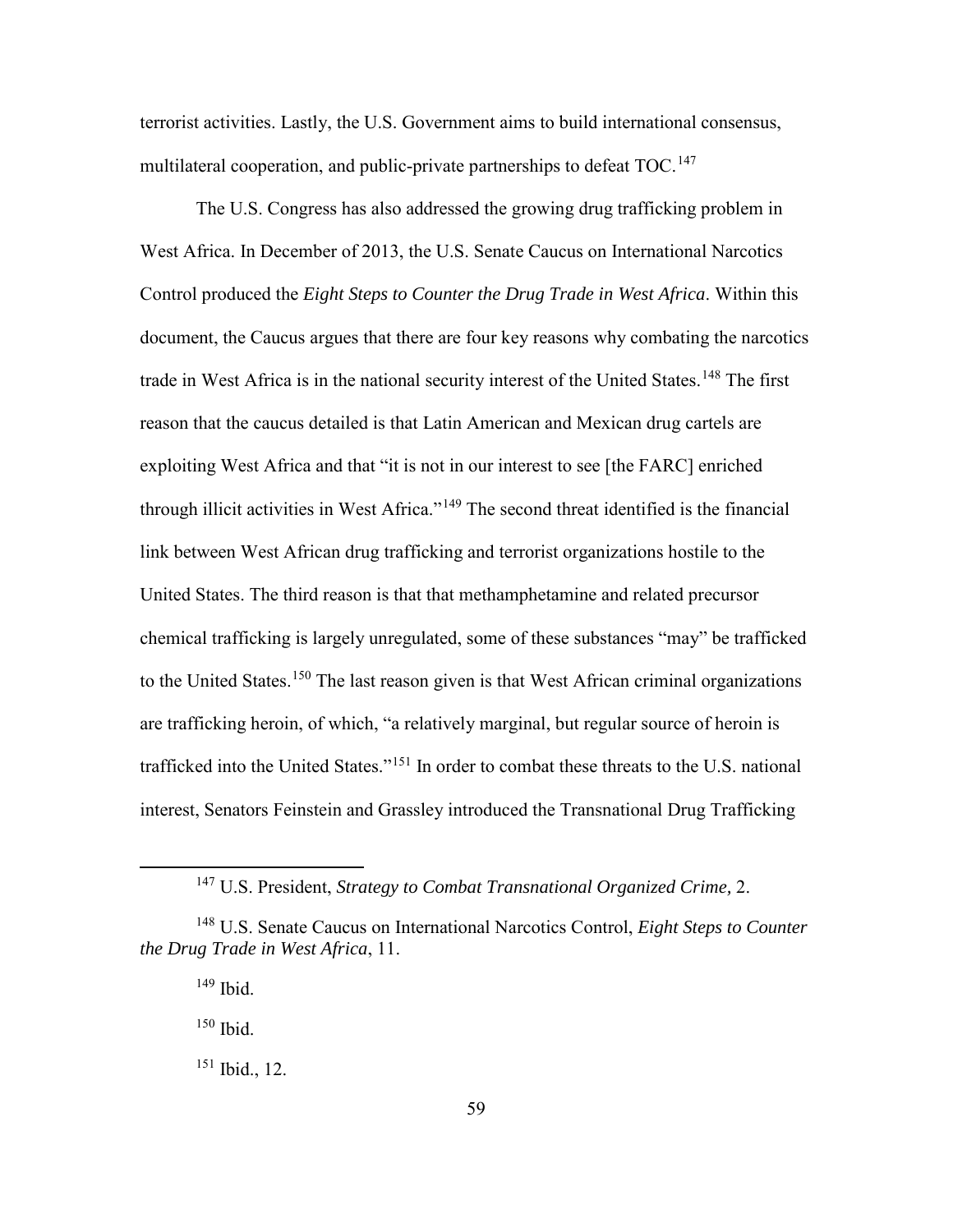Act of 2013 that passed the Senate during the 112th Congress. This bill permits the U.S. Drug and Law Enforcement Agency more latitude in prosecuting drug traffickers that the agency has reasonable cause to believe illegal drugs will be trafficked into the United States or within twelve miles of the coast of the United States. Although the U.S. Senate passed this bill, the U.S. House of Representatives never passed it.<sup>[152](#page-68-0)</sup>

During a 2009 Congressional hearing addressing the impact of TOC in West Africa, the Assistant Administrator and Chief of Operations of the Drug Enforcement Administration, Thomas Harrigan, spoke directly to the threat posed by the drug trafficking that occurs in West Africa. Mr. Harrigan testified, "the cocaine, heroin, methamphetamine . . . and narcoterrorism threats in Africa have an impact on the U.S., particularly since some of the DTOs that smuggle illicit drugs in the U.S. are the same as those using Africa as a base of operations for smuggling drugs into Europe and the Middle East."[153](#page-68-1) As a prelude to the Senate Caucus production of *Eight Steps*, Senator Feinstein gave her top three reasons that why fighting drug trafficking in West Africa was in the national security interests of the United States of America which coincide with the first three issues she identified in *Eight Steps to Counter the Drug Trade in West Africa.*[154](#page-68-2)

154 Ibid.

<span id="page-68-0"></span> <sup>152</sup> U.S. Congress, Senate, Transnational Drug Trafficking Act of 2013, S. Res. 706, 113th Cong., accessed April 18, 2015, www.congress.gov/bill/113thcongress/senate-bill/706.

<span id="page-68-2"></span><span id="page-68-1"></span><sup>153</sup> U.S. Congress, Senate, *Drug Threats in West Africa: Hearing before the Senate Caucus on International Narcotics Control,* 112 Cong., 1st sess., May 16, 2012.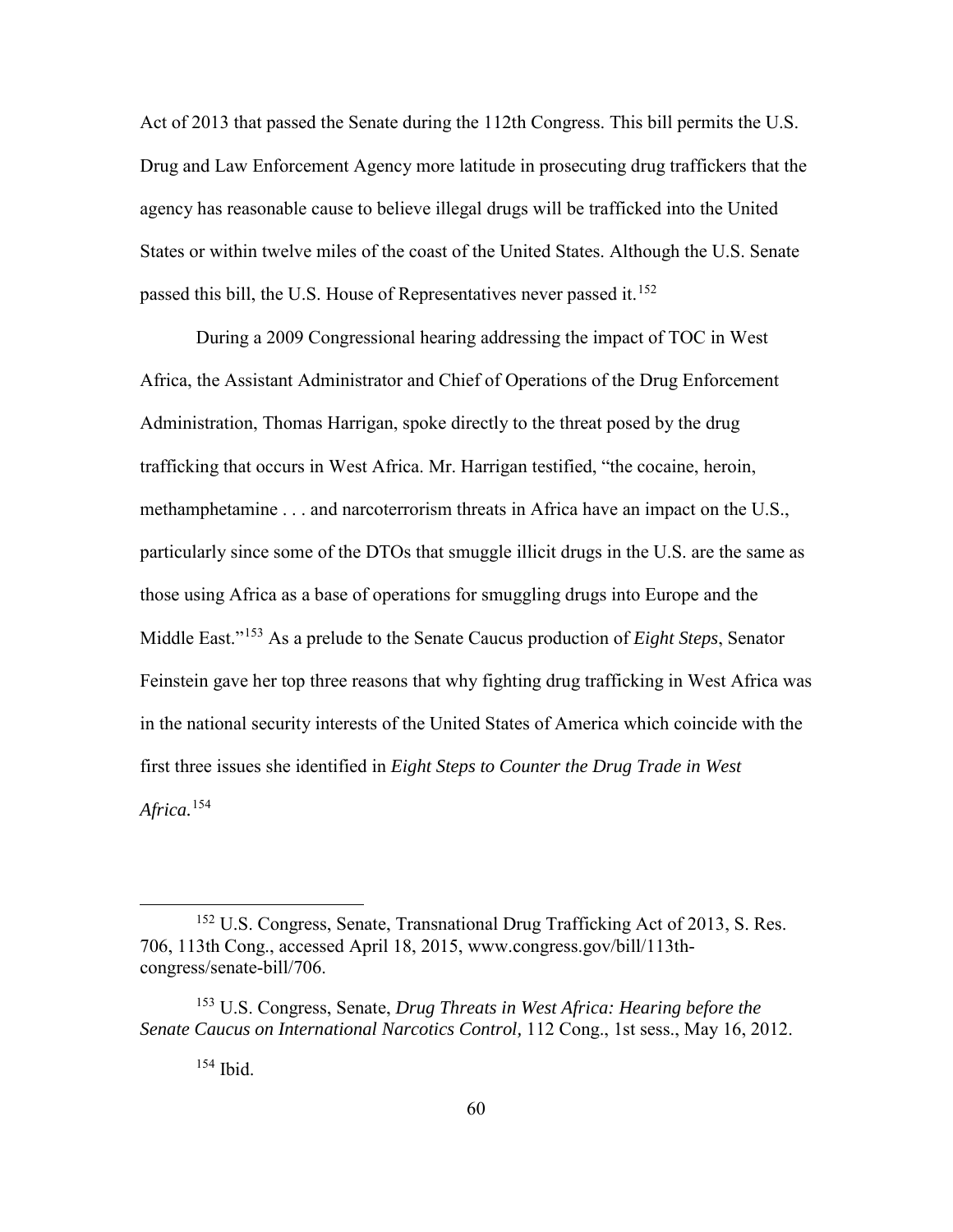#### Section 4: Summary of Analysis

This chapter presented the analysis of why West Africa is a targeted by transnational criminal and DTOs. This geographic location of West Africa, combined with the high levels of governmental corruption and poor resource management all contribute to the failed or failing state environment that both internal and external criminal organizations desire in order to operate with a level of autonomy that is required to bring narcotics to market.

Additionally, this chapter focused on the three most prominent drugs being trafficked through West Africa: cocaine, heroin, and the growing amphetamine-type stimulant market. Each of these drugs involves different and interconnected criminal elements and organizations. This chapter addressed the origins of the drugs, the routes, and methods that the drug is trafficked as well as links between criminal and terrorist organizations.

Lastly, this chapter discussed the U.S. national policies toward TOC as well as efforts of the Drug Enforcement Administration in quelling the tide of drugs being trafficked through West Africa. The findings within this chapter will be the basis for the conclusions and recommendations made in chapter 5.

61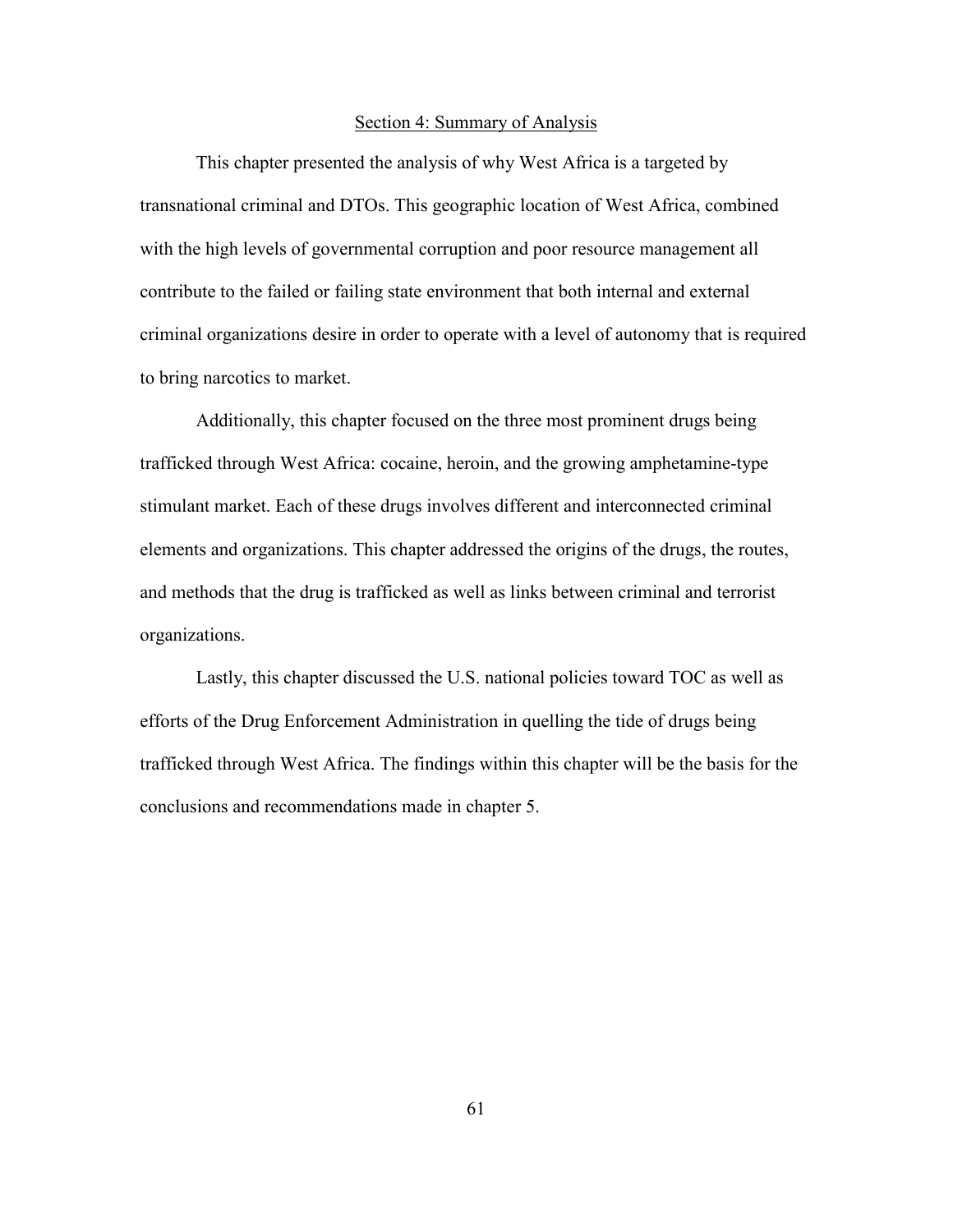## CHAPTER 5

## CONCLUSION AND RECOMMENDATIONS

## Conclusion

The primary research question of this study was to determine how transnational drug trafficking in West Africa affects the national security interests of the United States of America. Throughout this study, the data and reports available indicate that drug trafficking in West Africa, in and of itself, is not a direct threat to the national security interests of the United States of America. However, it does infringe on several of the U.S. broadly defined national interests.

The phrase national security interest is vague and provides policy makers the latitude to structure policies that often have a limitless scope and applicability due to the undefined nature of the phrase. As stated in chapter 4, this study recognizes national security interests as those vital interests of the United States that, if left unattended, will have an immediate consequence for core national interests. Moreover, national security interests may include those national interests that, if neglected, would result in immediate massive destruction of one or more major aspects of the core national interests.<sup>[155](#page-70-0)</sup> The ambiguous term national security in this study addresses both the U.S. vital and survival national interests. In both the survival and vital levels of national interests, the drug trafficking that occurs within West Africa does not present the immediate threat that would be required to be a national security threat.

<span id="page-70-0"></span><sup>&</sup>lt;sup>155</sup> H. Richard Yarger, "The Strategic Appraisal: The Key to Effective Strategy," in *U.S. Army War College Guide to National Security Issues*, vol. 1, ed. J. Boone Bartholomees, Jr. (Carlisle Barracks, PA: U.S. Army War College Press, 2012), 58.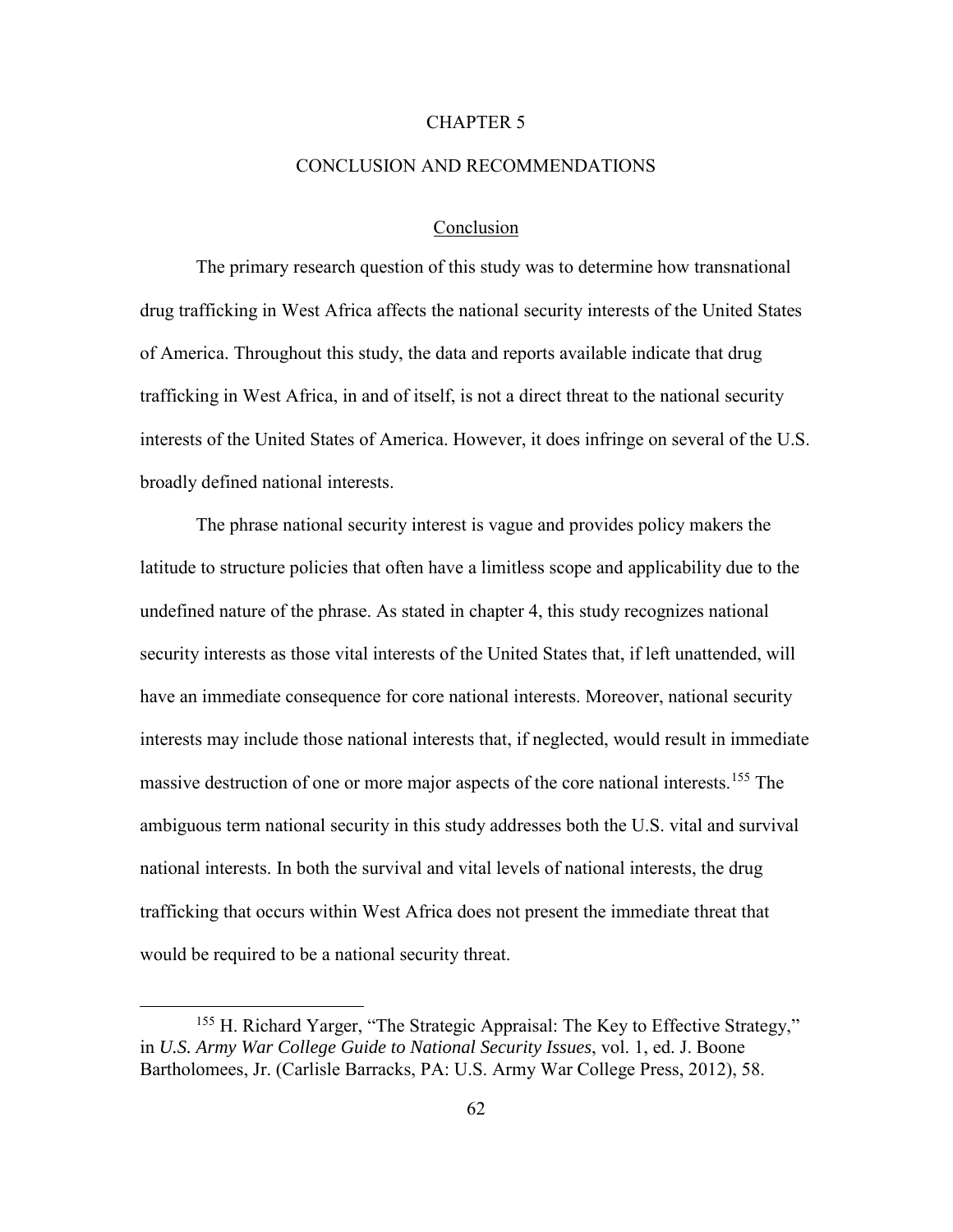Drug trafficking does impact the broader categories of U.S. national interests. In President Obama's *National Security Strategy 2015*, he outlines four enduring national interests. Those include:

The security of the United States, its citizens, and U.S. allies and partners; a strong, innovative, and growing U.S. economy in an open international economic system that promotes opportunity and prosperity; respect for universal values at home and around the world; and a rules-based international order advanced by U.S. leadership that promotes peace, security, and opportunity through stronger cooperation to meet global challenges.<sup>[156](#page-71-0)</sup>

Within the *National Security Strategy 2015*, the president also identifies eight threats to the aforementioned U.S. national interests. Of those eight, two directly relate to the context of this study. Those two instances are "threats or attacks against U.S. citizens abroad and our allies" and more specifically, "significant security consequences associated with weak or failing states (including mass atrocities, regional spillover, and transnational organized crime.)"[157](#page-71-1) 

As detailed in this paper, drug trafficking within West Africa affects the broader U.S. national interests by destabilizing the West African region. Corruption in West African governmental agencies permits manipulation by TCOs seeking to capitalize on the permissive environment to form a global hub to distribute narcotics across the world. Additionally, this study has linked Boko Haram, AQIM, Hezbollah, and the FARC as beneficiaries of drug trafficking within the region. All four of these organizations have ideals and motives that are counter to those of the United States. The United States should be aware that these organizations and their presence in West Africa, as well as

<span id="page-71-0"></span> <sup>156</sup> U.S. President, *National Security Strategy 2015*, 2.

<span id="page-71-1"></span><sup>157</sup> Ibid.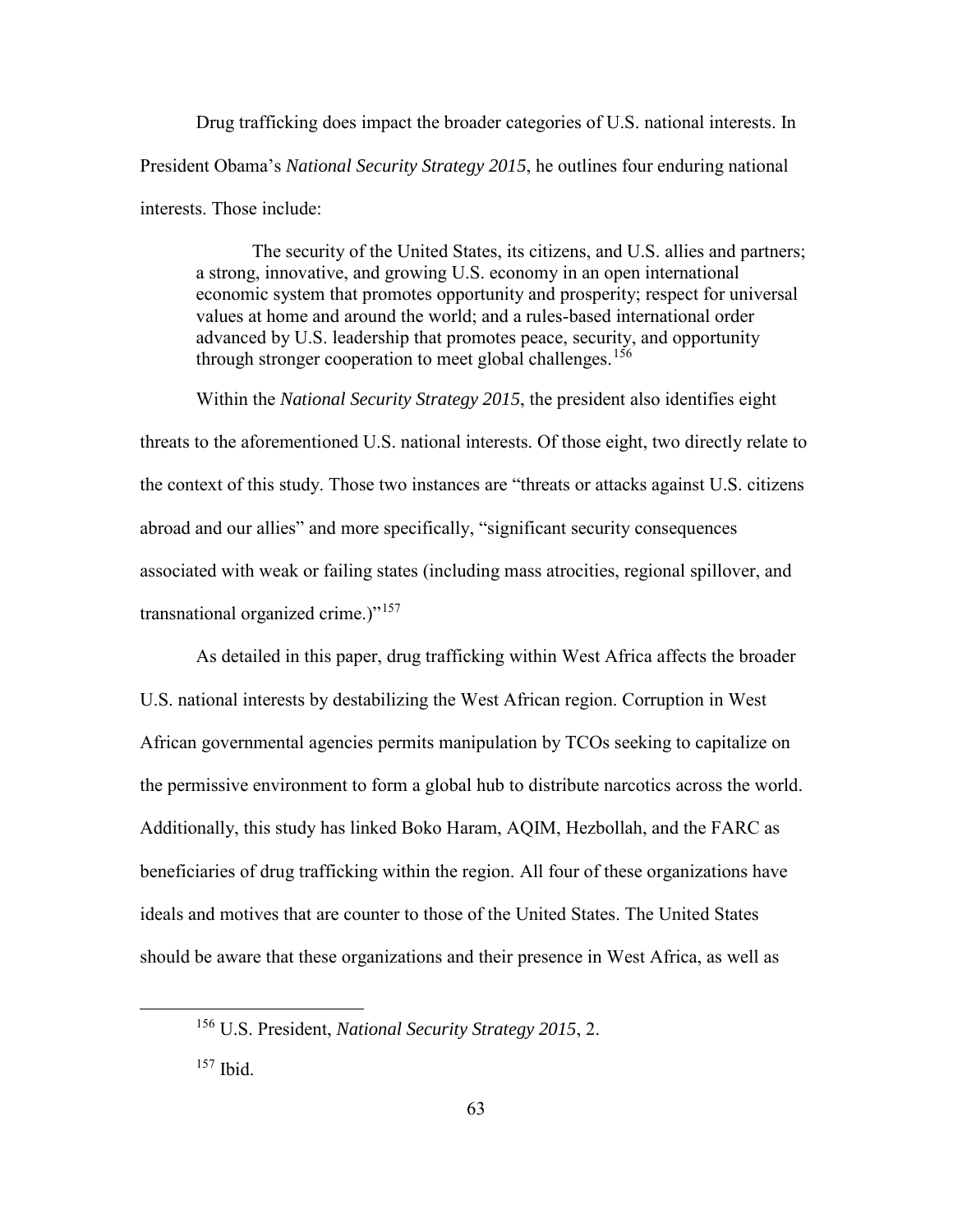their links with DTOs in Afghanistan, Pakistan, East Africa, Southeastern Europe, and Southeast Asia, all stand to benefit from a weakly governed West African region. Although none of these organizations specific to West Africa pose an immediate threat to the national security interests of the United States, these organizations are likely to remain hostile and an adversarial challenge to the United States for decades to come.

# Recommendations

The leadership and policy makers of the United States cannot overlook West Africa as a region that affects the national interests of the country. U.S. policy towards West Africa should focus on maintaining a physical presence in the region, enhancing the counter narcotics efforts within West African states while building partner capacity within organizations such as ECOWAS and the African Union (AU), and lastly, cooperate with European law enforcement agencies in order to target and dismantle TCOs.

The physical presence of U.S. diplomatic and law enforcement agencies, specifically the Drug and Law Enforcement Agency, will aid in the identification of TCO networks, their funding, and their linkages to the worldwide drug trade. By being active within the region, U.S. agencies can map the criminal networks that operate within the region in order to target those groups deny them the permissive environment required to operate. [158](#page-72-0) Additionally, U.S. Africa Command (AFRICOM) should also remain present in the region in order to address the security challenges that exist within the region. In his statement before the House Armed Services Committee, General David Rodriguez

<span id="page-72-0"></span> <sup>158</sup> U.S. Senate Caucus on International Narcotics Control, *Eight Steps to Counter the Drug Trade in West Africa*, 4.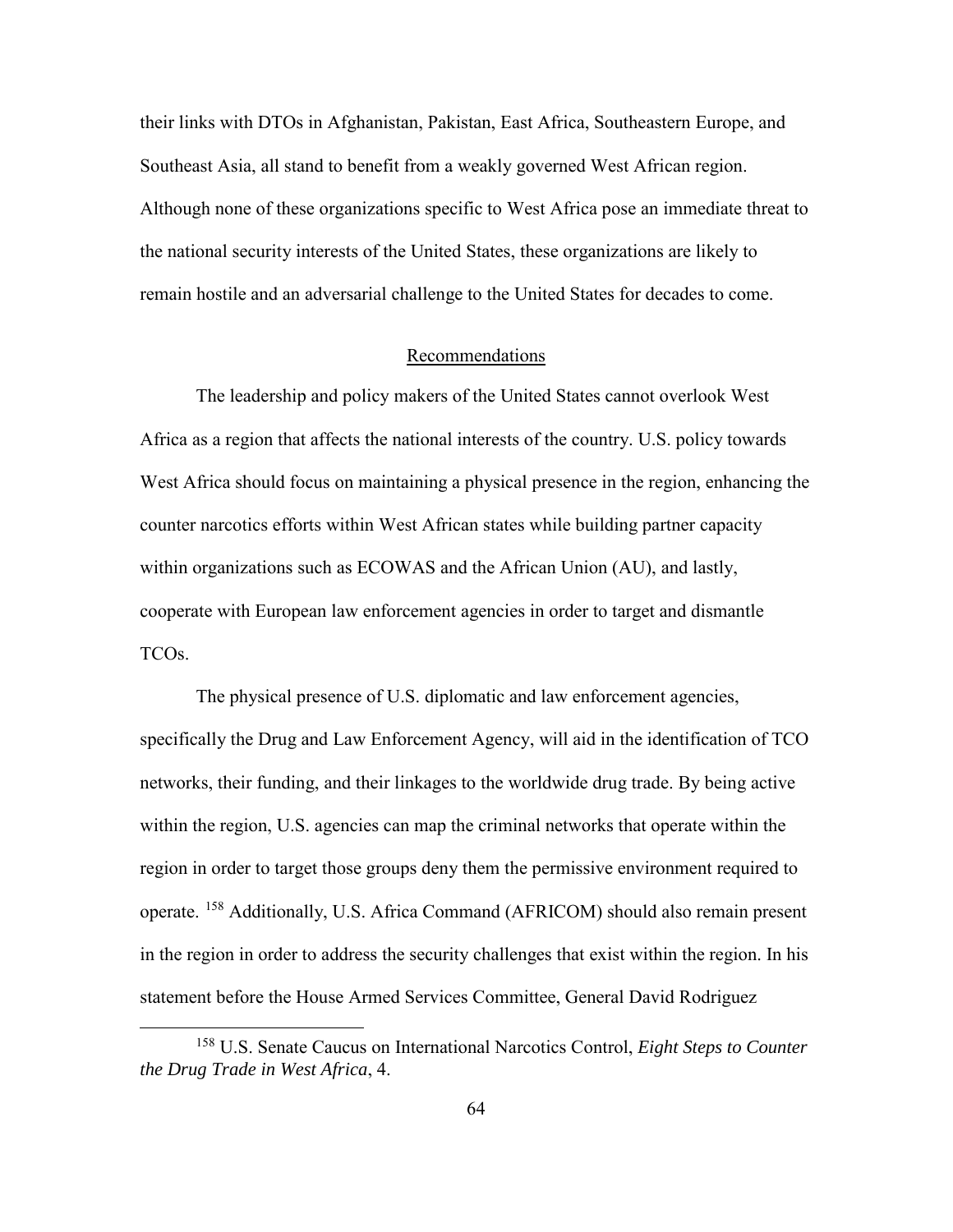articulated that the mission of AFRICOM is to, "with interagency and international partners, builds defense capabilities, responds to crisis, and deters and defeats transnational threats in order to advance U.S. national interests and promote regional security, stability, and prosperity."<sup>[159](#page-73-0)</sup> As directed in the mission statement, AFRICOM should remain committed to the West African region by engaging in bilateral relationships with West African defense agencies, managed by the U.S. Department of State. These engagements promote cooperation with host nation governments, as well as build the capacity of West African defense organizations to combat  $TCOs$ <sup>[160](#page-73-1)</sup> Lastly, AFRICOM, in concert with the interagency entities present in the region, should remain engaged in order to prevent terrorist organizations that operate within the region to target and harm any U.S. personnel or property.

As indicated in this study, the countries represented in West Africa have weak and failing law enforcement structures. In order to address its broad national interests, the United States should remain focused on building West African law enforcement capacity by collaborating with ECOWAS and the AU. In so doing, the United States enables West African states to target and combat transnational drug trafficking before it affects to the U.S. homeland or to our European or Asian allies.

In order to ensure that the United States remains engaged in the region with a whole of government approach, the U.S. Congress should fully fund the West Africa Cooperative Security Initiative (WACSI). Currently, the WACSI has five guiding

<span id="page-73-1"></span><span id="page-73-0"></span> <sup>159</sup> U.S. Congress, House, *Statement of General David M. Rodriguez, USA, Commander United States Africa Command before the House Armed Services Committee Posture Hearing,* 113th Cong., 2nd sess., March 5, 2012.

<sup>160</sup> Ibid., 7.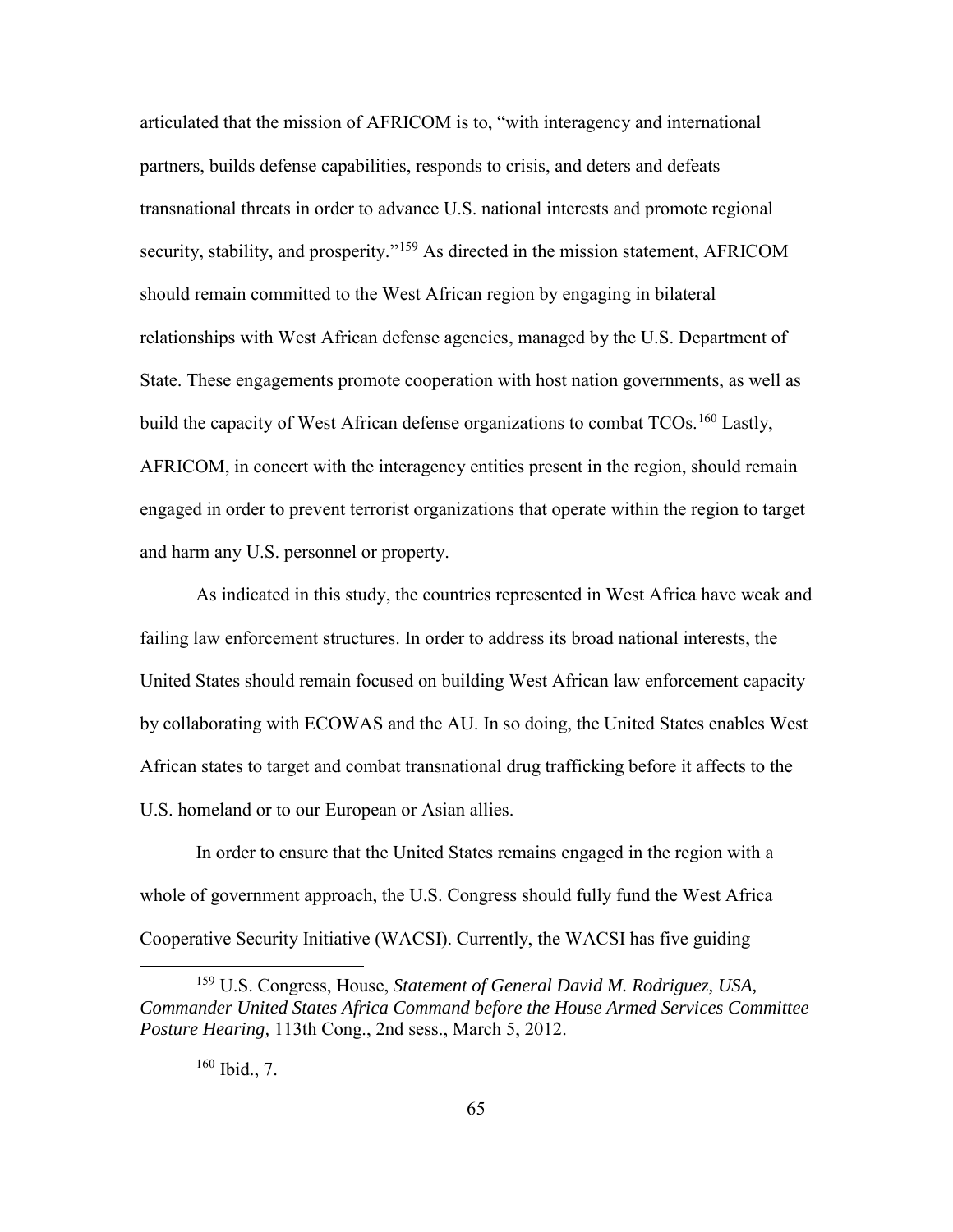principles that inform how the United States works with intergovernmental organizations, such as ECOWAS and the AU, to target DTOs within West Africa.

The first objective of WACSI is to build accountable, governmental institutions that rid existing governments of the deep-seated corruption that exists. By providing technical aid, the United States can enhance the integrity controls required to build a law enforcement capacity that enables law enforcement institutions to fight crime without succumbing to crime of itself.<sup>[161](#page-74-0)</sup> Additionally, the United State should continue to work with local governments to build and gain the will power to prosecute corrupt officials embedded in ministerial governance.

The second objective of WACSI is to work with ECOWAS to establish common laws among member states that facilitate the prosecution of TCOs and DTOs.<sup>[162](#page-74-1)</sup> Third, the United States must collaborate with credible governments and continue to build law enforcement capacity. This is especially true in post-conflict countries like Liberia and Sierra Leone that are susceptible to corruption as governmental institutions reemerge after conflict.<sup>[163](#page-74-2)</sup>

The fourth objective of WACSI is to ensure that the justice systems within the region demonstrate they are transparent systems to the citizens that laws are enforced and prosecuted fairly. As these justice systems mature, the United States should remain

<span id="page-74-1"></span><span id="page-74-0"></span> <sup>161</sup> U.S. Congress, Senate, *Testimony of William R. Brownfield, Assistant Secretary, Bureau of International Narcotics and Law Enforcement Affairs, Statement before the Senate Caucus on International Narcotics Control,* 113th Cong., 2nd sess., May 16, 2012.

 $162$  Ibid.

<span id="page-74-2"></span><sup>163</sup> Ibid.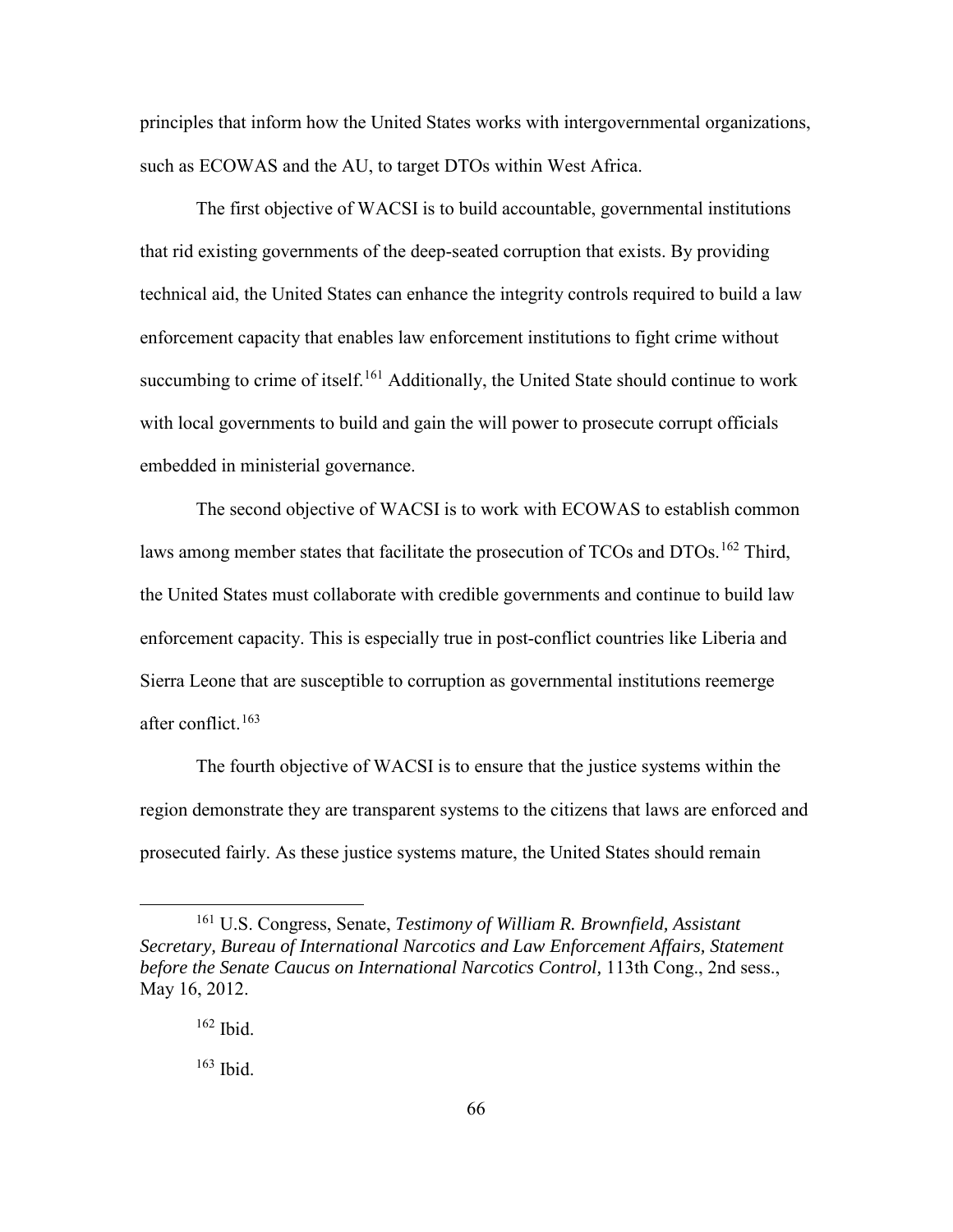engaged to ensure the capacity exists to target not only low-end drug producers and distributors, but also to provide the means to target and prosecute TCOs and DTOs.<sup>[164](#page-75-0)</sup> The last objective of WACSI is to develop the socioeconomic conditions of West African countries in order to deny TCOs and DTOs an unstable environment in which they flourish.<sup>[165](#page-75-1)</sup>

Through these five objectives, the United States, by means of the WACSI, collaborates with the ECOWAS and AU in a manner the builds host nation law enforcement capacity. Additionally, the United States provides the expertise required to target criminal organizations that quickly overwhelm underdeveloped law enforcement organizations. The U.S. Congress should continue to fund the WACSI in order to meet the policy goals of establishing security, good governance, and democracy.

Lastly, the United States should continue to collaborate with its European allies in order to target and dismantle TCOs and DTOs. Since 2001, the European Union (EU) has been promoting law enforcement and intelligence cooperation with the United States to counter the threat of terrorism.<sup>[166](#page-75-2)</sup> The relationship built to combat terrorism can include combating other TCOs as well as DTOs. By leveraging shared intelligence as well as law enforcement assessments, training, and capacity building, the United States and EU will enable West African governments and interregional governmental agencies the network

<span id="page-75-0"></span> <sup>164</sup> U.S. Congress, Senate, *Testimony of William R. Brownfield, Assistant Secretary*.

<sup>165</sup> Ibid.

<span id="page-75-2"></span><span id="page-75-1"></span><sup>&</sup>lt;sup>166</sup> Kristen Archick, Congressional Research Service Report for Congress RS22030, *U.S.-EU Cooperation Against Terrorism* (Washington, DC: Library of Congress, December 1, 2014), 6.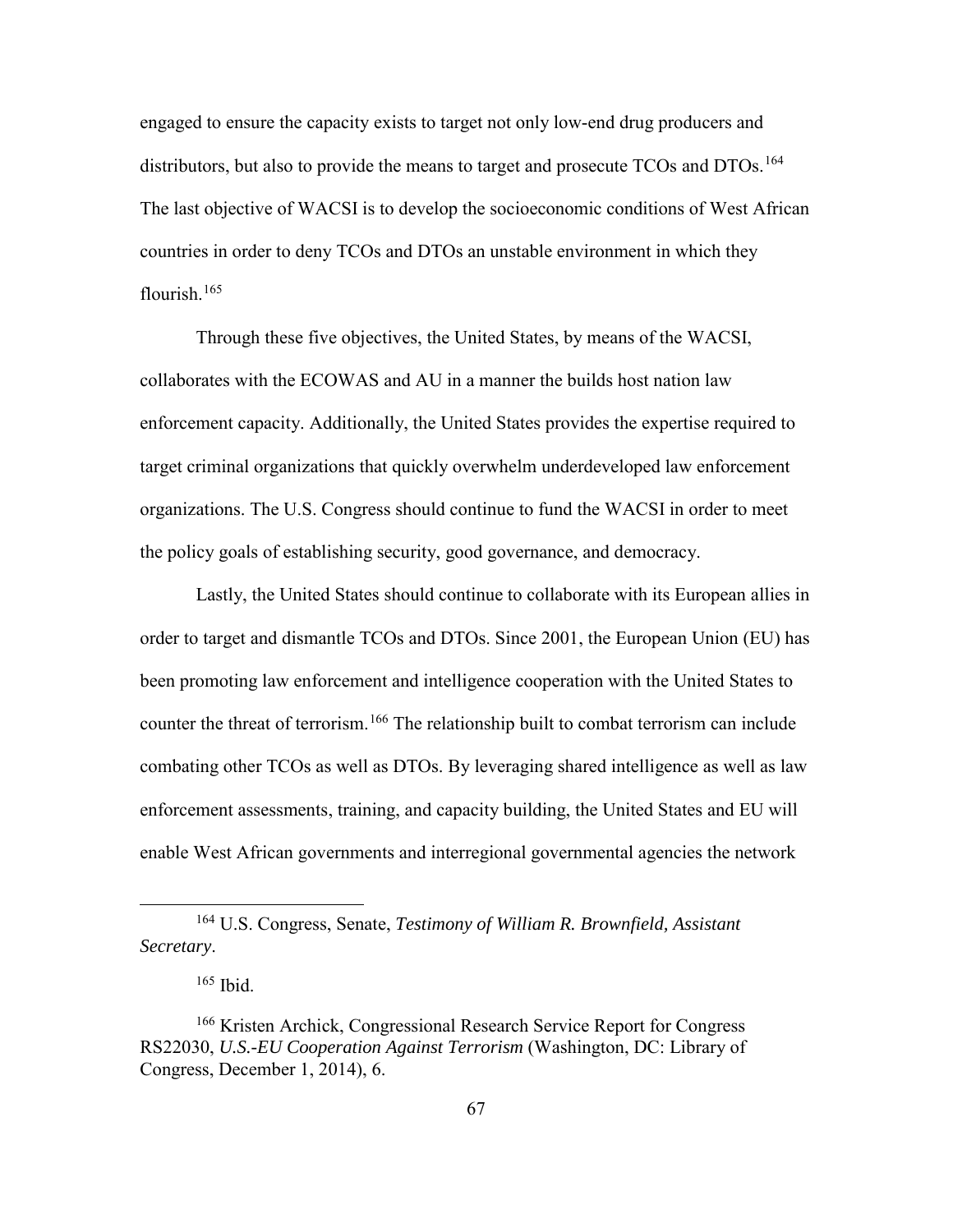analysis required as well as the law enforcement capacity required to dismantle TCOs and DTOs.

The United States has recognized that West Africa is the nexus of drug trafficking and distribution. While the crime that occurs in West Africa does not affect the national security interests of the United States, it does affect the national interests of the United States. In order to address the drug trafficking in West Africa and its corresponding impact its national interests, the U.S. Government should continue to maintain a physical presence in the region with both Department of State and Department of Defense entities. Additionally, the United States should fully fund the WACSI in order to unify the whole of government approach in building West African law enforcement capacity. Lastly, the United States should remain committed to its European allies in ensuring that intelligence sharing and law enforcement development is available to credible West African governments. By taking the aforementioned measures, the United States will enable the region of West Africa to rid itself of the harmful impact of TCOs and DTOs, all while building governmental institutions with checks against corruption and that represent and advocate for their populations. These steps address the broad national security interests of the United States by permitting West African nations the opportunity to achieve security, democracy, and good governance as well as combating TCOs.

68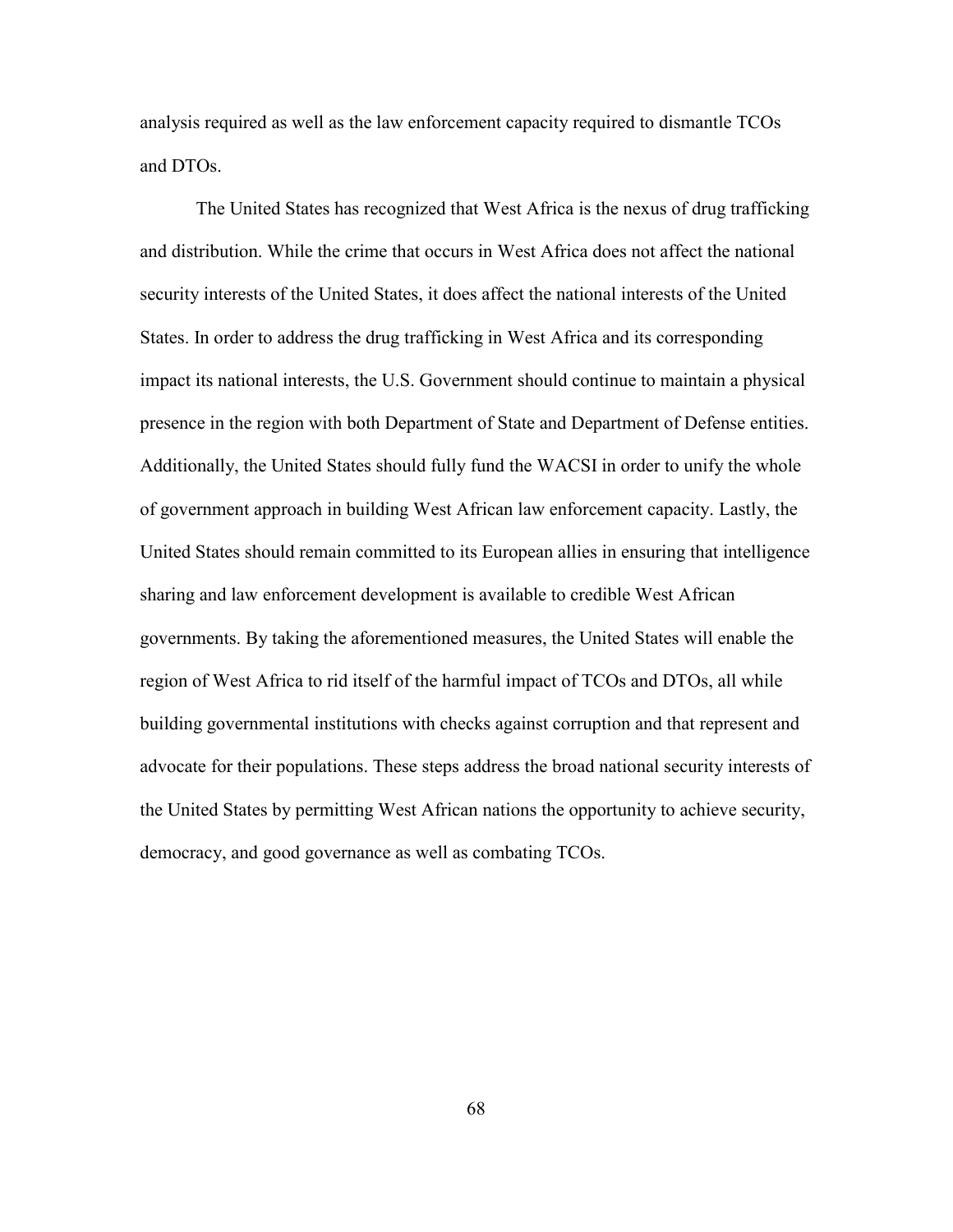### BIBLIOGRAPHY

### Books

Yarger, H. Richard. "The Strategic Appraisal: The Key to Effective Strategy." In *U.S. Army War College Guide to National Security Issues.* Vol. 1, edited by J. Boone Bartholomees, Jr., 53-66. Carlisle Barracks, PA: U.S. Army War College Press, 2012.

# Government Documents

- United Kingdom. *Traffickers and Terrorists: Drugs and Violent Jihad in Mali and the Wider Sahel*. London: Foreign and Commonwealth Office. 2013.
- United Nations Office on Drugs and Crime. *Cocaine Trafficking in West Africa: The Threat to Stability and Development (with special reference to Guinea-Bissau*. New York: United Nations, 2015.
	- \_\_\_\_\_\_. *Cocaine Trafficking in Western Africa Situation Report.* New York: United Nations, 2007.
- \_\_\_\_\_\_. *Drug Trafficking as a Security Threat in West Africa*. New York: United Nations, 2008.
- \_\_\_\_\_\_. *Global Synthetic Drugs Assessment*. New York: United Nations, 2014.
- \_\_\_\_\_\_. *The Global Opium Trade: A Threat Assessment*. New York: United Nations, 2009.
- \_\_\_\_\_\_. *The Global Afghan Opium Trade: A Threat Assessment*. New York: United Nations, 2011.
- \_\_\_\_\_\_. *The Illicit Drug Trade Through South Eastern Europe*. New York: United Nations, 2014.
- \_\_\_\_\_\_. *The Transatlantic Cocaine Market*. New York: United Nations, 2011.
- \_\_\_\_\_\_. *Transnational Organized Crime in West Africa: A Threat Assessment*. New York: United Nations, 2013.
	- \_\_\_\_\_\_. *Transnational Trafficking and Rule of Law in West Africa: A Threat Assessment*. Vienna: United Nations, 2009.
- \_\_\_\_\_\_. *West Africa 2012 ATS Situation Report*. New York: United Nations, 2012.
- \_\_\_\_\_\_. *World Drug Report 2014*. New York: United Nations, 2014.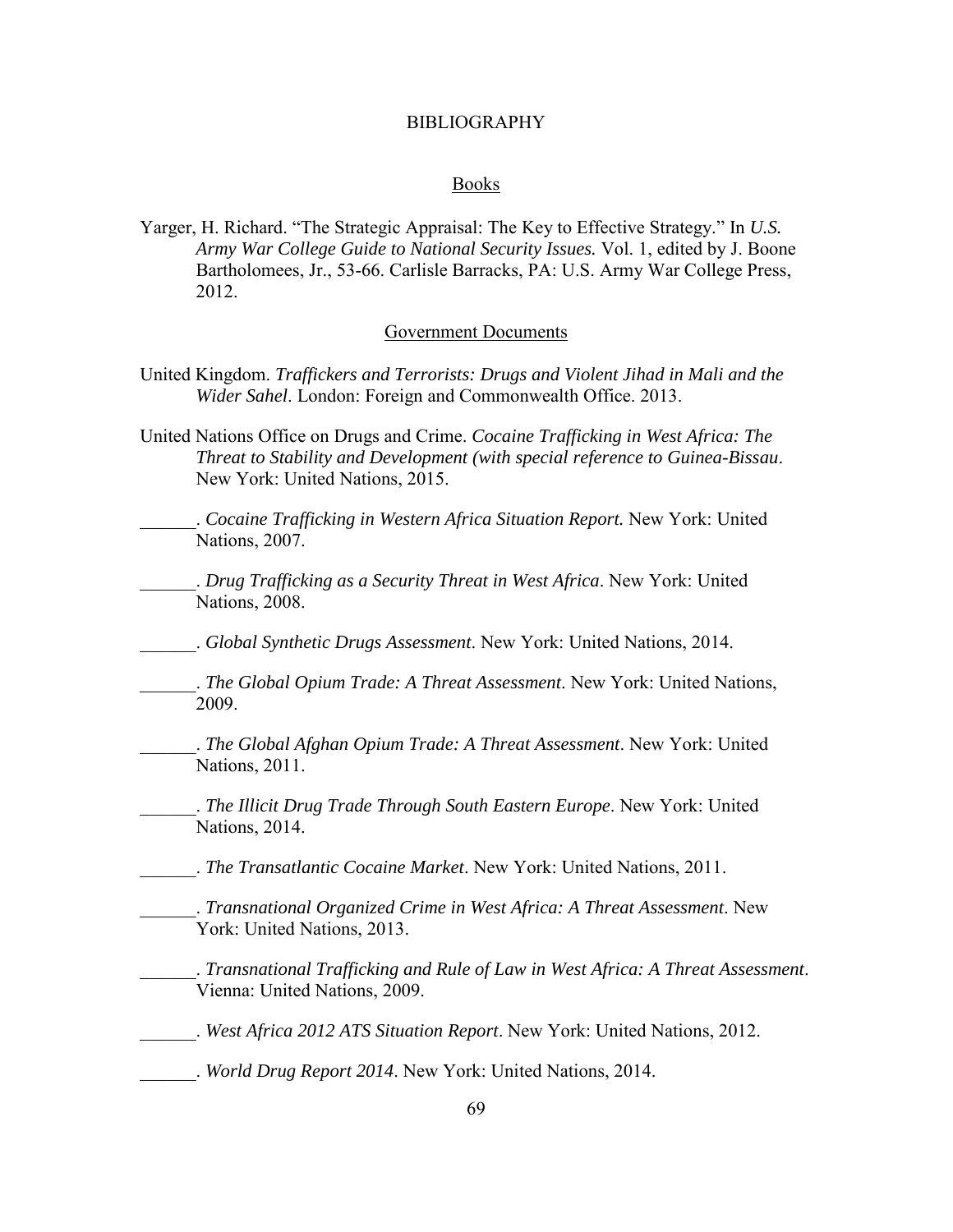\_\_\_\_\_\_. *World Drug Report: Drug Markets Stable but Consumption of Synthetic and Prescription Drug Rises*. New York: United Nations, 2011.

- U.S. Congress. House. *Statement of General David M Rodriguez, USA, Commander, United States Africa Command Before the House Armed Services Committee Posture Hearing.*113th Cong., 2nd sess., March 5, 2014.
- U.S. Congress. Senate. *Confronting Drug Trafficking in West Africa: Hearing before the Subcommittee on African Affairs of the Committee on Foreign Relations*, 111th Cong., 1st sess., June 23, 2009.

\_\_\_\_\_\_. *Drug Threats in West Africa: Hearing before the Senate Caucus on International Narcotics Control.* 112th Cong., 1st sess., May 16, 2012.

\_\_\_\_\_\_. *Testimony of William R. Brownfield, Assistant Secretary, Bureau of International Narcotics and Law Enforcement Affairs, Statement before the Senate Caucus on International Narcotics Control*. 113th Cong., 2nd sess., May 16, 2012.

- \_\_\_\_\_\_. Transnational Drug Trafficking Act of 2013. S. Res. 706. 113th Cong. Accessed April 18, 2015. www.congress.gov/bill/113th-congress/senate-bill/706.
- U.S. Department of State Bureau for International Narcotics and Law Enforcement Affairs. *International Narcotics Control Reports –Volume I (Drug and Chemical Control)*. Washington, DC: Government Printing Office, 2014.
- U.S. President. *National Security Strategy 2010*. Washington, DC: The White House, 2010.

\_\_\_\_\_\_. *National Security Strategy 2015*. Washington, DC: The White House, 2015.

\_\_\_\_\_\_. *Strategy to Combat Transnational Organized Crime: Addressing Converging Threats to National Security*. Washington, DC: The White House, 2011.

U.S. Senate Caucus on International Narcotics Control. *Eight Steps to Counter the Drug Trade in West Africa*. Washington, DC: U.S. Congress, 2013.

#### Journals/Periodicals

- Akinyemi, Aaron. "UK and US Target al-Qaida 'Narco-Terrorism' Drug Routes in West Africa." *International Business Times,* July 6, 2014. Accessed April 16, 2015. www.ibtimes.co.uk/uk-us-target-al-qaida-narco-terrorism-drug-routes-westafrica-1455514.
- Beckhusen, Robert. "Out: Latin American Drug Cartels. In: African Drug Cartels." *Wired,* February 27, 2013. Accessed April 15, 2015. www.wired.com/2013/02/ africa-cartels.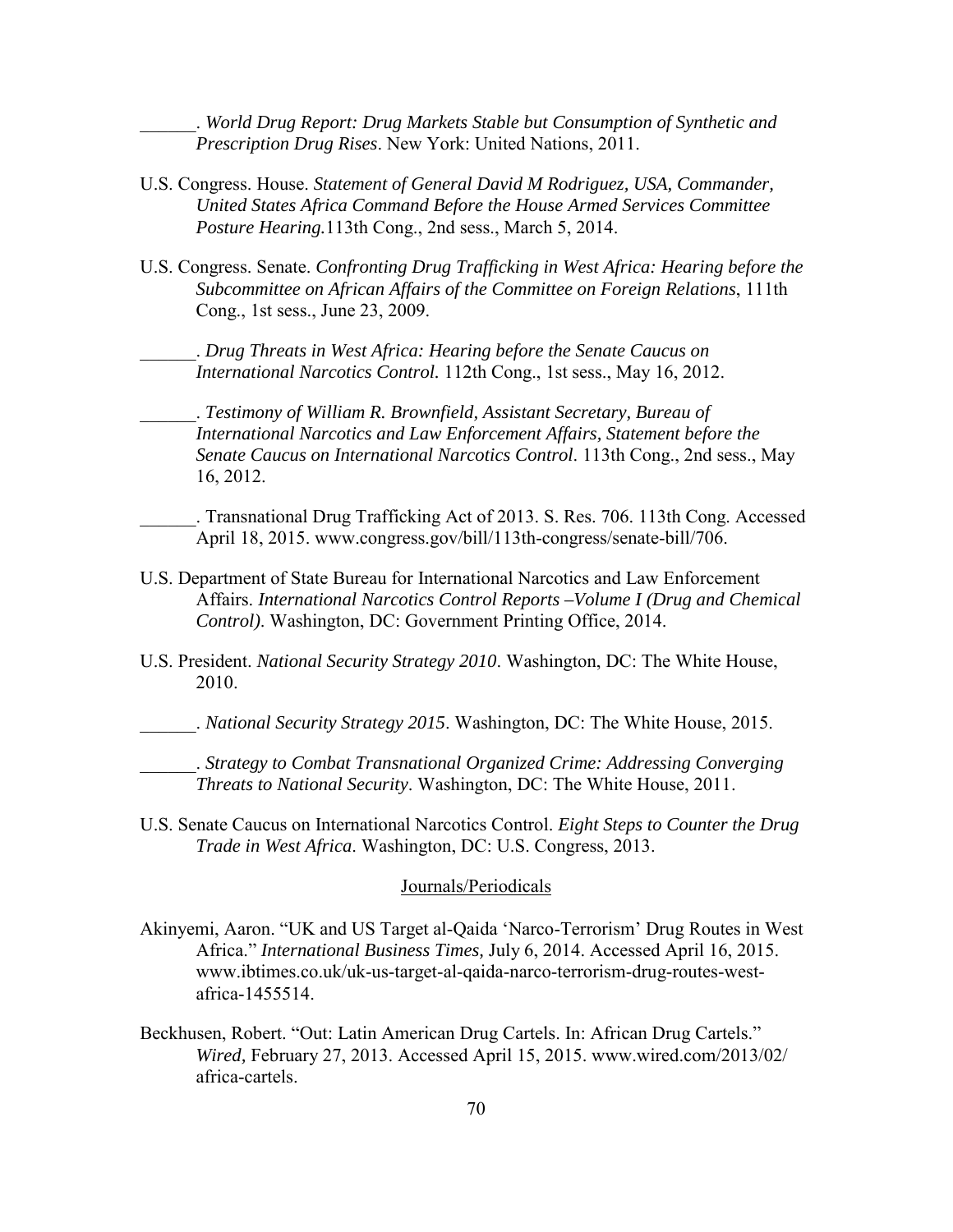- Crupi, Francis. "Why the United States Should Support Pan-African Organizations." *Parameters* 35, no. 4 (Winter 2005): 108.
- Ellis, Stephen. "West Africa's International Drug Trade." *African Affairs* 108, no. 431 (April 2009): 173.
- Hawley, Chris. "South American Gangs Flying Vast Quantities of Cocaine to Europe." *The Guardian,* November 15, 2010. Accessed April 15, 2015. http://www.the guardian.com/world/2010/nov/15/south-american-gangs-flying-cocaine-toeurope.
- Hinshaw, Drew. "West Africa Rising: Heroin, Cocaine Traffickers Find More Buyers at Home." *The Christian Science Monitor,* June 21 2011. Accessed April 15, 2015. www.csmonitor.com/World/Africa/Africa-Monitor/2011/0621/West-Africa-Rising-Heroin-cocaine-traffickers-find-more-buyers-at-home.
- Hirsch, Afua. "Cocaine Flows Through Sahaara as Al Qaidea Cashes in on Lawlessness." *The Guardian*, May 2, 2013. Accessed April 25, 2015. http://www.the guardian.com/world/2013/may/02/cocaine-flows-through-sahara-al-qaida.
- Mark, Monica. "Homegrown Crystal Meth Industry Sparks West African Crime Wave." *The Guardian,* March 29, 2013. Accessed April 17, 2015. www.the guardian.com/world/2013/mar/29/crystal-meth-west-africa-crime.
- Perez, Evan. "U.S. Charges Nine in Africa Drug Traffic." *Wall Street Journal*, June 2, 2010. Accessed April 17, 2015.<http://www.wsj.com/articles/SB1000142405274> 8704875604575280723641554624.
- Perry, Alex. "Blood Lines: How Europe's Cocaine Habit Funds Beheadings." *Newsweek,* November 20, 2014. Accessed April 16, 2015. www.newsweek.com/2014/11/28/ blood-lines-how-cocaine-nights-fund-beheadings-285545.html.
- Reno, William. "Understanding Criminality in West African Conflicts," *International Peacekeeping* 16. no. 1 (February 2009): 53.

# Online Sources

- African Economic Development Institute. "West Africa and Drug Trafficking." Accessed April 11, 2015. www.africaecon.org/index.php/africa\_business\_reports/read/70.
- Bailey, Norman. "National Interest versus National Security? The Case of Iraq." Institute for Global Economic Growth. Accessed April 18, 2015. www.igeg.org/Bailey NationalInterestSecur.html.
- Brice, Arthur. "Latin American Drug Cartels Find Home in West Africa." CNN, September 21, 2009. Accessed April 15, 2015. www.cnn.com/2009/WORLD/ africa/09/21/africa.drug.cartels.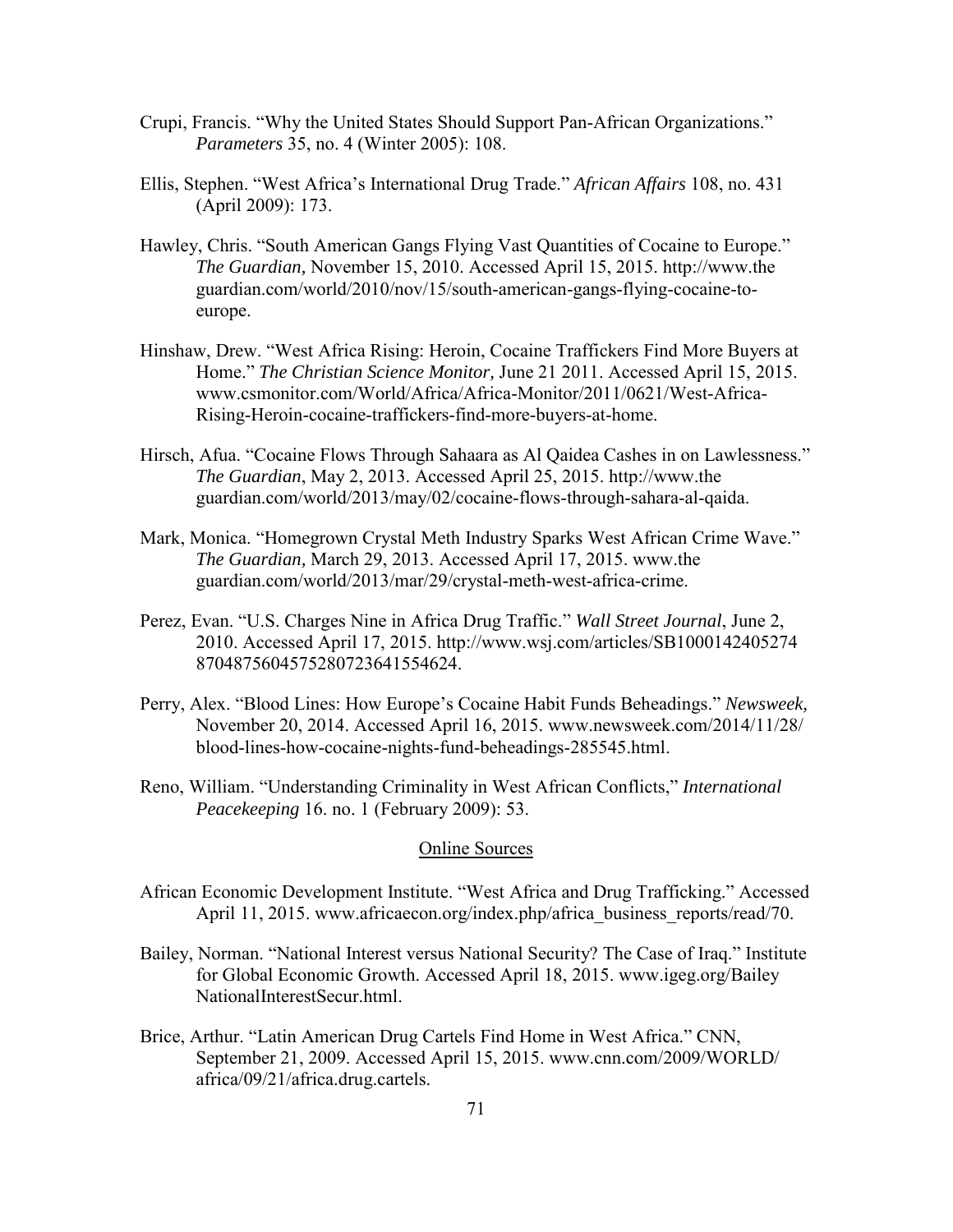- Eurpol. "Major Heroin Trafficking Network Dismantled by Joint Investigation Team." December 22, 2014. Accessed April 16, 2015. www.europol.europa.eu/content/ major-heroin-trafficking-network-dismantled-joint-investigation-team.
- Feinstein, Diane. "Feinstein, Grassley Outline Steps to Combat West African Drug Trade." December 2013. Accessed April 12, 2015. www.feinstein.senate.gov/ public/index.cfm/2013/12/feinstein-grassley-ouline-steps-to-combat-west-africandrug-trade.
- Hoffman, Max, and Conor Lane. "Guinea-Bissau and the South Atlantic Cocaine Trade." Center for American Progress, August 22, 2013. Accessed April 16, 2015. www.americanprogress.org/issues/security/report/2013/08/22/72557/guineabissau-and-the-south-atlantic-cocaine-trade/.
- Institute of World Politics. "Norman A. Bailey." Accessed April 17, 2015. www.iwp.edu/faculty/detail/norman-bailey-2.
- Intelligence Quarterly. "Iran Heavily Cuts Funding to Hezbollah, Report Says." December 16, 2010. Accessed April 16, 2015. www.intelligencequarterly. com/2010/12/iran-heavily-cuts-funding-to-hezbollah-report-says/.
- Louw-Vaudran, Liesl. "Clamping Down on Corruption in Africa's Extractive Industries." Institute for Security Studies, May 14, 2013. Accessed April 14, 2015. www.issafrica.org/iss-today/clamping-down-on-corruption-in-africas-extractiveindustries.
- Lupick, Travis. "Drug Traffic Fuels Addiction in Sierra Leone." Al Jazeera, January 26, 2013. Accessed, April 16, 2015. www.aljazeera.com/indepth/features/ 2013/01/2013121105523716213.html.
- National Drug Intelligence Center. "National Drug Threat Assessment 2010." U.S. Department of Justice. Accessed April 11, 2015. www.justice.gov/archive/ ndic/pubs38/38661/dtos.htm.
- Parkinson, Charles. "Report Shows Growing Importance of European Cocaine Market." InSight Crime, October 1, 2013. Accessed April 15, 2015. www.insightcrime.org/ news-briefs/report-explores-changing-face-of-drug-trade.
- Smoltczyk, Alexander. "Africa's Cocaine Hub: Guinea Bissau a 'Drug Trafficker's Dream'." Spiegel Online International. Accessed April 11, 2015. http://www.spiegel.de/international/world/violence-plagues-african-hub-ofcocaine-trafficking-a-887306.html.
- United Nations. "Security Council Presidential Statement Calls for System-wide UN Action to Combat Transnational Crime–Drug Trafficking, Piracy, Terrorism–in West Africa, Sahel." 6716th Security Council Meeting, February 21, 2012. Accessed April 15, 2015. www.un.org/press/en/2012/sc10546.doc.htm.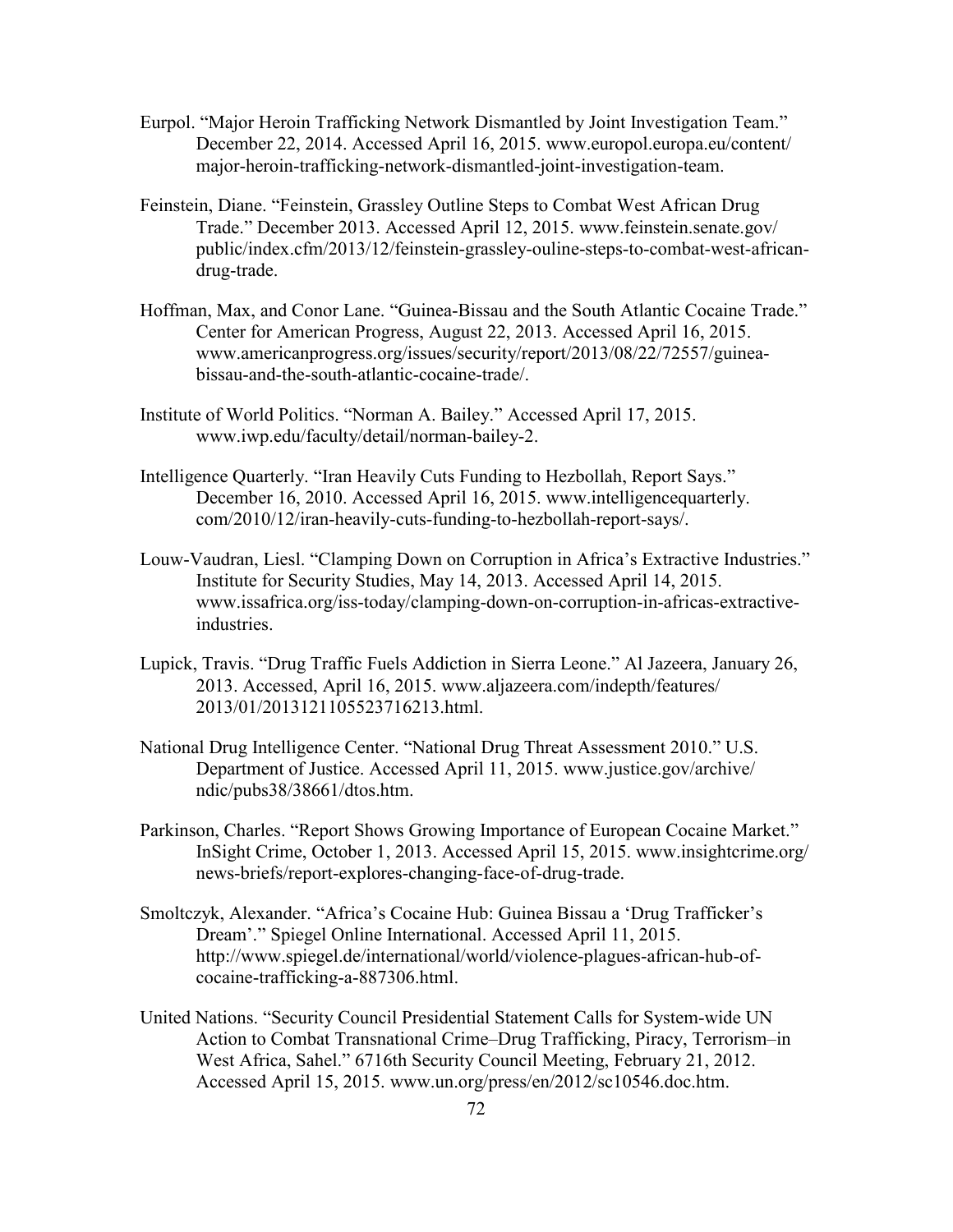\_\_\_\_\_\_. "West Africa, Sahel Face 'Toxic Brew' of Crime, Drug Trafficking, Piracy, Terror; 'We Must' Do More to Keep Situation from Escalating, Says Secretary General." February 21, 2012. Accessed April 11, 2015. www.un.org/press/en/ 2012/sgsm14118.doc.htm.

- United Nations Economic Commission for Africa. "ECOWAS-ECOWAS." United Nations. Accessed April 11, 2015. www.uneca.org/oria/pages/ecowas-economiccommunity-west-african-states-0.
- United Nations Office on Drugs and Crime. "Asian and North America drive global methamphetamine seizures to record levels, UNODC Reports." United Nations, May 20, 2014. Accessed April 17, 2015. www.unodc.org/southeastasiaandpacific/ en/2014/05/global-synthetic-drugs-report/story.html.

\_\_\_\_\_\_. "ATS: Second Most Commonly Abused Drug Type Worldwide." United Nations, September 13, 2011. Accessed April 17, 2015. www.unodc.org/unodc/ en/frontpage/2011/September/ats-second-most-used-drug-type-in-the-world.html

\_\_\_\_\_\_. "The Problem of Drug and Organized Crime in West and Central Africa." United Nations. Accessed April 11, 2015. www.unodc.org/wesandcentral africa/en/regional-programme.

Westall, Sylvia. "Africa Reemerging as Heroin Trafficking Hub: U.N." *Reuters*, July 30, 2011. Accessed April, 15, 2015. [http://www.reuters.com/article/2011/07/30/us](http://www.reuters.com/article/2011/07/30/us-un-drugs-)[un-drugs-i](http://www.reuters.com/article/2011/07/30/us-un-drugs-)dUSTRE76T0PH20110730.

# Papers/Reports

- Addo, Prosper. Paper no. 12, "Cross-Border Criminal Activities in West Africa: Options for Effective Responses." Kofi Annan International Peace Keeping Training Centre, Accra, Ghana, May 2006.
- Aning, Kwesi, and John Pokoo. West African Commission on Drugs Background Paper. no. 1, "Drug Trafficking and Threats to National and Regional Security in West Africa." Kofi Annan International Peace Keeping Training Centre, Accra, Ghana, January 2013.
- Archick, Kristen. Congressional Research Service Report for Congress RS22030, *U.S.- EU Cooperation Against Terrorism.* Washington, DC: Library of Congress, December 1, 2014.
- Brown, David. The Letort Papers, "The Challenge of Drug Trafficking to Democratic Governance and Human Security in West Africa." U.S. Army War College, Carlisle, PA, May 2013.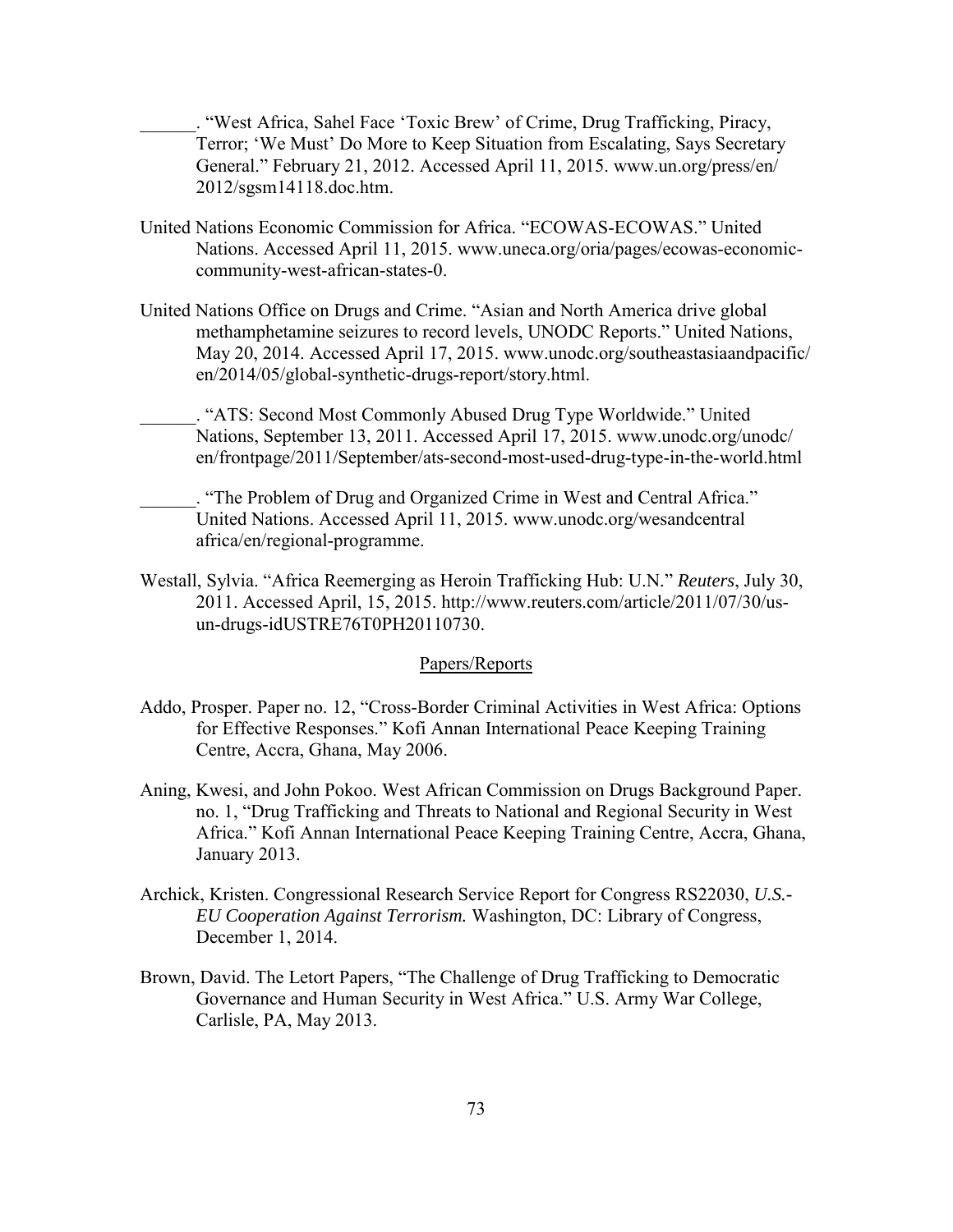- Castillejo, Clare. Policy Brief no. 176, "West Africa: Continental Engine or Brake?" Foundation for International Relations and Foreign Dialogue, Madrid, Spain, February 2014.
- Cockayne, James, and Phil Williams. "The Invisible Tide: Towards an International Strategy to Deal with Drug Trafficking Through West Africa." International Peace Institute, New York, NY, October, 2009.
- de Andres, Amado Philip. Discussion Papers no. 16, "West Africa Under Attack: Drugs, Organized Crime, and Terrorism as the New Threats to Global Security." Unit on International Security and Cooperation, Madrid, Spain, January 2008.
- Europol. *EU Drug Markets Report: A Strategic Analysis*. Lisbon: European Monitoring Centre for Drugs and Drug Addiction, 2013.

\_\_\_\_\_\_. *EU Organized Crime Threat Assessment: OCTA 2011*. The Hague: Europol, 2011.

- Howard, Russell, and Colleen Traughber. Report, no. 13-6, "The Nexus of Extremism and Trafficking: Scourge of the World or So Much Hype?" Joint Special Operations University, MacDill Air Force Base, FL, October 2013.
- Lamptey, Afua. Policy Brief 12/2013, "Rethinking Border Management Strategies in West Africa: Experiences from the Sahel." Kofi Annan International Peace Keeping Training Center, Accra, Ghana, December 2013.
- McGuire, Peter. The Pardee Papers no. 9, "Narcotics Trafficking in West Africa: A Governance Challenge." Boston, MA, March 2010.
- Mondays, Samuel. "Corruption and State Instability in West Africa: An Examination of Policy Options." Kofi Annan International Peace Keeping Training Centre, Accra, Ghana, December 2007.
- Obot, Isidore. Background Paper no. 2, "Prevention and Treatment of Drug Dependence in West Africa." West Africa Commission on Drugs, Dakar, Senegal, January 2013.
- O'Regan, David. Africa Security Brief, no. 5, "Cocaine and Instability in Africa: Lessons from Latin America and the Caribbean." Africa Center for Strategic Studies, Washington, DC, July 2010.
- Rollins, John, and Liana Sun Wyler. Congressional Research Service Report for Congress R41004, *Terrorism and Transnational Crime: Foreign Policy Issues for Congress.* Washington, DC: Library of Congress, June 11, 2013.
- U.S. National Drug Law Enforcement Agency. "West Africa's Trafficking in Methamphetamine and Amphetamine Type Stimulants." Presented at the